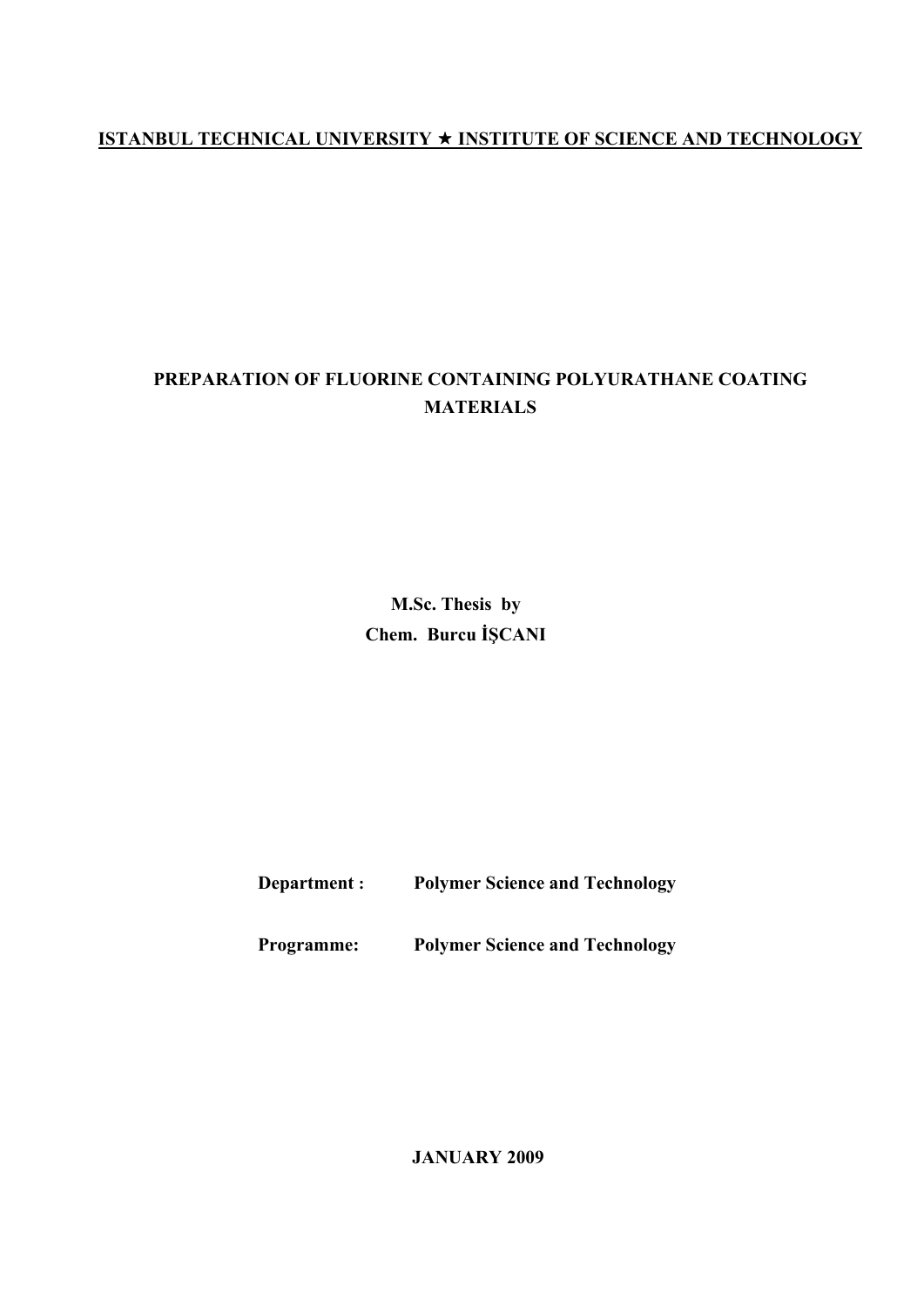## **ISTANBUL TECHNICAL UNIVERSITY INSTITUTE OF SCIENCE AND TECHNOLOGY**

## **PREPARATION OF FLUORINE CONTAINING POLYURATHANE COATING MATERIALS**

**M.Sc. Thesis by Burcu İŞCANI (515061007)** 

**Date of submission : 29 December 2008**

**Date of defence examination: 22 January 2009**

**Supervisor (Chairman): Prof. Dr. İ.Ersin SERHATLI ( İ.T.Ü.)** 

**Members of the Examining Committee Prof. Dr. Atilla GÜNGÖR ( M.Ü.)** 

**Prof. Dr. Ahmet AKAR ( İ.T.Ü.)** 

**JANUARY 2009**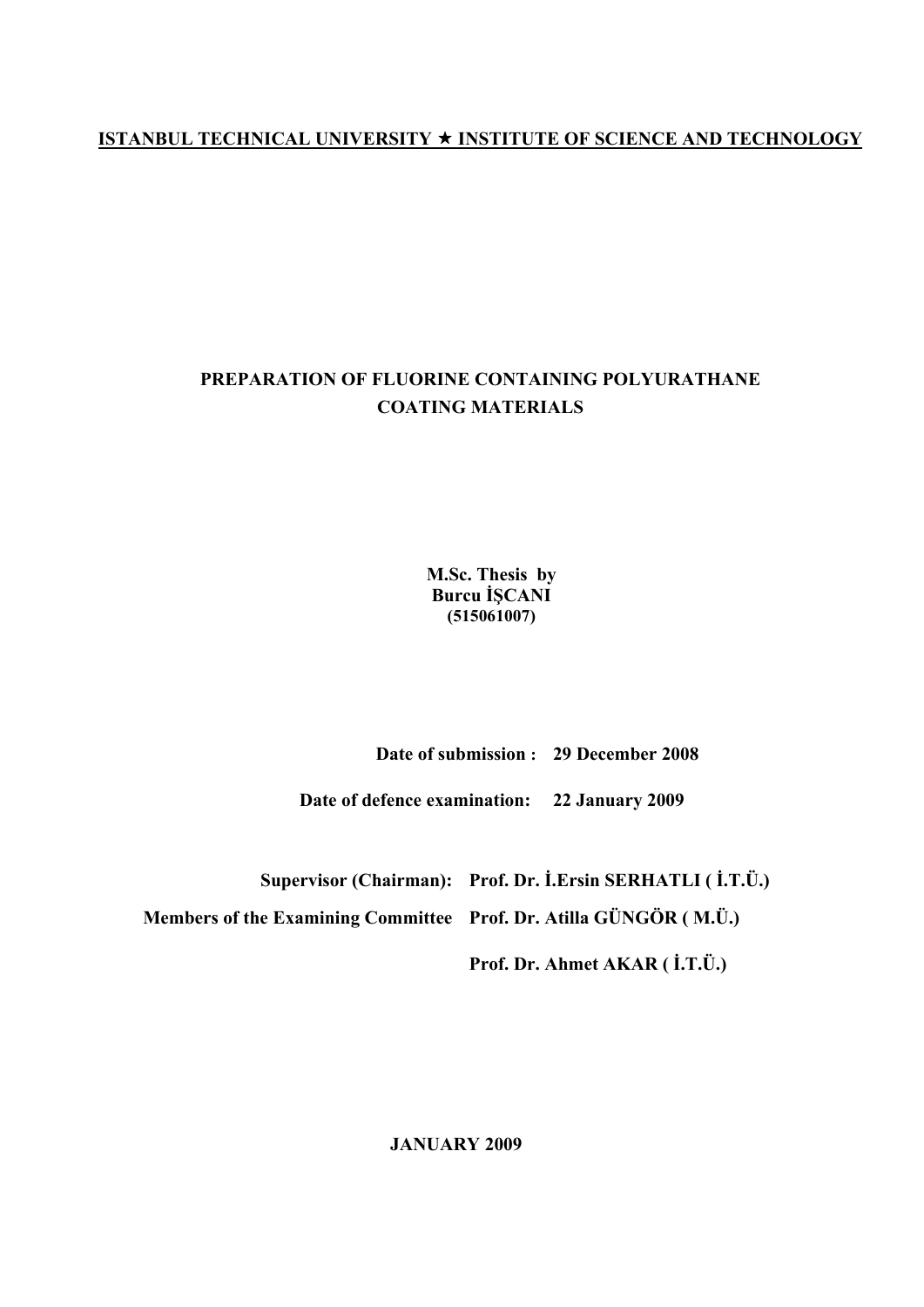# **İSTANBUL TEKNİK ÜNİVERSİTESİ FEN BİLİMLERİ ENSTİTÜSÜ**

## **FLOR İÇEREN POLİÜRETAN KAPLAMA MALZEMELERİNİN HAZIRLANMASI**

**YÜKSEK LİSANS TEZİ Burcu İŞCANI (515061007)** 

**Tezin Enstitüye Verildiği Tarih : 29 Aralık 2008** 

**Tezin Savunulduğu Tarih : 22 Ocak 2009** 

| <b>Tez Danismani</b><br>$\mathbb{R}^n$ | Prof. Dr. İ.Ersin SERHATLI (İ.T.Ü.) |
|----------------------------------------|-------------------------------------|
| Diğer Jüri Üyeleri:                    | Prof. Dr. Atilla GÜNGÖR (M.Ü.)      |
|                                        | Prof. Dr. Ahmet AKAR (I.T.Ü.)       |

**OCAK 2009**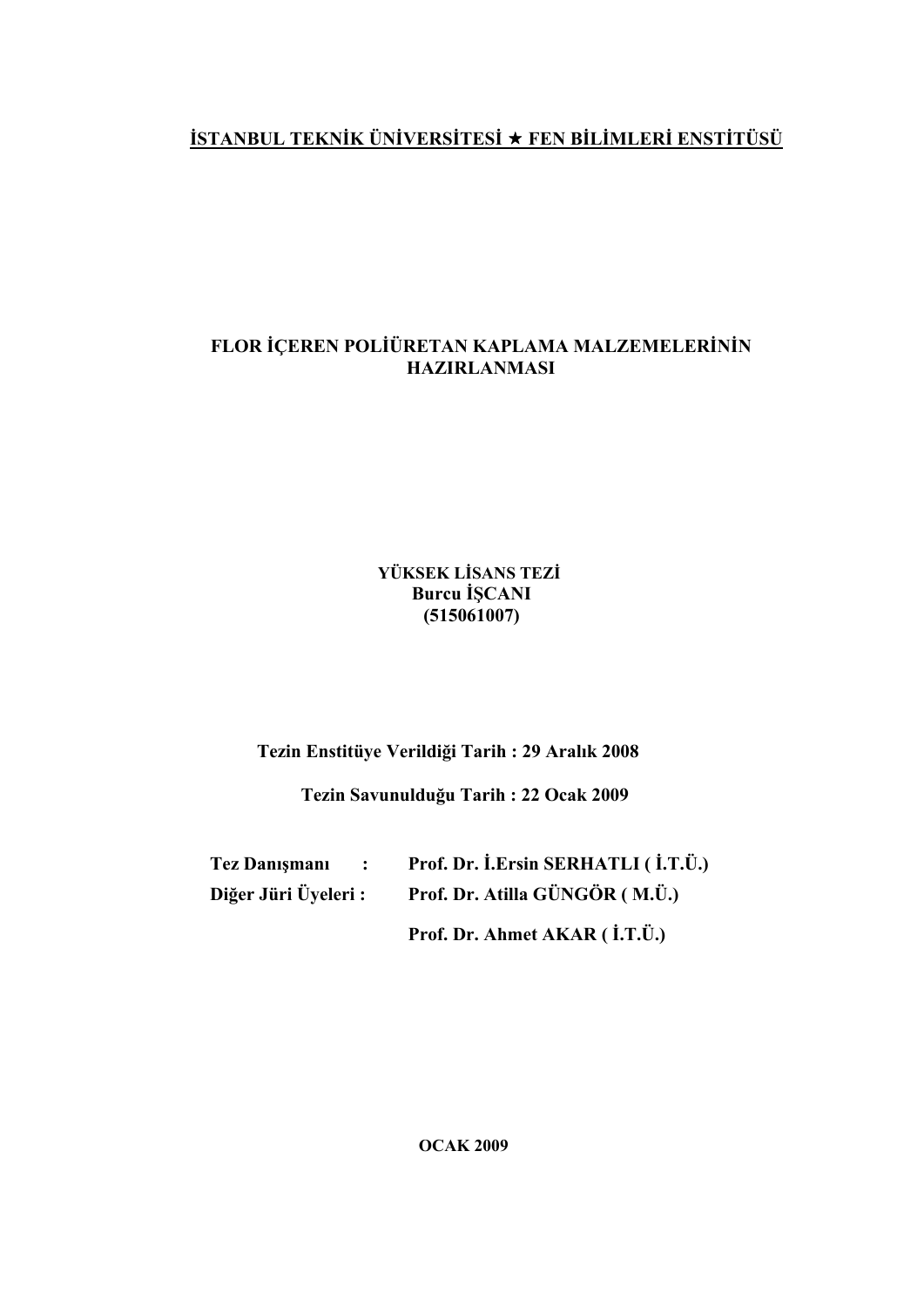### **FOREWORD**

This master study has been carried out in POLMAG Laboratory (Polymeric Materials Research Group), located at Faculty of Science and Letters in İstanbul Technical University.

I would like to thank my advisor, Professor Dr. İ.Ersin SERHATLI, sharing his knowledges and experiences with me generously, for his guidance, inspiration throughout his research, and for the opportunity to work in his research group.

Special thanks go to Prof. Dr. Ayşen ÖNEN, Prof. Dr. Ahmet AKAR and Prof. Dr. Atilla GÜNGÖR invaluable support and help.

Many thanks go to my colleagues in this great research group, especially Tuba ÇAKIR ÇANAK, Müfide KARAHASANOĞLU and Arzu HAYIRLIOĞLU for their assistance, encouragement and friendship.

I would like to give my special thanks to Burcu KENARLI at İstanbul Technical University for her caring, help, understanding, physical and emotional support.

Finally, I would like to offer the most gratitude to my parents; Ayla and Abdullah İŞCANI and to my sisters; Begüm and Başak İŞCANI, for their great love, patience and moral support with encouragement during all stages of my life.

December, 2008 Burcu İSCANI

Polymer Science and Technology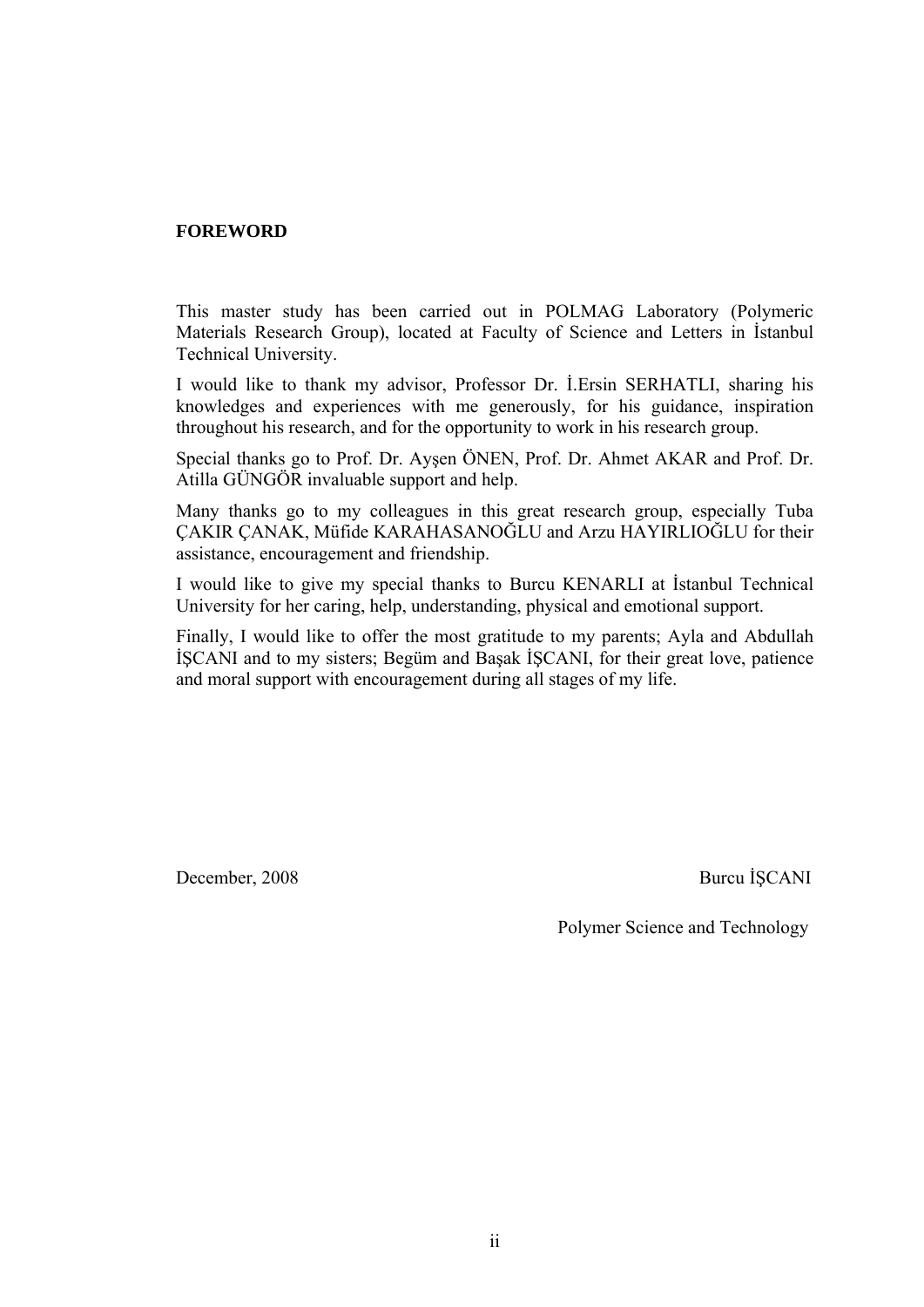## **TABLE OF CONTENTS**

## **Page**

| 2.2.1 Factors effecting on deblocking reaction of blocked isocyanates 13 |  |
|--------------------------------------------------------------------------|--|
|                                                                          |  |
|                                                                          |  |
| 2.4 Two-Component And One-Component Polyurethane Coatings 18             |  |
|                                                                          |  |
|                                                                          |  |
|                                                                          |  |
|                                                                          |  |
|                                                                          |  |
|                                                                          |  |
|                                                                          |  |
|                                                                          |  |
|                                                                          |  |
|                                                                          |  |
|                                                                          |  |
|                                                                          |  |
|                                                                          |  |
|                                                                          |  |
|                                                                          |  |
|                                                                          |  |
| 3.6.4 Pendulum hardness test                                             |  |
|                                                                          |  |
|                                                                          |  |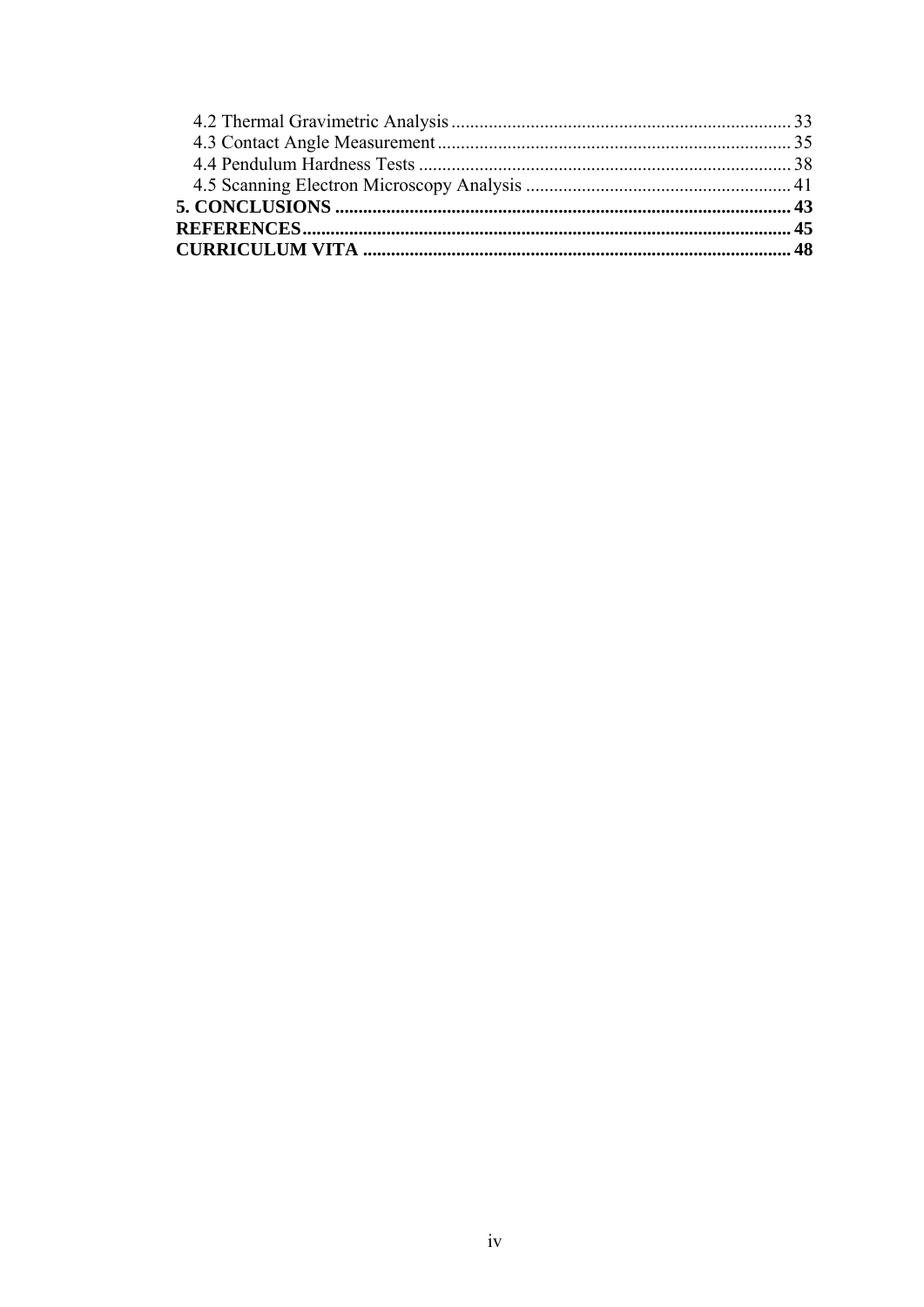## **ABBREVIATIONS**

| <b>PUs</b>     | : Polyurethanes                                 |
|----------------|-------------------------------------------------|
| <b>DBTDL</b>   | : Dibutyltin Dilaurate                          |
| <b>DABCO</b>   | $: 1,4$ -diazabicyclo <sup>[2.2.2]</sup> octane |
| <b>TDI</b>     | : Toluene Diisocyanate                          |
| <b>MDI</b>     | : Methylene-bis-diphenyl Diisocyanate           |
| <b>CDI</b>     | : Cyclohexane Diisocyanate                      |
| <b>HDI</b>     | : Hexamethylene Diisocyanate                    |
| <b>IPDI</b>    | : Isophorone Diisocyanate                       |
| <b>NuH</b>     | : Nucleophile                                   |
| <b>FPU</b>     | : Fluorinated Polyurethane                      |
| <b>Non-FPU</b> | : Non-Fluorinated Polyurethane                  |
| <b>PFPE</b>    | : Perfluoropolyether                            |
| <b>PFAE</b>    | : Perfluoro-alkylether                          |
| <b>PFPAE</b>   | : Perfluoropolyalkylether                       |
| $F-OH$         | : Fluorinated Mono Alcohol                      |
| <b>TGA</b>     | : Thermal Gravimetric Analysis                  |
| <b>SEM</b>     | : Scanning Electron Microscopy                  |
| <b>SCS</b>     | : Spin Coater System                            |
|                |                                                 |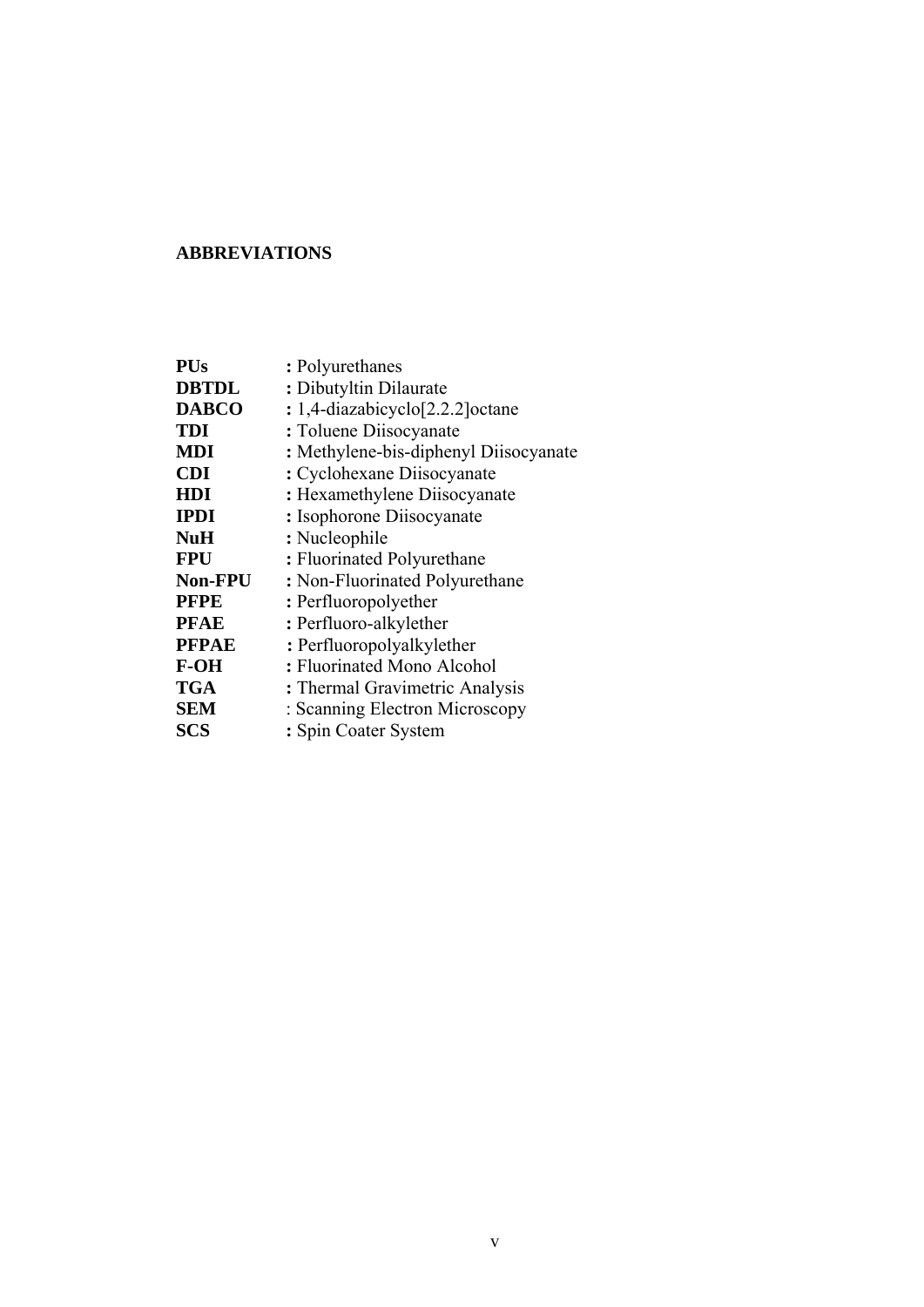## **LIST OF TABLES**

### *Page*

<span id="page-7-0"></span>

| Table 3.2: The name and percent of fluorine-containing compounds in FPU |  |
|-------------------------------------------------------------------------|--|
|                                                                         |  |
|                                                                         |  |
|                                                                         |  |
|                                                                         |  |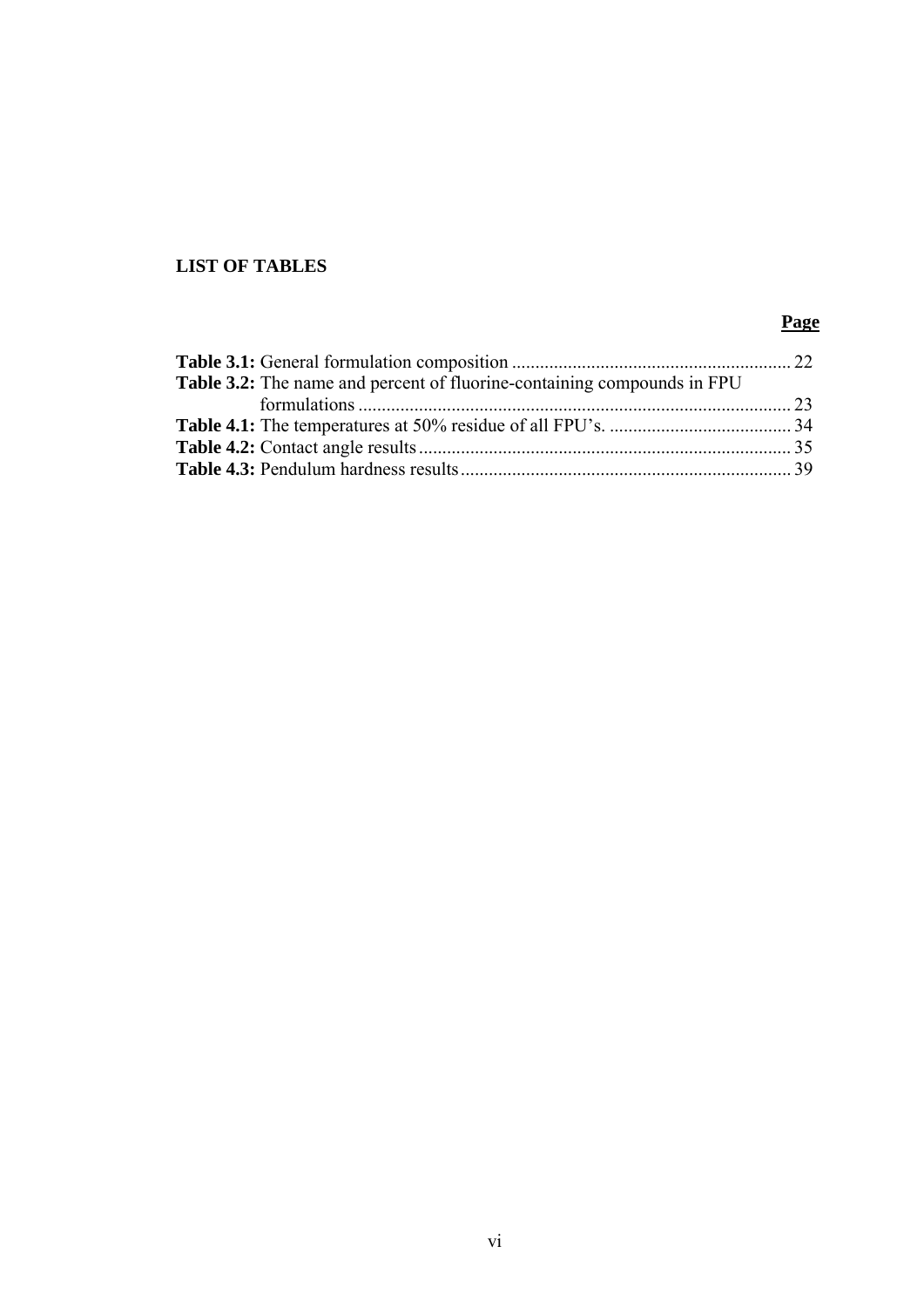## **LIST OF FIGURES**

#### *Page*

| Figure 2.3 : MDI isomers. (a)Diphenyl methane 4-4'diisocyanate, (b)               |  |
|-----------------------------------------------------------------------------------|--|
|                                                                                   |  |
|                                                                                   |  |
|                                                                                   |  |
|                                                                                   |  |
|                                                                                   |  |
|                                                                                   |  |
|                                                                                   |  |
| Figure 2.10: Chemical structures of DABCO and DBTDL catalysts 10                  |  |
| Figure 2.11 : Blocked isocyanate by reaction with active hydrogen compounds 11    |  |
|                                                                                   |  |
|                                                                                   |  |
|                                                                                   |  |
|                                                                                   |  |
| Figure 2.16 : Some blocking agents and deblocking temperatures of isocyanates  14 |  |
|                                                                                   |  |
|                                                                                   |  |
|                                                                                   |  |
|                                                                                   |  |
|                                                                                   |  |
|                                                                                   |  |
|                                                                                   |  |
|                                                                                   |  |
|                                                                                   |  |
|                                                                                   |  |
|                                                                                   |  |
|                                                                                   |  |
|                                                                                   |  |
|                                                                                   |  |
| Figure 4.9 : Pendulum hardness graph of FPU-1, FPU-2 and FPU-3 films.  40         |  |
| Figure 4.10: Pendulum hardness graph of FPU-4, FPU-5 and FPU-6 films.  40         |  |
|                                                                                   |  |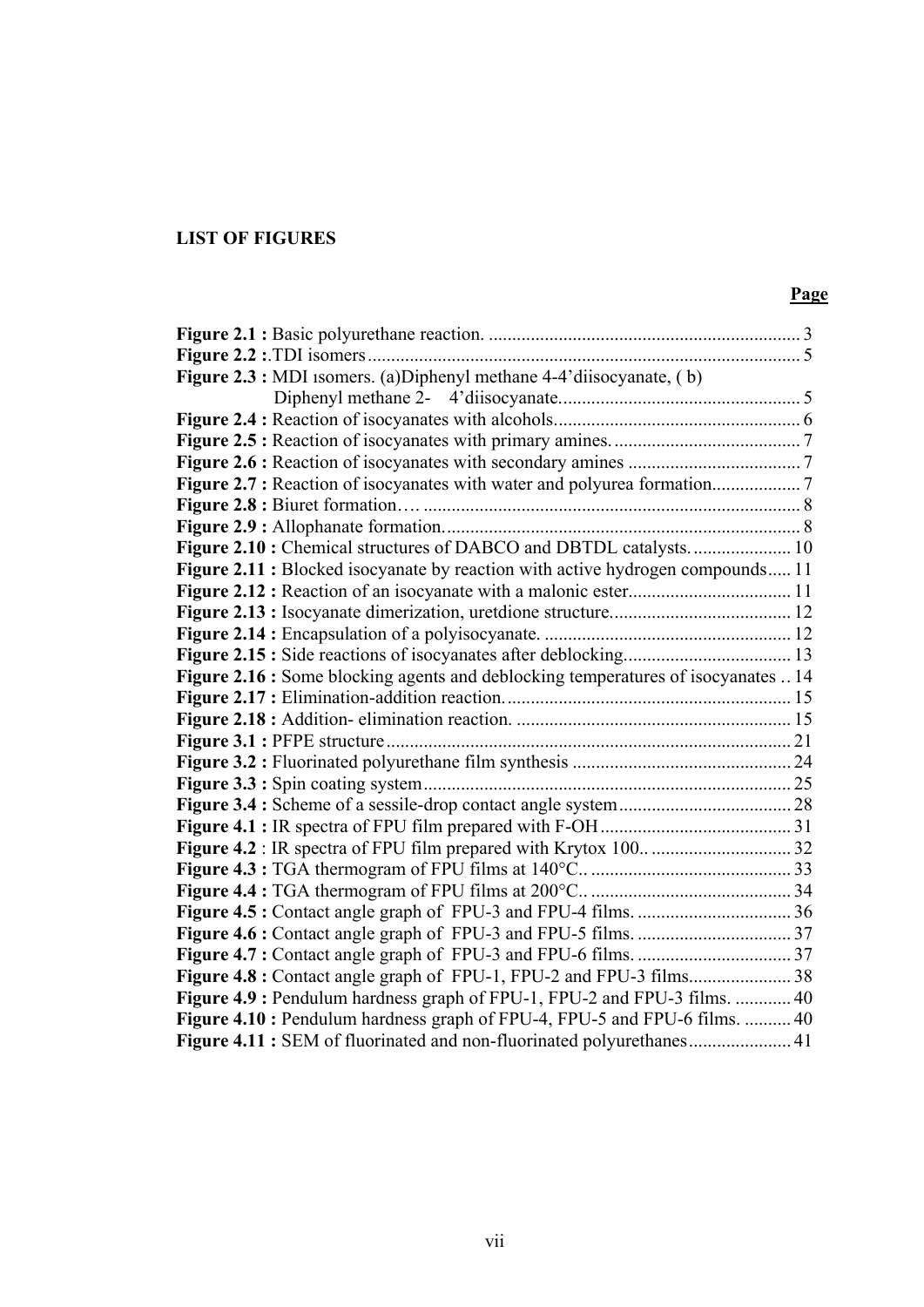## **PREPARATION OF FLUORINE CONTAINING POLYURETHANE COATING MATERIALS**

#### **SUMMARY**

As surface coating industry is growing rapidly in these years,studies related with synthesis of new materials are also increasing rapidly. Fluorinated polymers possess a whole range of very interesting bulk and surface properties, such as excellent environmental stability, water and oil repellency, low coefficient of friction, biocompatibility, excellent thermal stability and chemical resistance and low interfacial free energy. Polyisocyanate is one material that could benefit from characteristic properties of fluorinated polymers, as mentioned above. Fluorinated polyurethane is new class of new material. However, the high sensitivity of -NCO group towards moisture and its susceptibility to undergo undesirable side reactions makes the use of polyisocyanate with -NCO groups problematic. This problem can be overcome by blocking isocyanate groups with phenols through the formation of carbamate having a labile bond which can dissociate at an elevated temperature to regenerate -NCO functionality. Besides,using free isocyanate groups lead to various environmental and health problems. Because isocyanates are highly reactive, exposure can result in primary irritation, sensitization and hypersensitivity reactions (allergic reactions). The breathing system, the eyes and the skin are the main areas affected by exposure. So, blocked polyisocyanates are preferred for many technical, economic and environmental reasons in the coating technology.

In this thesis, the aim is to develop some formulations with blocked polyisocyanate and fluorine containing compounds to improve chemical, mechanical and surface properties.The formulated solutions are coated on glass surfaces by using Spin Coater Instrument and cured thermally to prepare further analysis.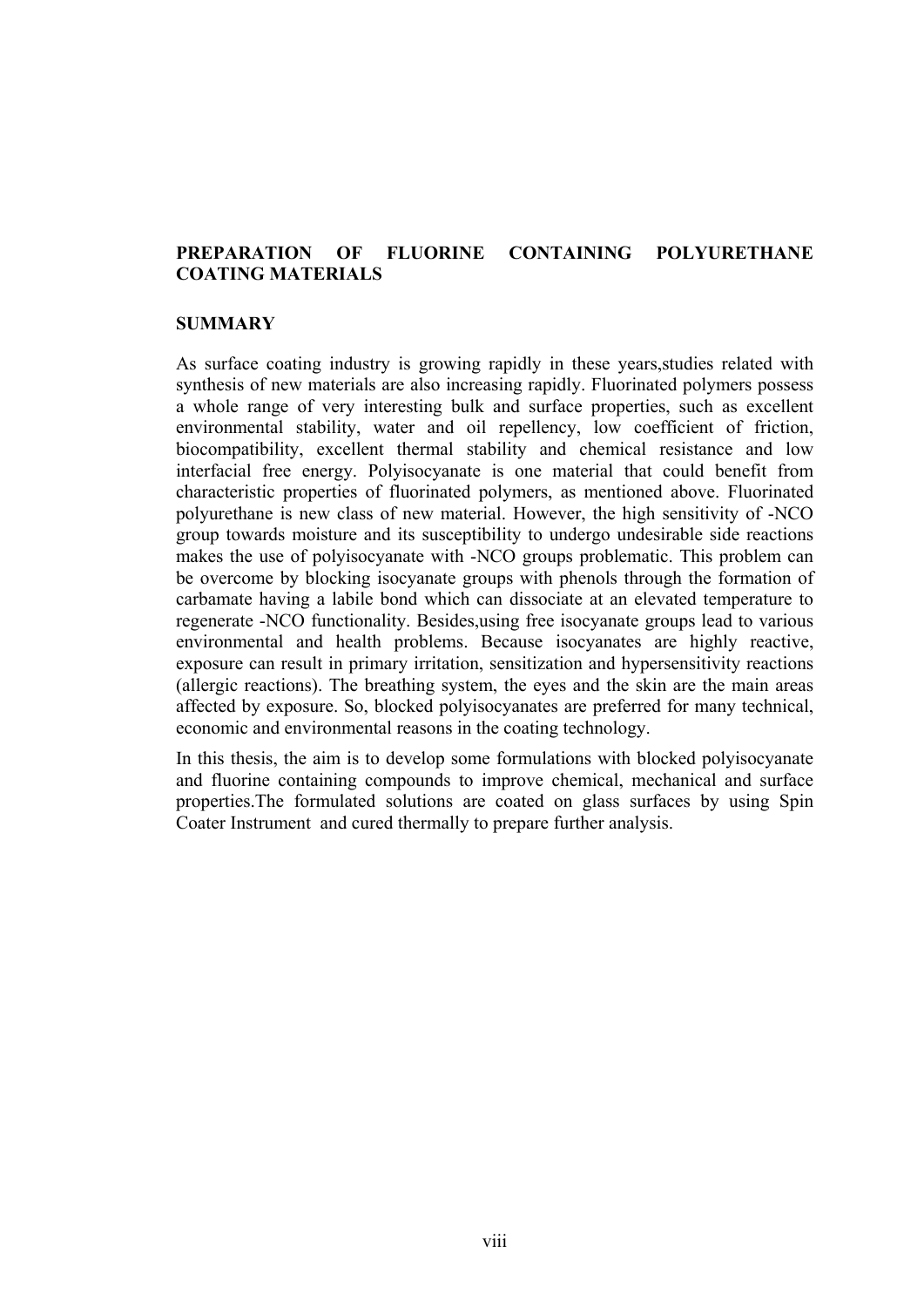## **FLOR İÇEREN POLİÜRETAN KAPLAMA MALZEMELERİNİN HAZIRLANMASI**

## **ÖZET**

Günümüzde yüzey kaplama endüstrisi hızla gelişirken yeni malzemelerin hazırlanması ile ilgili çaılşmalar da hızla artmaktadır. Florlanmış polimerler, mükemmel çevresel dayanım, su ve yağ itme, düşük sürtünme dayanımı, biyouyumluluk, mükemmel termal ve kimyasal dayanım ve düşük yüzey serbest enerjisi gibi birçok çözelti ve yüzey özelliğine sahiptirler. Poliizosiyanatlar, florlanmış polimerlerin yukarda bahsedilen karakteristik özelliklerinden yararlanabilen bir materyaldir. Florlanmış poliizosiyanatlar yeni bir sınıfı oluştururlar ancak, – NCO gruplarının neme karşı yüksek duyarlılığı ve istenmeyen yan reaksiyonlara yatkınlığı poliizosiyanat kullanımını problemli bir hale getirmektedir. Bu problem izosiyanat gruplarının fenol ile bloklanması ile aşılabilir. Fenol ile bloklanan izosiyanat grubu, düzensiz karbamat bağını oluşturur ve bu bağ yüksek sıcaklıklarda bozunarak izosiyanat grubunu yeniden meydana getirir. Bunun yanı sıra, serbest izosiyanat grubu kullanımı çeşitli çevre ve sağlık sorunlarına da yol açar. İzosiyanatların yüksek aktivitesi, birincil olarak tahriş, duyarlılık ve aşırı duyarlılık reaksiyonlarına sebep olur (alerjik reaksiyonlar).Solunum sistemi, gözler ve cilt etkilenen ana alanlardır. Bu teknik, ekonomik ve çevresel nedenlerle kaplama teknolojisinde bloklanmış poliizosiyanat kullanımı tercih edilmektedir.

Bu çalışmada, bloklanmış poliizosiyanat ve flor içeren bileşikler kullanılarak, kimyasal, mekanik ve yüzey özellikleri gelişmiş kaplama formülasyonları hazırlanmıştır. Formülasyon çözeltileri cam yüzeylere Spin Coater Cihazı ile kaplanmış ve ısı yolu ile kürlenerek ileri analizlere hazırlanmıştır.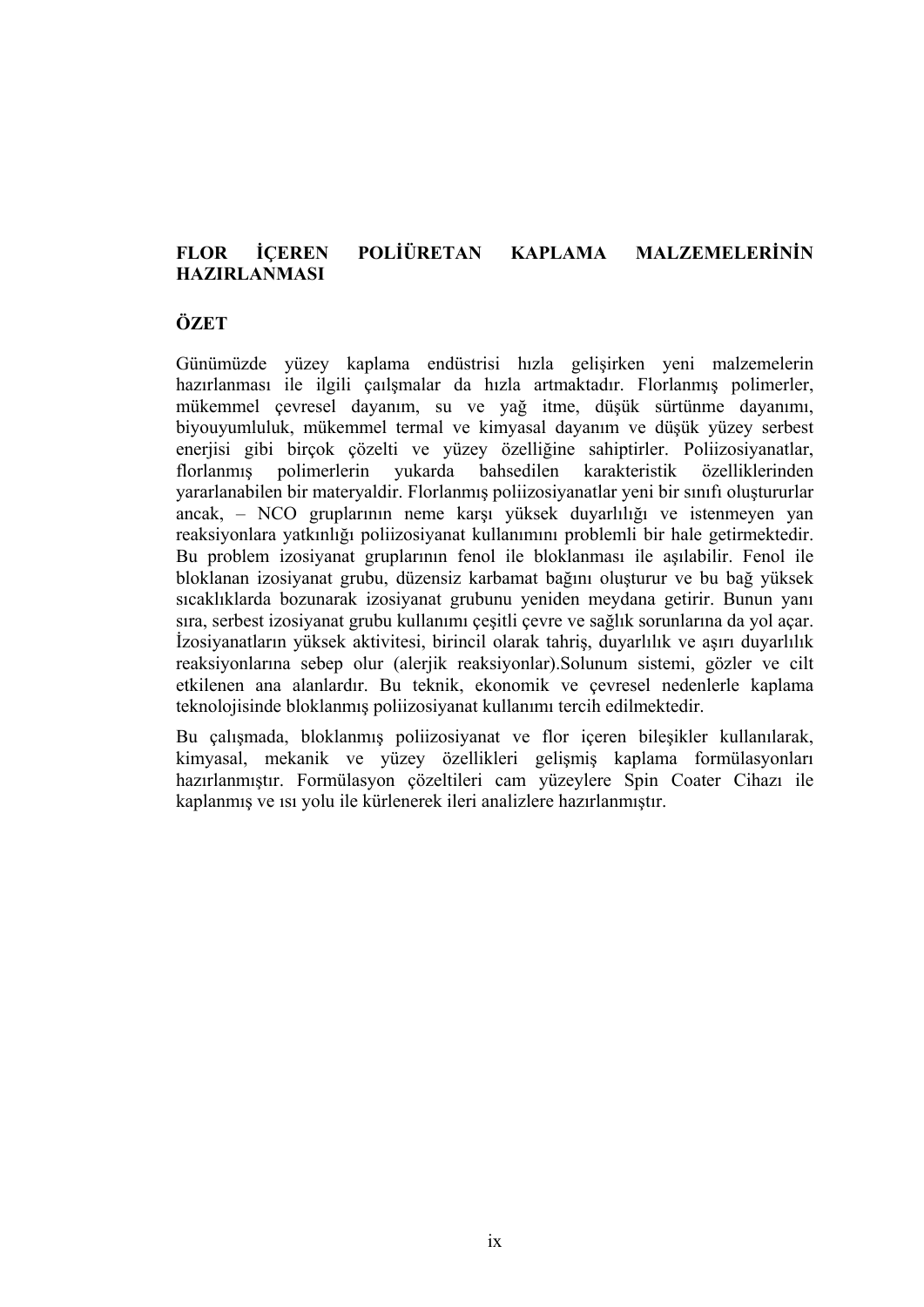#### **INTRODUCTION**

Polyurethanes have revealed an unusual versality; their chemistry, as well as the chemistry of related intermediates (isocyanates among them), has been enormously developed and polyurethanes have one of the widest ranges of polymer applications throughout the world: fibres, elastomers, foams, skins, adhesives, coating [1].

The use of "blocked" polyisocyanates has many advantages in the coating industry. It permits the formulation of stable one package coatings which on heating deblock and lead to the formation of the highly reactive polyisocyanate. Applications for these systems are in diversified areas such as powder coatings, electrocoating, wire coatings and in textile finishing. The nature of the blocking agent has a significant effect on the deblocking temperature of the isocyanate[2]. Typical blocking agents used include malonates, triazoles, ε-caprolactam, sulfite, phenols, ketoxime, pyrazoles and alcohols.

For alcohol blocked isocyanates the decomposition to the isocyanate is a rather high temperature reaction step. In the presence of a catalyst, alcohols are effective blocking groups for isocyanates. Transesterification reaction according to is the most likely reaction mechanism. The overall reaction rate can depend on the volatility of the alcohol[3].

For both the elimination-addition and the displacement mechanism, dibutyltin dilaurate (DBTDL) has been found to be an effective catalyst. Depending on the alcohol used non-tin metal compounds and chelates were also found to be effective catalysts[4].

Polyurethanes are time-honored solutions for protecting surfaces against chemicals, corrosion, wind, and weather. By combining polyurethane with fluorine, it is possible to improve the oleophobic and hydrophobic properties of these coatings significantly. The fluorine is incorporated into the polymer through side chains. Because it is chemically bound, it can't be washed out, and the desired properties last a long time. Another advantage is that, despite the force of repulsion of the fluorine side chains,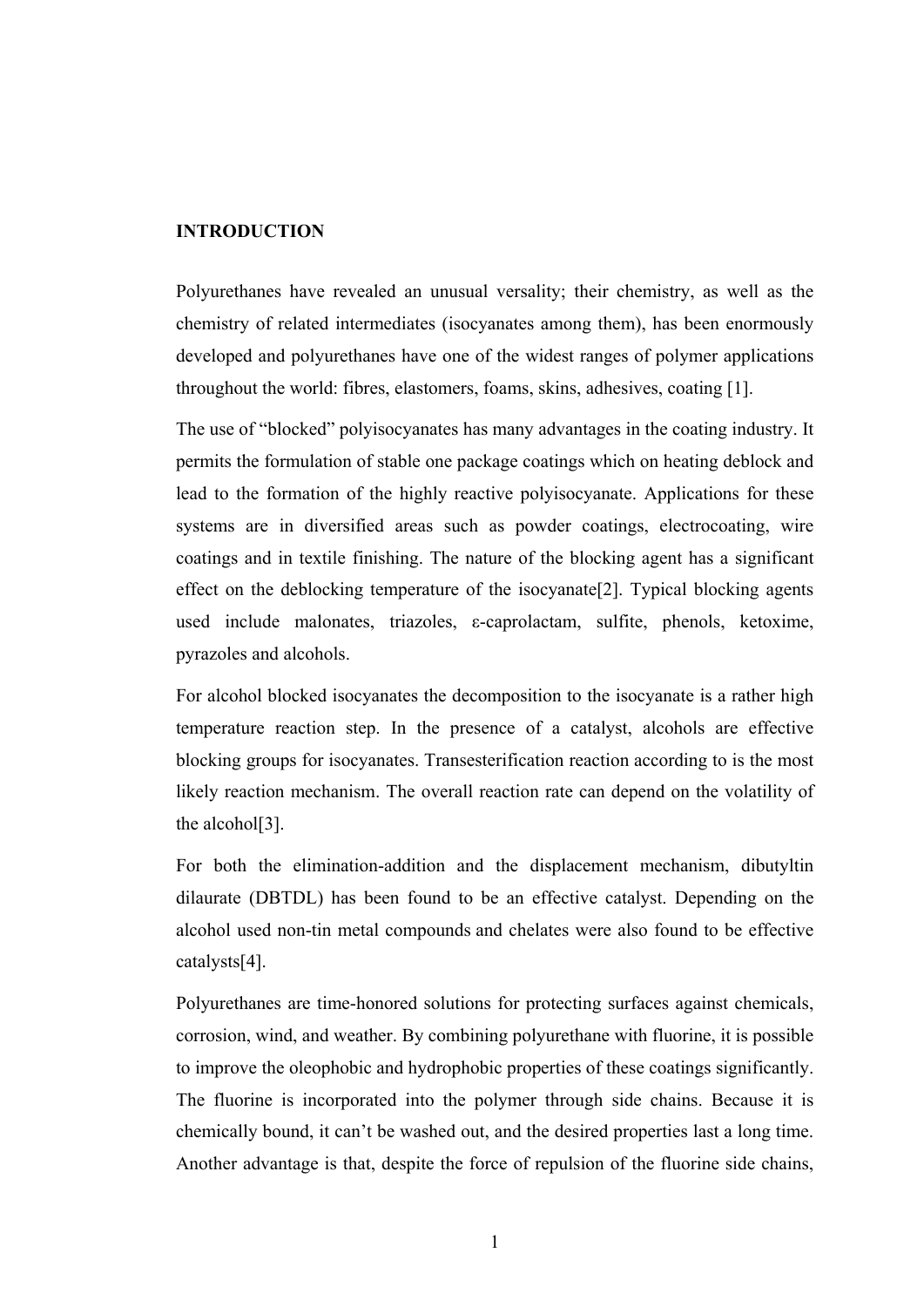there are no adhesion problems on the substrates, because the perfluoroalkyl side chains remain embedded in the polymer matrix. At the interface with the air, however, the fluorine side chains protrude from the polymer surface, thereby developing their dirt and water-repellent effect. This behavior is substantiated by a statistical distribution of the fluorine in the polymer, and also on the surface of the polyurethane coating[5].

Incorporation of fluorinated moieties in polymers is carried out using different methods: (1) participation of fluorinated unit in main chain; (2) modification of polymer terminals by fluorinated derivatives; and (3) fluorination of polymer side chains. When side chain fluorinated polymer block is combined to non-fluorinated block, block copolymer is formed[6].

This thesis will concern the preparation of fluorine containing polyurethane coating materials which will contain phenol-blocked polyisocyanate and various fluorinated agents and their polymerization by heat. The aim is enhancing surface and thermal properties of polyurethane thin film by modifying with fluorinated agents. Therefore, these properties of modified and non-modified surfaces will be investigated.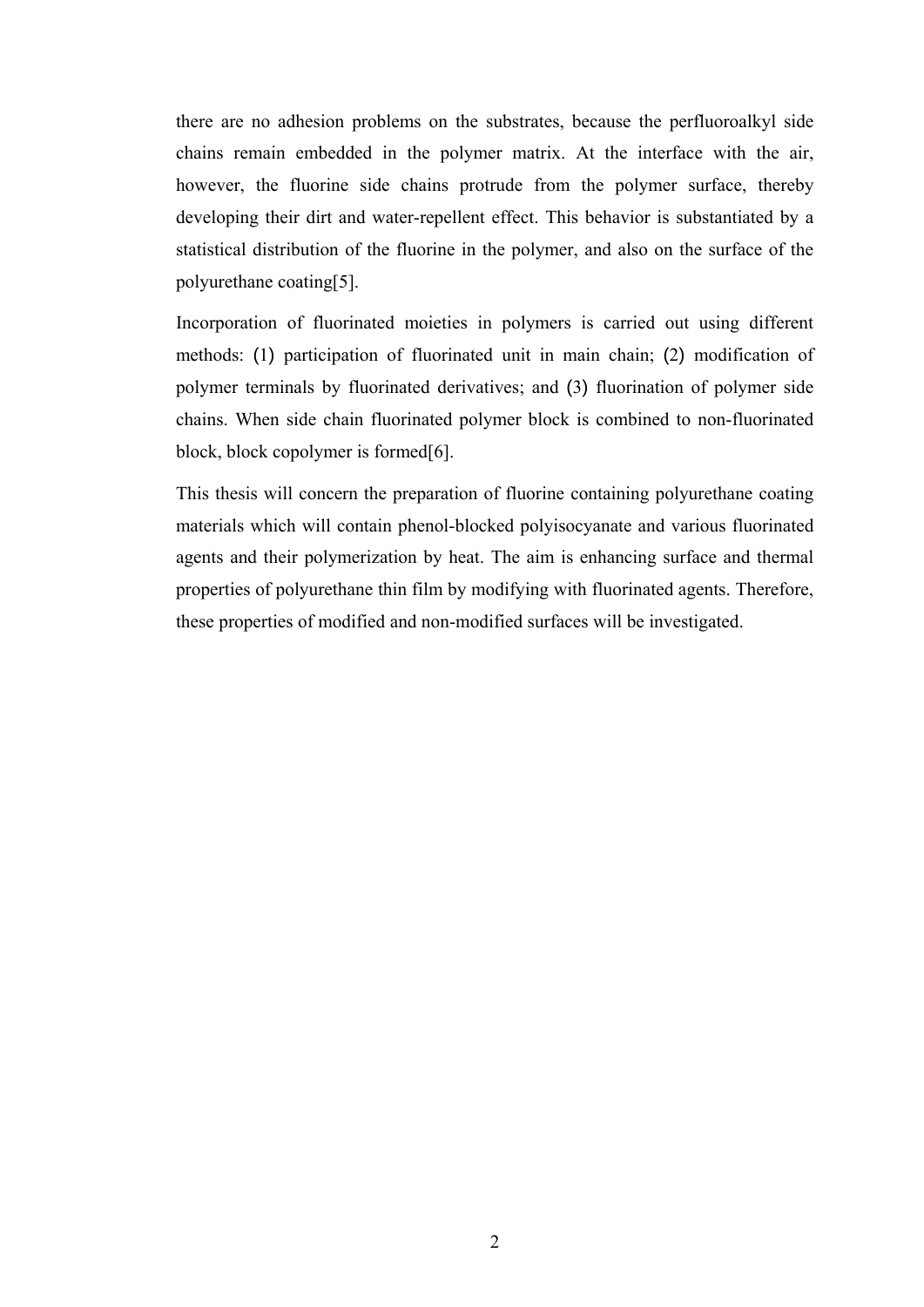### **2. THEORETICAL PART**

#### **2.1 Urethane And Polyurethane Chemistry**

Polyurethanes (PUs) are a family of step-growth polymers made by the reaction between a diisocyanate and a diol which produces the urethane linkage NH—COO— , but no byproducts, as seen in Figure 2.1. Properties of particular representatives of this group of polymers are greatly dependent on their chemical structure. Variation of the ratio of reagents introduced into the reactions allow obtaining polymers with different concentration of elastic and rigid blocks, and different density of intermolecular hydrogen bonds[7].Thus, products with different hardness and elasticity are formed, which allows production of an assortment of materials with different mechanical properties. As a general rule , the isocyanates are hard segments that impart rigidity to the polymer. The polyol is the so-called soft segment.

$$
\begin{array}{ccccc}\n & & & & 0 & & 0 \\
 & & & & & \text{Cat.} & \parallel & & \parallel \\
\text{n HO-R-OH} & + & n OCN-R'-NCO & & & -[R-O-C-NH-R'-NH-C-O]\text{n}\n\end{array}
$$

#### **Figure 2.1 :** Basic polyurethane reaction.

Besides diisocyanate and diol PUs use catalysts to accelerate the reaction of the isocyanate with the polyol. Dibutyltin dilaurate (DBTDL) is a common catalyst for urethane coupling reactions. Tin atoms coordinate to the terminal oxygen of the isocyanate group and faciliate attack by the oxygen atom of a hydroxyl group on the isocyanate carbon atom. Other catalyst include triethylenediamine (DABCO) or other lewis bases[8].

For the preparation of foams it is also necessary to use a blowing agents to create the cell structure and a surfactant to stabilize the foam during the foaming stage. In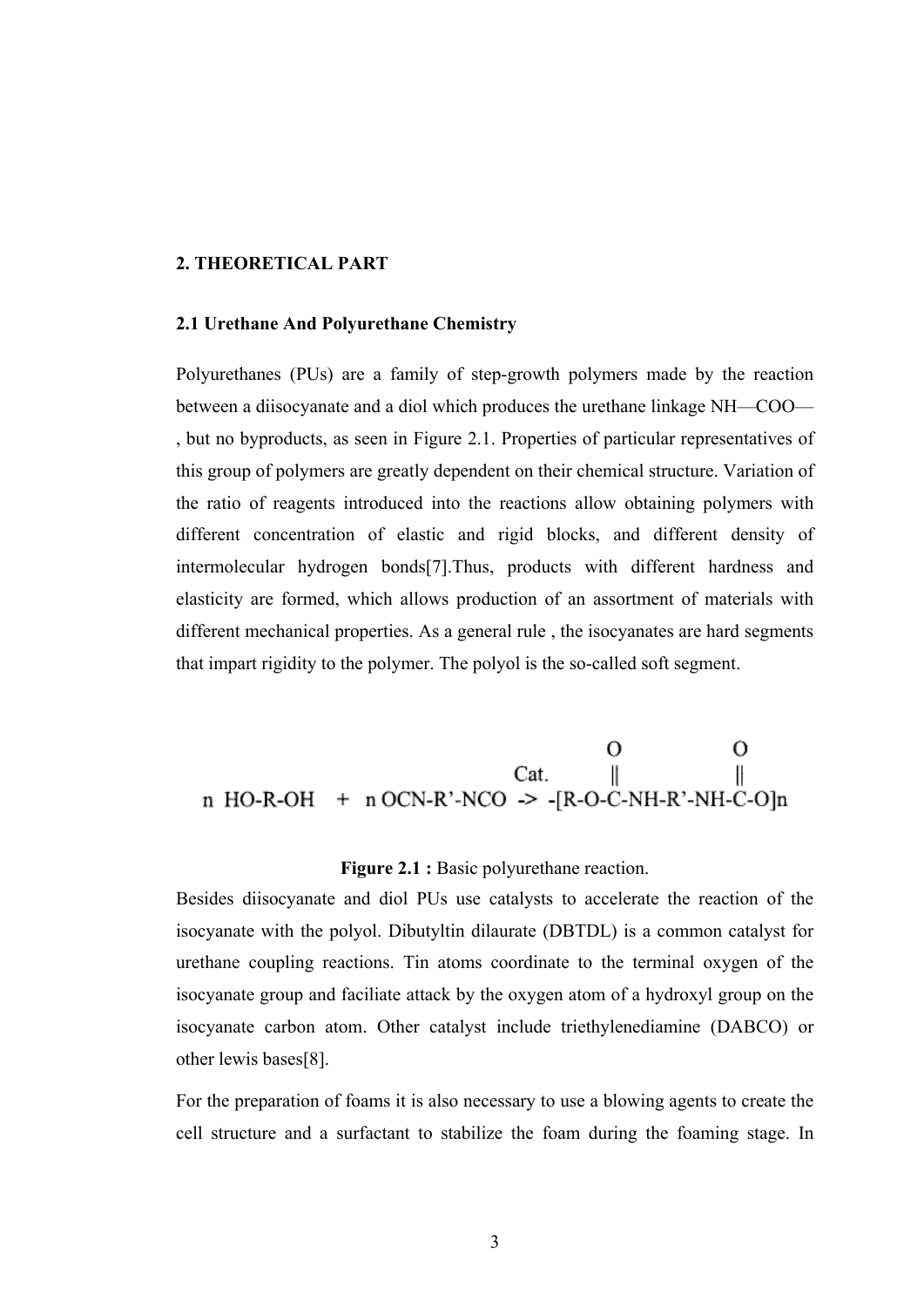addition to these basic components a polyurethane can also contain flame retardants, pigments or colorants, antioxidants[9].

## **2.1.1 Isocyanates**

Isocyanates, the esters of isocyanate acid, were first synthesized by Wurtz in 1848. Prominent nineteenth century scientists, such as Hofmann and Curtius, studied the chemisty of isocyanates, but it took almost a century until it was recognized that diisocyanates are ideally suited to undergo addition polymerization reaction with polyester or polyether diols to form polyurethanes[10].

Isocyanates are divided into mono- and di-isocyanates. The monoissocyanates are subdivided into alkyl and aryl isocyanates; unsaturated isocyanates; halogenated alkyl and aryl isocyanates; carbonyl, thiocarbonyl and imidoyl ispcyanates; sulphur isocyanates; phosphorus isocyanates; and inorganic isocyanates. The isocyanates are also divided into aliphatic diisocyanates and aromatic diisocyanates[10].

Common isocyanates used as building blocks for polyurethanes include aromatic and aliphatic diisocyanates. Among the diisocyanates that are commonly used in polyurethane synthesis the following sholdu be quoted:

- Toluene Diisocyanate (TDI), usually a mixture of toluene- 2,4- and toluene 2,6 diisocyanate
- Methylene-bis-diphenyl diisocyanate (MDI)
- Cyclohexane diisocyanate (CDI)
- Hexamethylene diisocyanate (HDI)
- Isophorone Diisocyanate (IPDI)

 The molecules are toluene diisocyanate (TDI) and its isomers and methylene-bisdiphenyl diisocyanate (MDI) in monomeric and polymeric forms. As a general rule, TDI makes flexible polyurethanes and MDI produces stiffer polymers [11].

Aliphatic diisocyanates are used in the manufacture of color-stable polyurethanes for coatings and elastomer applications. The major aliphatic diisocyanates are hexamethylene diisocyanate (HDI),isophorone diisocyanate (IPDI),cyclohexane diisocyanate (CDI). Using aliphatic polyisocyanates provides the following benefits to polyurethane coatings[12]: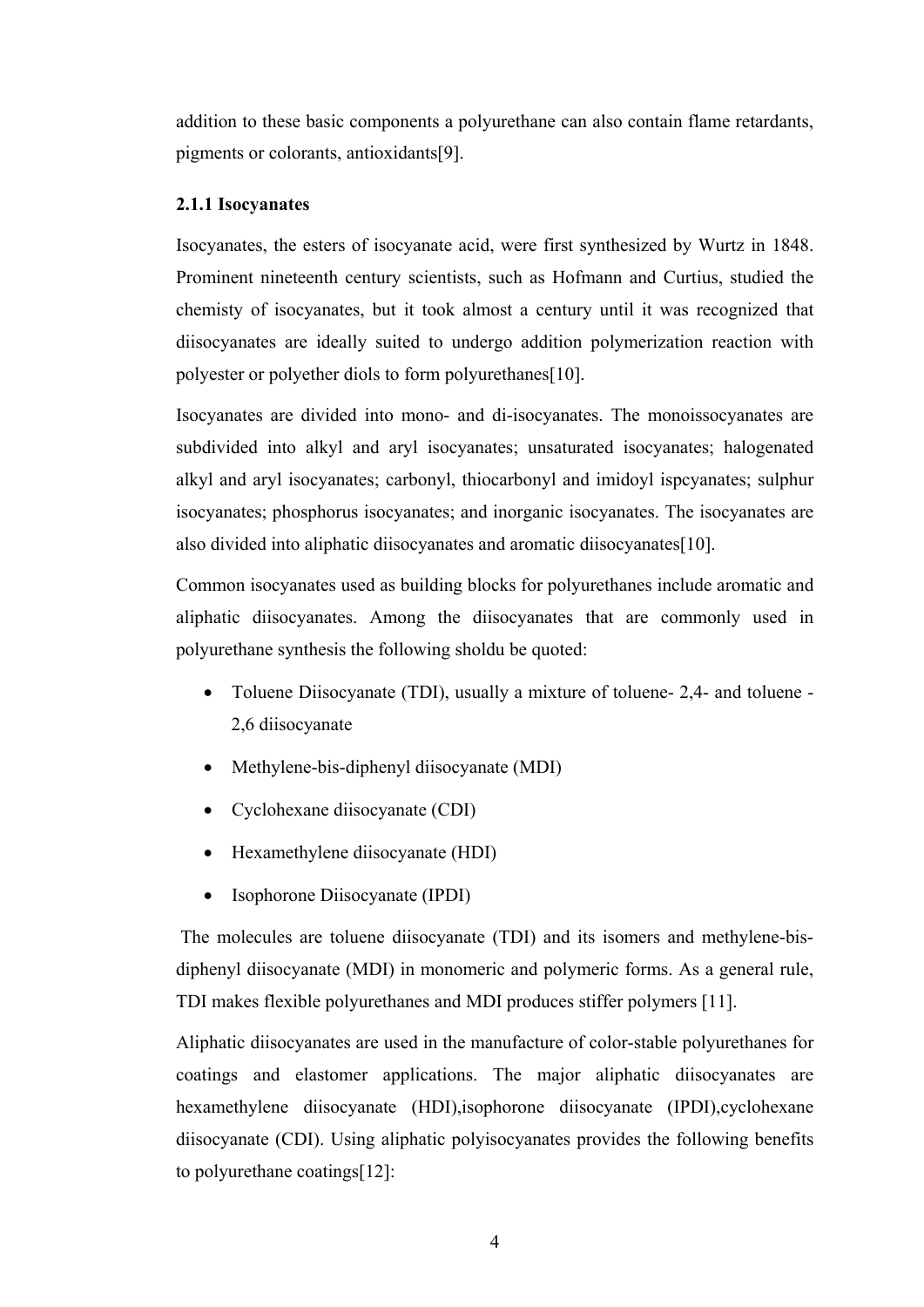- No yellowing
- Chemical Resistance
- Exceptional Gloss Retention

Polyurethane coatings made from aliphatic polyisocyanates are well known for their non- yellowing properties upon ageing thanks to:

- The lack of phenyl group

It makes polyurethane coatings prepared from aliphatic polyisocyanates less prone to oxidation rather than those prepared with an aromatic hardener.

- The resistance of the urethane bond when exposed to UV light

In the majority of reactions, mainly with active hydrogen compounds, aromatic diisocyanates are much more reactive than their aliphatic equivalents[12].



2,4 isomer 2,6 isomer

**Figure 2.2 : TDI isomers.** 



(a)



(b)

**Figure 2.3 :** MDI isomers. (a) Diphenyl methane 4-4'diisocyanate, (b) Diphenyl methane 2-4'diisocyanate.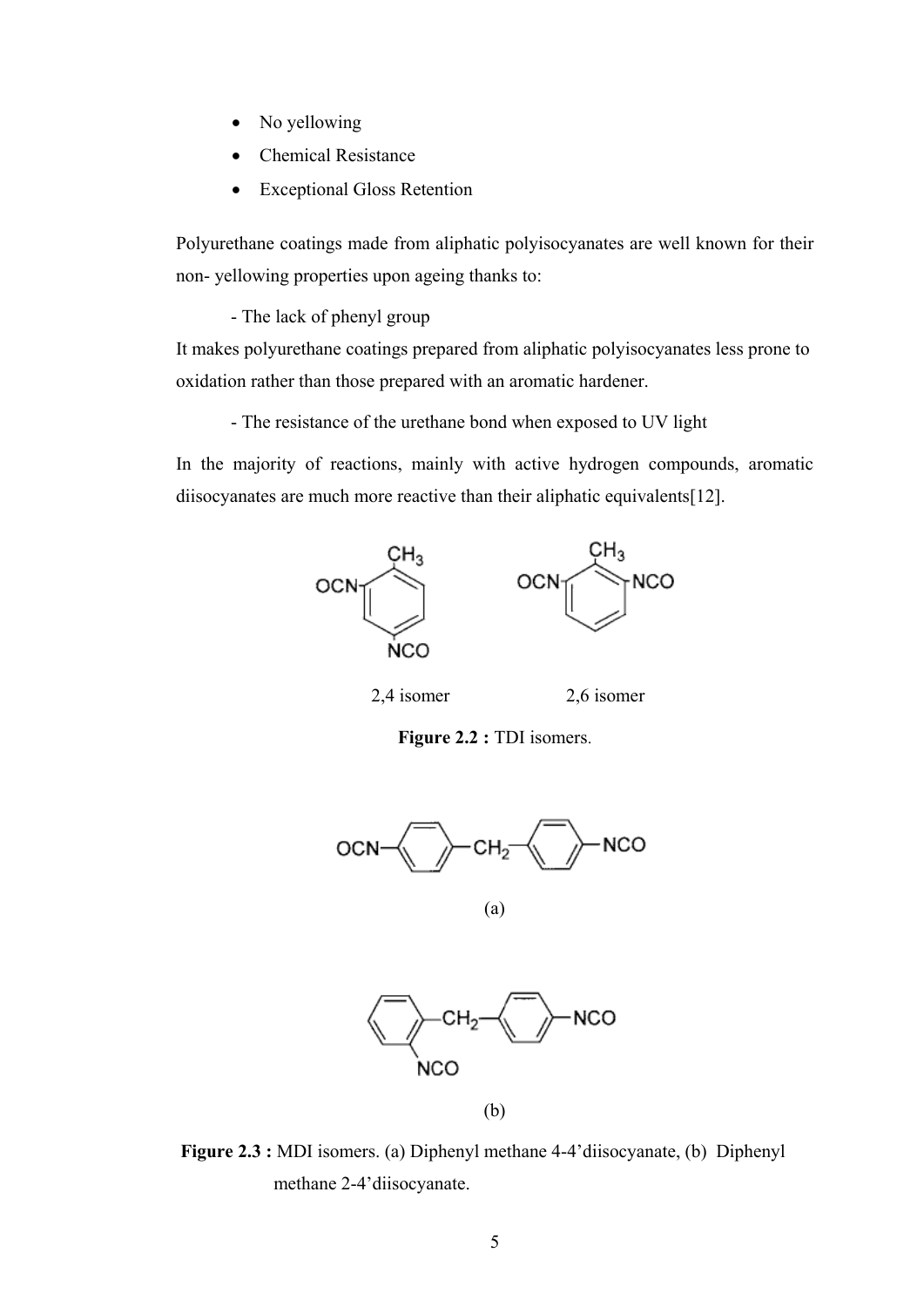Isocyanates will react with all compounds containing hydrogen atoms attached to a nitrogen atom. There are four basic reactions chemists employ to make polyurethanes. The reaction of isocyanates with hydroxyl groups to produce urethane is the primary reaction. The reaction of isocyanates with amines yields urea; and the reactions of isocyanates with urea and urethane produce biurets and allophanates, respectively[10].

#### **2.1.1.1 Reaction of isocyanates with alcohols**

Isocyanate groups react with polyfunctional active hydrogen compounds to give high molecular weight polyurethane products. The reaction is shown in Figure 2.4. One of the most important reactions of isocyanate compounds is with di- or polyfunctional hydroxyl compounds, e.g. hydroxyl terminated polyesters or polyethers. The functionality of the hydroxyl containing compound as well as of the isocyanates can be increased to three or more to form branched or cross-linked polymers. This is also affected by the steric hindrance of either the isocyanate or the active hydrogen compounds. The reaction proceeds at ambient temperatures without the use of catalysts. Reactivity is higher for primary alcohols, decreasing for secondary, tertiary, and aromatic alcohols[13].



**Figure 2.4 :** Reaction of isocyanates with alcohols; R1 and R2 stand for an aromatic or aryl group.

#### **2.1.1.2 Reaction of isocyanates with amines**

In addition, isocyanates react with amines usually at 0-25°C yielding urea. Primary aliphatic amines react most quickly followed by secondary aliphatic amines and aromatic amines (Figs. 2.5 and 2.6.).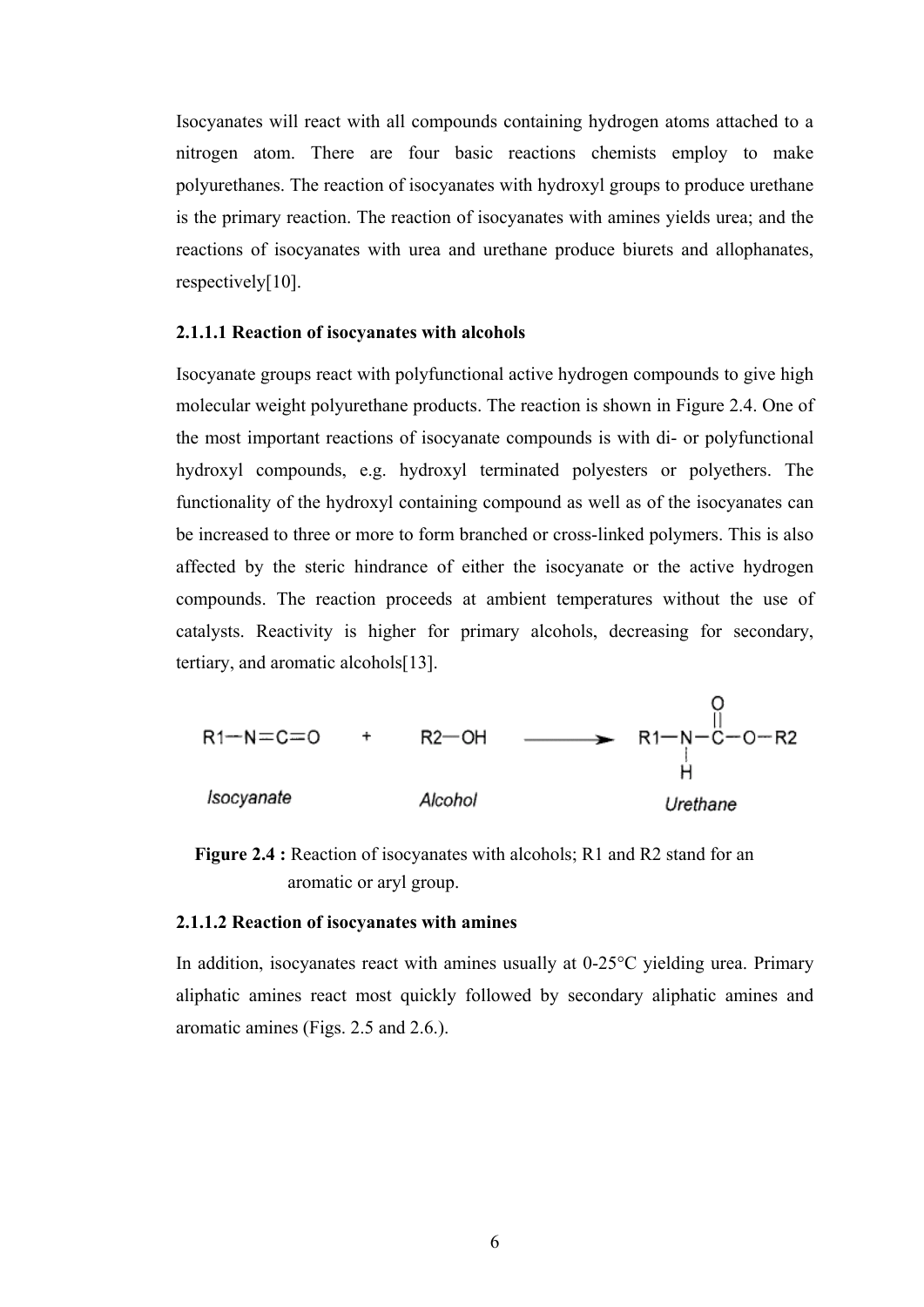

**Figure 2.5 :** Reaction of isocyanates with primary amines.



Figure 2.6 : Reaction of isocyanates with secondary amines.

#### **2.1.1.3 Reaction of isocyanates with water**

In general, isocyanates have a strong affinity to water, which makes them difficult to store. This reaction is not desirable in applications such as structural adhesives and sealants [14]. Isocyanate reacts with water giving carbamic acid, an unstable compound which spontaneously decomposes into a primary amine and carbon dioxide, together with a subsequent urea formation (Fig. 2.7.).





Initially, the water slowly reacts with the isocyanate. However, the reaction can be catalyzed with an appropriate catalyst, such as DBTDL or a morpholine tertiary amine catalyst. The isocyanate will react with water to form a carbamic acid, which is unstable and splits off carbon dioxide, to produce a terminal amine end group. This amine then reacts with more isocyanate-terminated prepolymer, as shown above, to form a polyurea[15].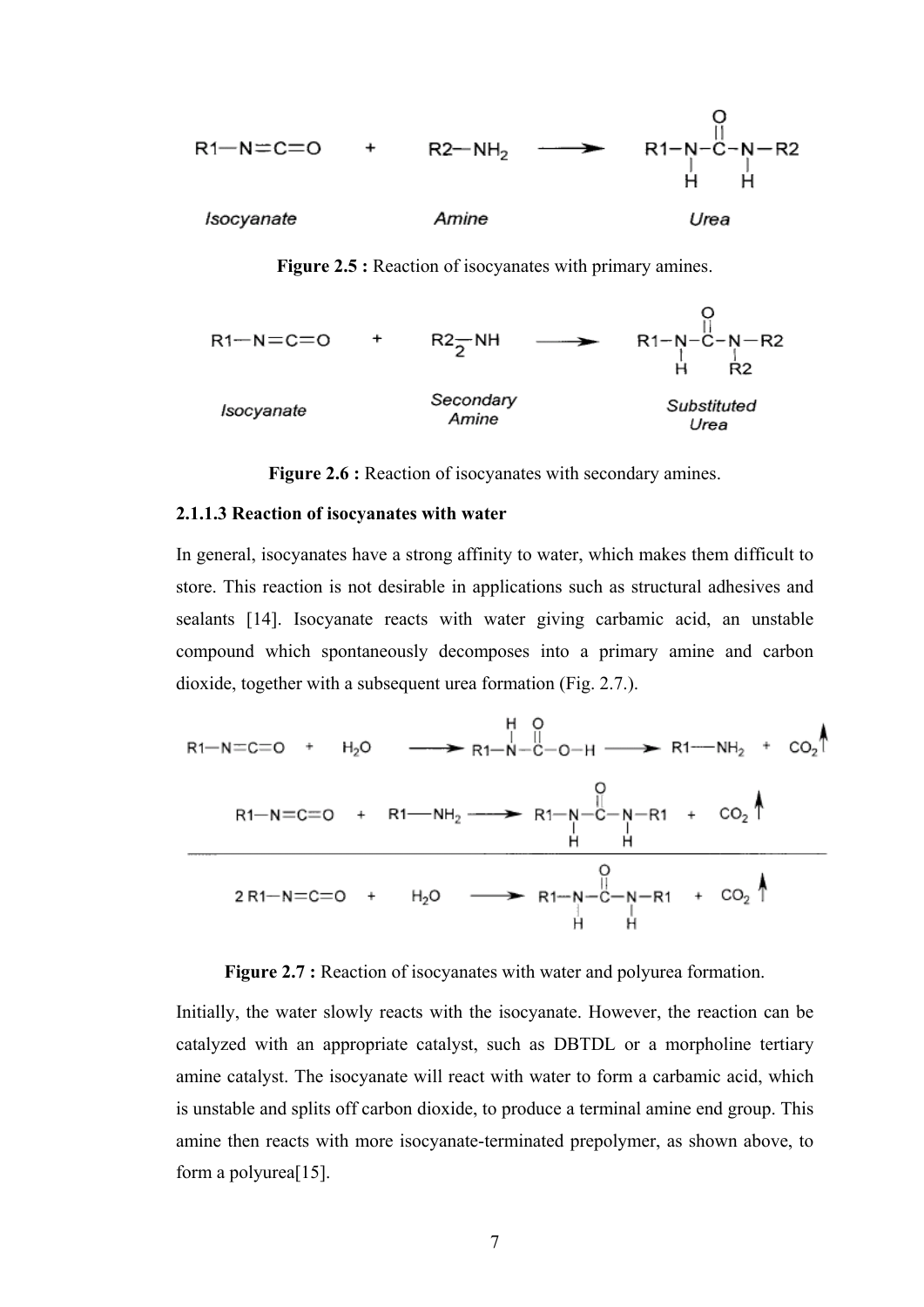#### **2.1.1.4 Allophanate and biuret formation**

Isocyanates can react, in excess conditions, with urea and urethane to produce allophanate and biuret compounds. The first reaction is quicker with a kinetic constant (K) 30 times higher for the reaction of phenyl isocyanate with urea than with urethane at the same temperature [16]. In polymers containing both urea and urethane groups in roughly the same concentrations, branching is introduced principally by biuret formation. These reactions will occur more readily at higher temperatures and it can be seen that the products, allophanates and biurets, are in equilibrium with the starting materials, isocyanates and active hydrogen compounds (Figs. 2.8. and 2.9.).







**Figure 2.9 :** Allophanate formation.

#### **2.1.2 Polyols**

Polyols are reactants which contains as functional groups hydroxyl groups. In urethane reactions primary hydroxyl groups, such as derived from ethylene oxide are faster reacting with an isocyanate than secondary hydroxyl groups, for example propylene oxide derived groups. Polyether polyols contain in the polymer backbone ether groups. These polyether polyols are very stable to hydrolysis under basic conditions, but can be attacked in an acidic environment. Polyether polyols are the main stay of the polyurethane market, they are used in foams, elastomers and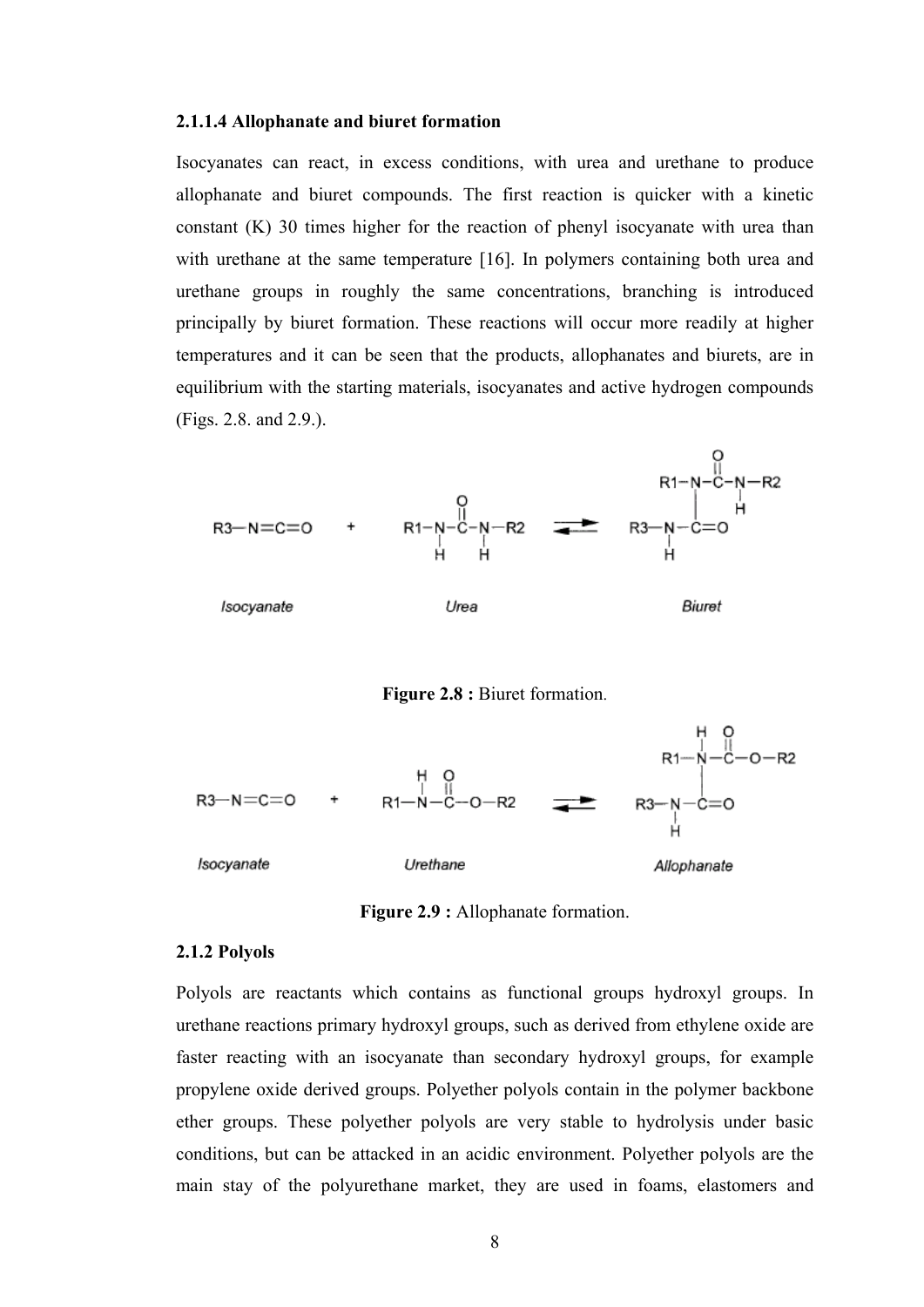coatings. Polyether polyols can be di-functional (diol) or they can be of higher functionality. In applications where high flexibility and elongation is required diols are used to create highly flexible and soft polyurethanes. Highly functional polyols are used in the preparation of hard or rigid polyurethanes. The products made this way are highly crosslinked and not soluble in a solvent. Besides polyether also polyester polyols are used in the preparation of polyurethanes. The ester linkage in the polyester makes the polyurethanes more sensitive to hydrolysis, but it is possible to prepare polyurethanes with improved exterior durability[17].

## **2.1.3 Catalysts**

The most commonly used catalysts in polyurethanes are tertiary amines. As indicated earlier, there are many reactions taking place and the catalyst can be involved in any one or more of these[18]:

- The deblocking reaction, or
- the reaction of the free isocyanate with the other nucleophile, or
- an addition-elimination reaction, and/or
- side reactions.

They promote isocyanate reactions which will occur at moderate temperatures, i.e. reaction with alcohols, water, and carboxylic acids. However, the tertiary amines are not strong catalysts for the reactions of isocyanates and isocyanate derivatives at elevated temperatures [16]. Strong catalysts for these reactions are the strong bases, e.g. NaOH and NaOR.

With aromatic isocyanate resins, the formation of the urethane linkage can be promoted by a number of metals in the form of organometallics and/or salts of organic acids. Tin compounds such as DBTDL and tin (II) octoate are particularly effective, having superseded the more toxic lead equivalent components.

Synergistic effects of tin and amine catalysts are of technical importance and are widely studied principally because of the differences in reactivity. Metal catalysts are usually employed in systems based on the slower reacting aliphatic isocyanate adducts[19].

Standard cure catalysts used in polyurethane reaction are: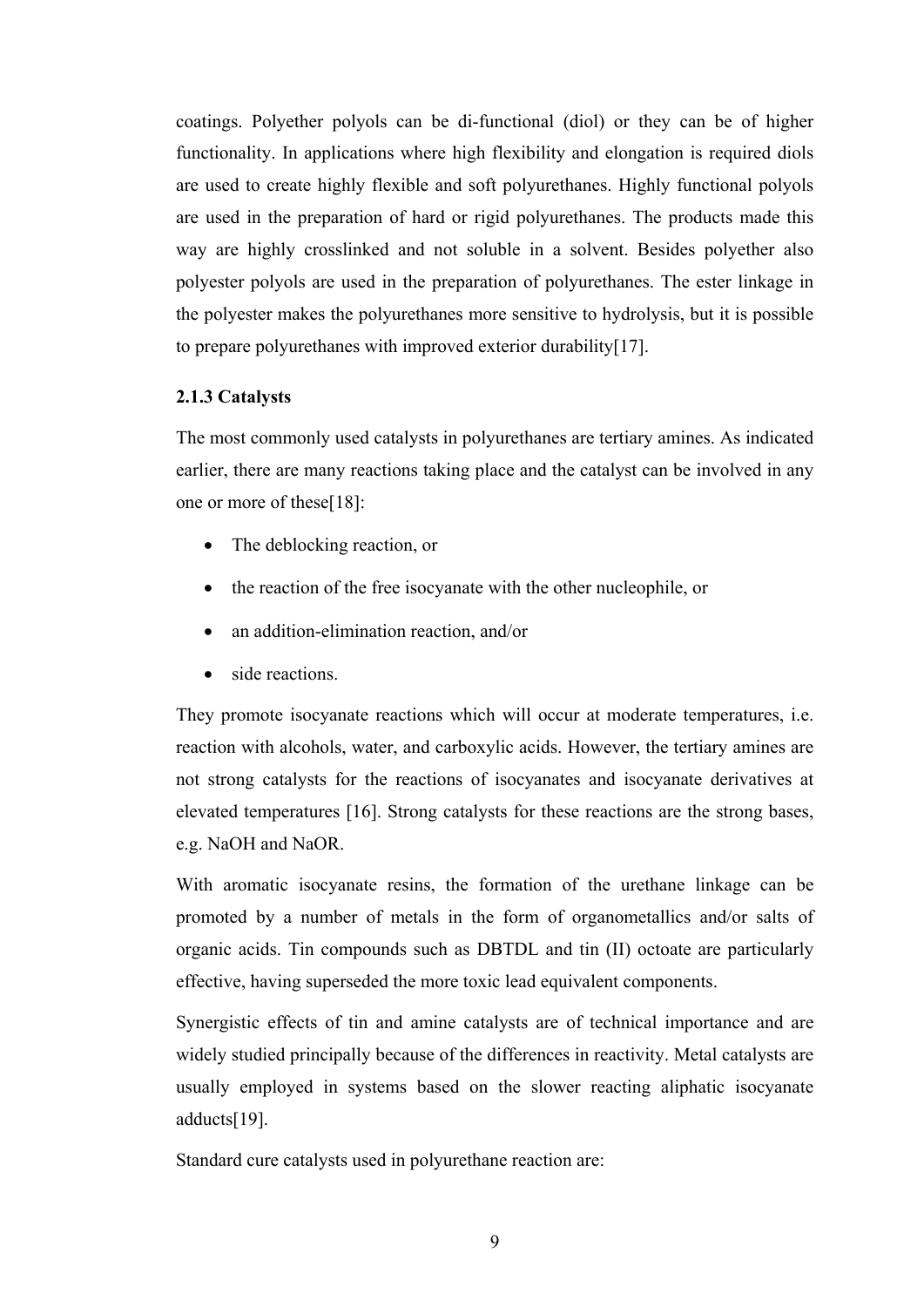- Tin catalysts, Dibutyltin dilaurate (DBTDL), dibutyltin diacetate (DBTDA);
- Amines, Morpholine derivatives, tertiary amines;
- Bismuth catalysts, which are increasingly replacing mercuric catalysts.

Both blocked aromatic and aliphatic polymers use latent curatives such as ketimines and oxazolidines; however, they do have some inherent disadvantages. The use of ketimines and aldemines often produces products that have a tendency to yellow upon exposure to sunlight, and that take a longer time to achieve complete cure and retain slow evaporating ketones or aldehydes. Oxazolidine modification can also result in some yellowing and reduced chemical resistance to some acids [20].



**Figure 2.10 :** Chemical structures of DABCO and DBTDL catalysts [21].

#### **2.2 Blocked Isocyanates**

Isocyanates are highly reactive precursors to amines, ureas and urethanes that are sensitive to nucleophilic reagents under both acidic and basic mediated conditions. This chemistry is extensively exploited commercially. The polyurethane industry is enormous with a wide variety of applications including elastomers, coatings, paints, adhesives, foams, furniture, footwear, construction and automotive applications[22]. The high reactivity associated with isocyanates can cause detrimental side-reactions and uncontrolled condensations leading to the formation of unworkable cross-linked materials consisting of allophanates, biurets, isocyanate dimers and trimers, as well as 'abnormal products' [23] that are difficult to process. In order to prevent such unwanted side-reactions it is necessary to block or 'mask' the isocyanate monomer as another function, which can then be converted to the active isocyanate form when required.

They present several advantages compared to isocyanates [24]:

They do not react with residual moisture.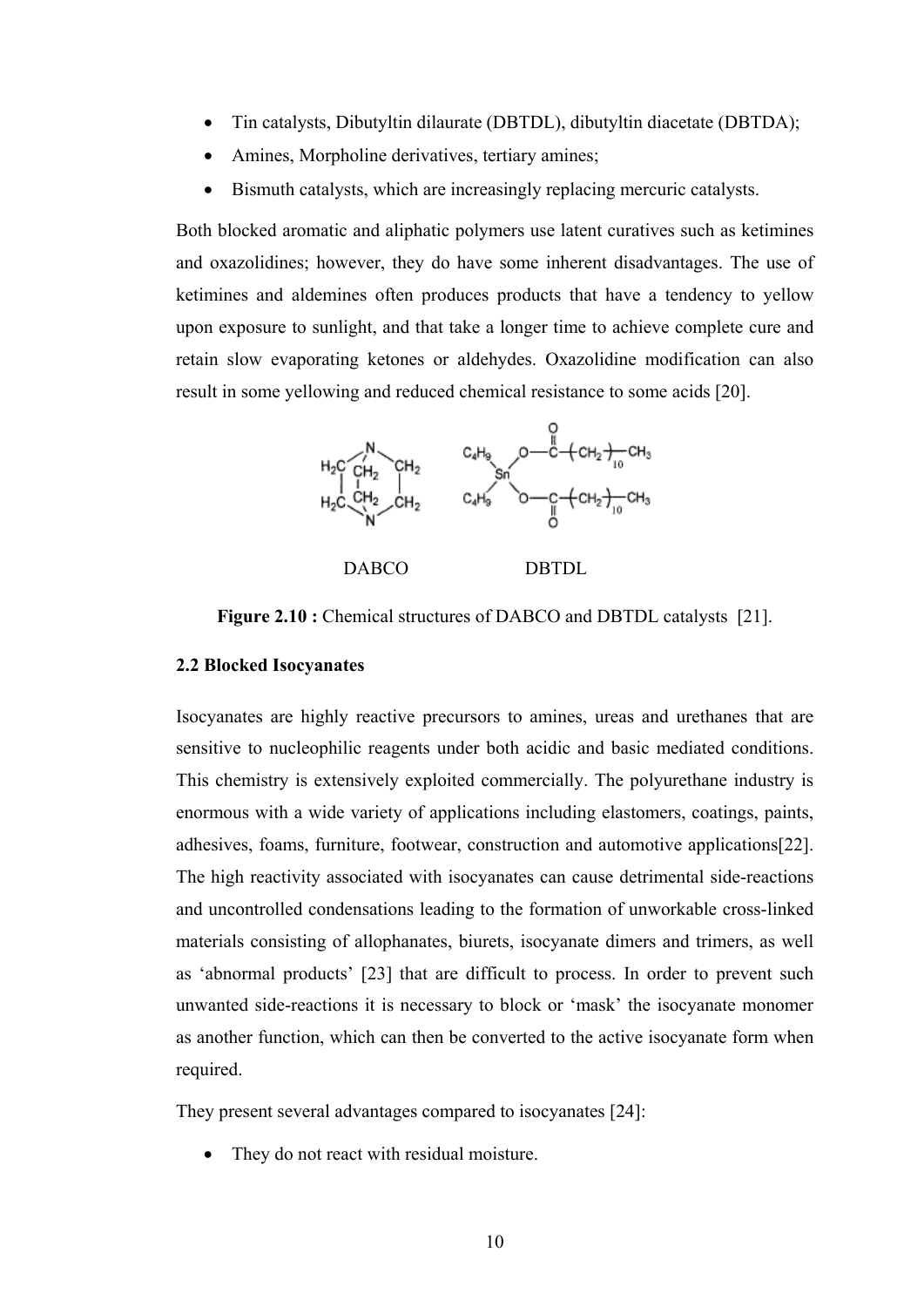- They are more stable than the corresponding isocyanates and are consequently storage stable.
- They reduce toxic hazards associated with the handling of free isocyanates.

Blocked isocyanates are used extensively in many applications mostly for technical and economic reasons when the presence of free isocyanate must be eliminated, due to the potential toxic hazards associated with their use, and heat curing is possible. Blocked polyisocyanates are also used to crosslink both solvent-borne and waterborne resins offering a wide spectrum of possible formulations. They are blended with polyols, pigments, additives and fillers to improve flow[13]. These mixtures are stable at room temperature while at higher temperatures from 120°C to 250°C the blocking group volatilise either regenerating totally polyisocyanate functionality or remaining at least partially with the finished urethane.

The isocyanate functional group can be ``blocked'' through one of the several methods. Commonly, one thinks of a blocked isocyanate as one in which the isocyanate group is reacted with an active hydrogen compound ( Figure 2.11). Upon heating in the presence of a nucleophile, product is obtained. In some cases, ``blocked isocyanates'' can be made via other routes not involving isocyanates; they are still generally called blocked isocyanates[18].



**Figure 2.11 :** Blocked isocyanate by reaction with active hydrogen compounds.

In the case of active methylene groups, such as those of malonic esters, the reaction product with an isocyanate is called a blocked isocyanate. This type of blocked isocyanate is produced by addition of the isocyanate to the active methylene site.



**Figure 2.12 :** Reaction of an isocyanate with a malonic ester.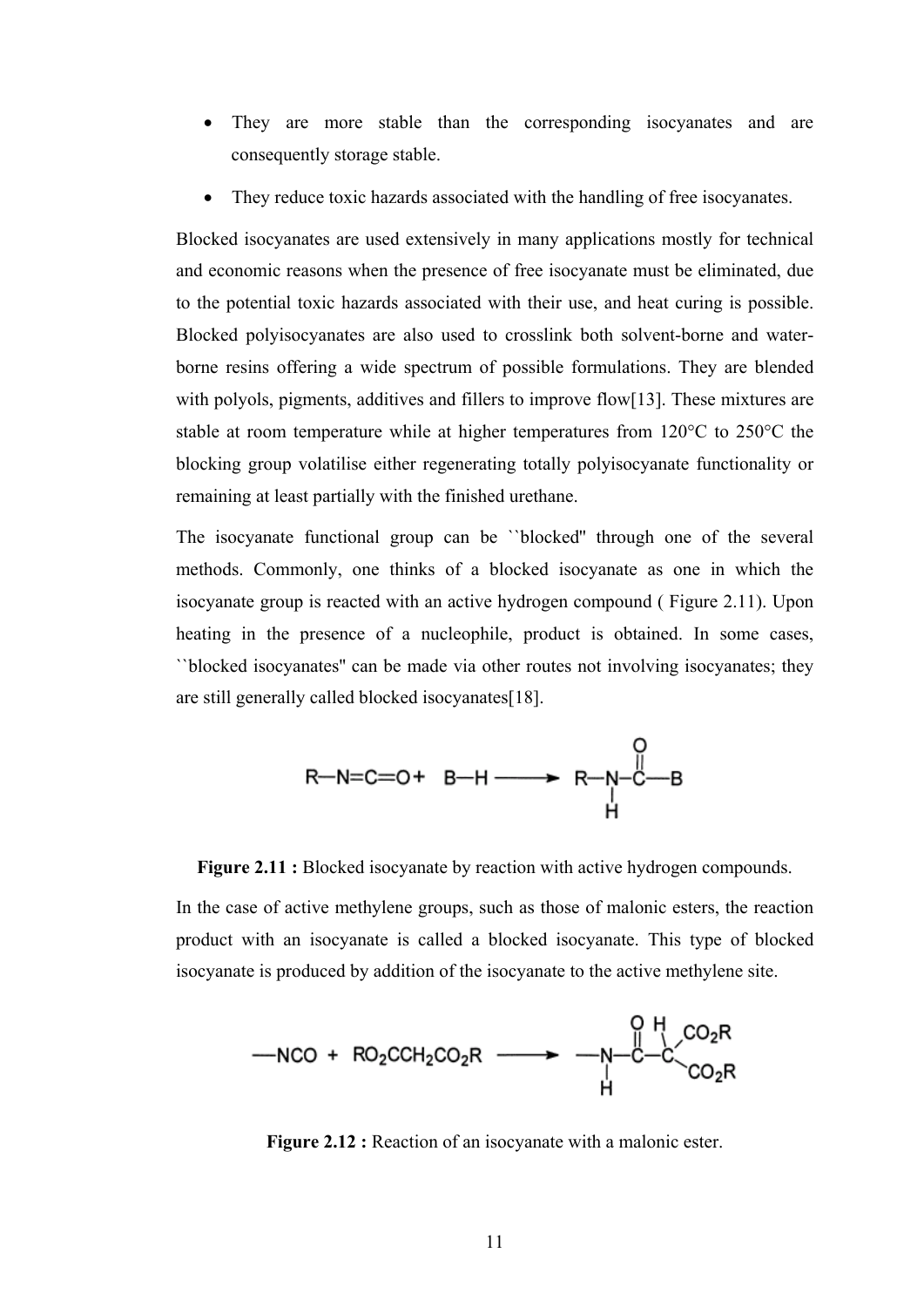However, when they react with a nucleophile, the dominant products obtained are not the urethane or urea products obtained by reaction of isocyanates.

Isocyanates can self-condense to form thermally unstable dimers (uretdiones, Figure 2.13) which regenerate isocyanate groups on heating. Products of this type are frequently referred to as self-blocked isocyanates.



**Figure 2.13 :** Isocyanate dimerization, uretdione structure.

Another method of inactivating isocyanates involves encapsulating the polyisocyanate within a solid particle (Fig. 2.14); the isocyanate is liberated when the particle shell is broken down through melting or mechanical means.



**Figure 2.14 :** Encapsulation of a polyisocyanate.

Kinetic studies are complicated by the fact that all, or almost all, the reactions are reversible and several side reactions are generally possible as seen in Figure 2.15. Even the simplest case of heating a blocked isocyanate alone is complicated by possible side reactions of the isocyanate. At high temperatures, there are dimerization or trimerization reactions of the isocyanate or reaction with the original blocked isocyanate to form, for example, an allophanate or biuret. These in turn can also thermally decompose through different kinetic pathways. When used with a polynucleophile, the liberated isocyanate can in addition react with the urethanes or ureas produced. In some cases, the deblocking reaction may be catalyzed by another molecule of blocked isocyanate or by the blocking agent [18].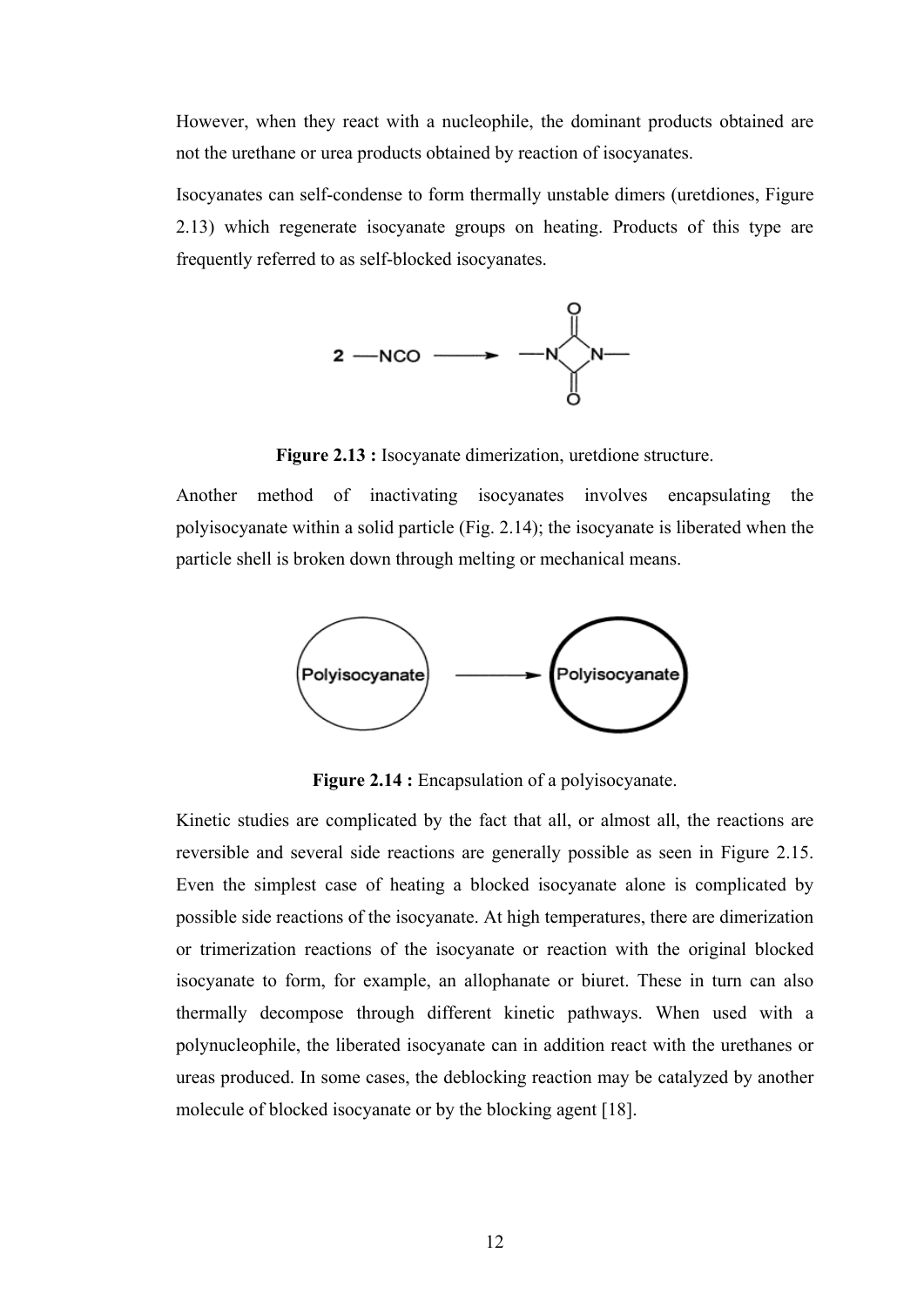

**Figure 2.15 :** Side reactions of isocyanates after deblocking.

#### **2.2.1 Factors effecting on deblocking reaction of blocked isocyanates**

A blocked isocyanate is an adduct containing a comparatively weak bond formed by the reaction between an isocyanate and a compound containing an active hydrogen atom. At elevated temperatures, the reaction tends to proceed insuch a way as to regenerate the isocyanate and the blocking agent. The regenerated isocyanate could react with a co-reactant containing the hydroxyl functional groups to form urethane with thermally more stable bonds (addition-elimination mechanism  $(S_{N2})$ ) in section 2.2.2.)

There are several variables which affect the rate and extent of the deblocking reaction such as:

- the structure of the blocking agent and the polyisocyanate used,
- the structure of substituent,
- presence of catalysts,
- effects of solvents, and
- temperature.

The deblocking temperature of the blocked isocyanates depends on the structures of the blocking agents and structures of the isocyanates. Several compounds namely phenols, oximes, amides, imides, imidazoles, amindines and related compounds, pyrazoles, 1,2,4- triazoles, hydroxamic acid esters, and active methylene compounds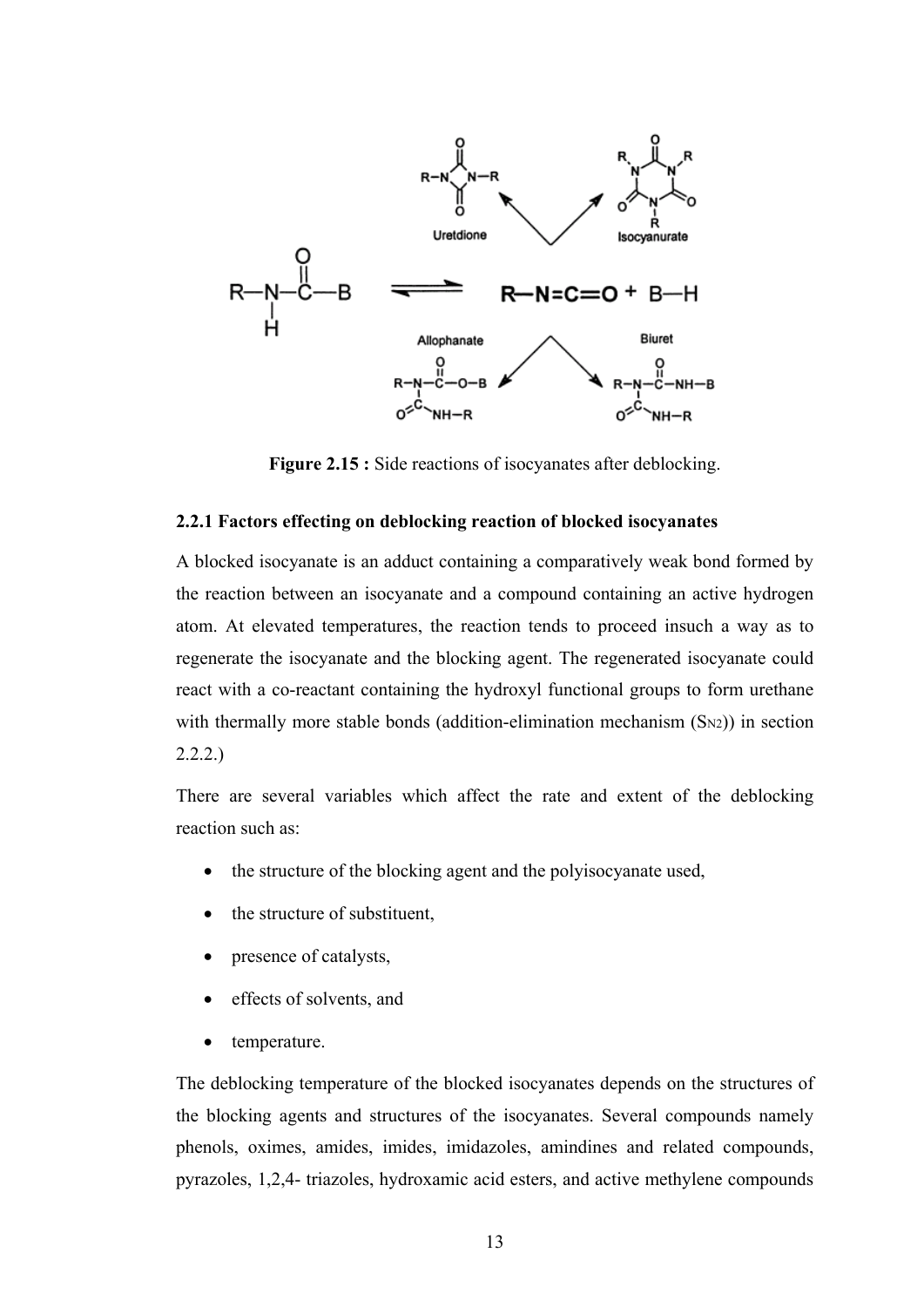have been reported as blocking agents[25]. Among these blocking agents, phenols are the most studied blocking agents because of the possibilities of introducing number of substituents on the benzene ring. Generally, the dissociation or deblocking temperatures (Td°C) of blocked polyisocyanates based on commercially utilised blocking agents decrease in the order: alcohols  $> e$ -caprolactam  $>$  phenols  $>$  methyl ethyl ketoxime > active methylene compounds[13].



**Figure 2.16:** Some blocking agents and deeblocking temperatures of isocyanates.

The substituent being a strong influencing factor on the deblocking temperature of blocked isocyanates. Substitutents present in the phenolic aromatic ring with electron-withdrawing tendency decrease the deblocking temperature while electron releasing groups increase the deblocking temperature [26- 27]. The structures of isocyanates also have major effect on the deblocking temperatures; the isocyanate structure has additional effect on urethane formation reaction. In general, blocked aromatic isocyanates deblock at lower temperatures than aliphatic isocyanates.

Isocyanate structure can strongly affect the strength of the labile bond formed during the blocking reaction, and hence the deblocking temperature. If the blocked isocyanate is based on aromatic isocyanate, the aromatic ring drains the electron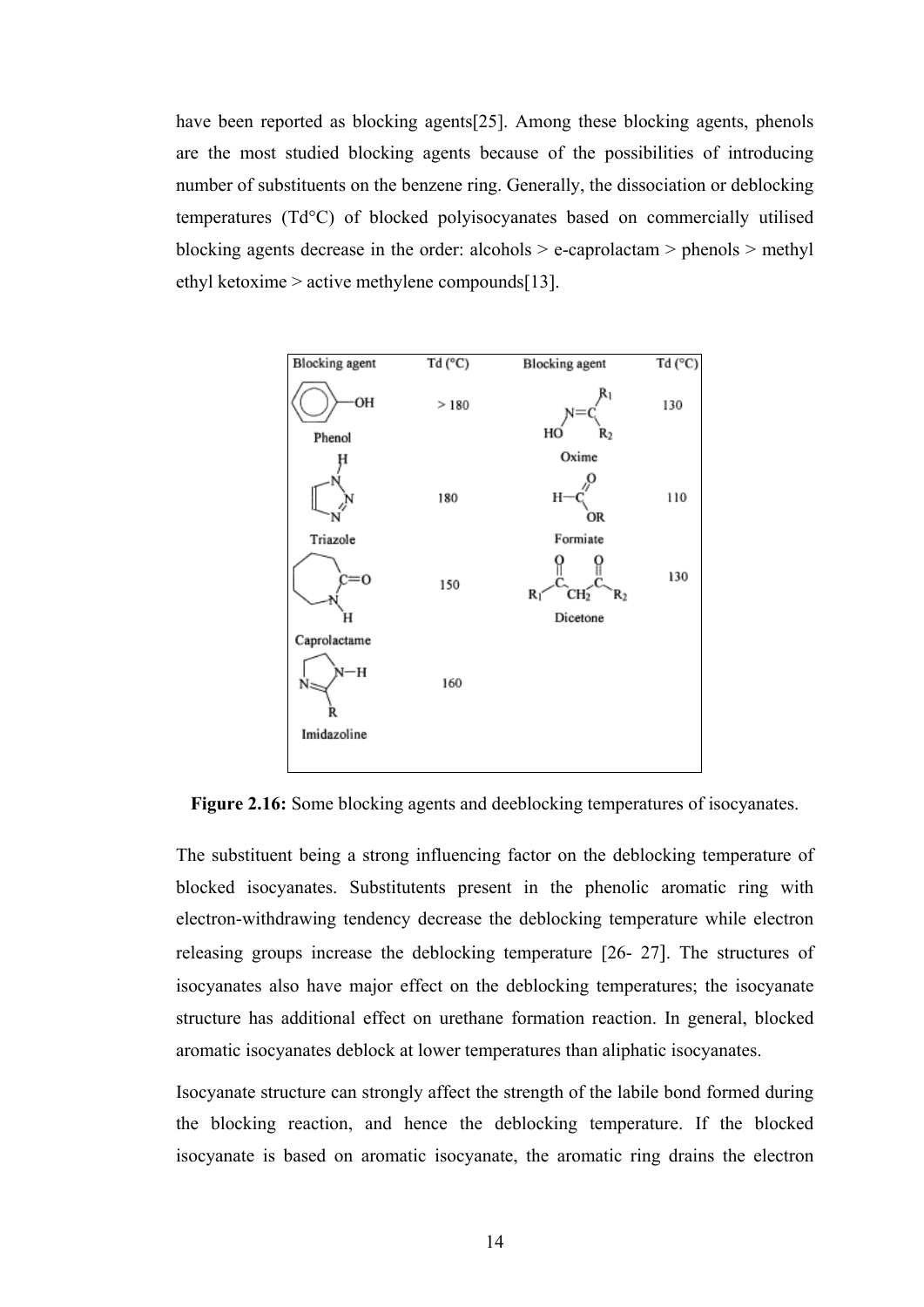density of the nitrogen atom of isocyanate moiety and makes the labile bond formed between the isocyanate and blocking agent more labile. The vice versa is true for the cases of blocked isocyanates based on aliphatic isocyanates[28].

#### **2.2.2 Urethane forming reactions from blocked isocyanates**

There are two urethane forming reaction mechanisms by which a blocked isocyanate can react with a nucleophile (NuH). In the elimination-addition reaction(Figure 2.17.), the blocked isocyanate decomposes to the free isocyanate and the blocking group (BH). The isocyanate then reacts with a nucleophile to form a final product. In the addition-elimination reaction(Figure 2.18.), the nucleophile reacts directly with the blocked isocyanate to yield a tetrahedral intermediate followed by elimination of the blocking agent[25].

$$
\begin{array}{ccc}\n & 0 & k_1 \\
R-N-C-B & \rightleftharpoons & R-N=C=O + B-H \\
 & | & k_1 \\
\end{array}
$$

$$
R - N = C = O + Nu - H \begin{array}{c} k_2 & O \\ \hline \uparrow \\ k_2 & R - N - C - Nu \\ k_2 & H \end{array}
$$

**Figure 2.17 :** Elimination-addition reaction.



**Figure 2.18 :** Addition- elimination reaction.

In general, crosslinking is more rapid in the presence of a NuH that can react rapidly with the isocyanate; for example, amines react much more rapidly than alcohols. The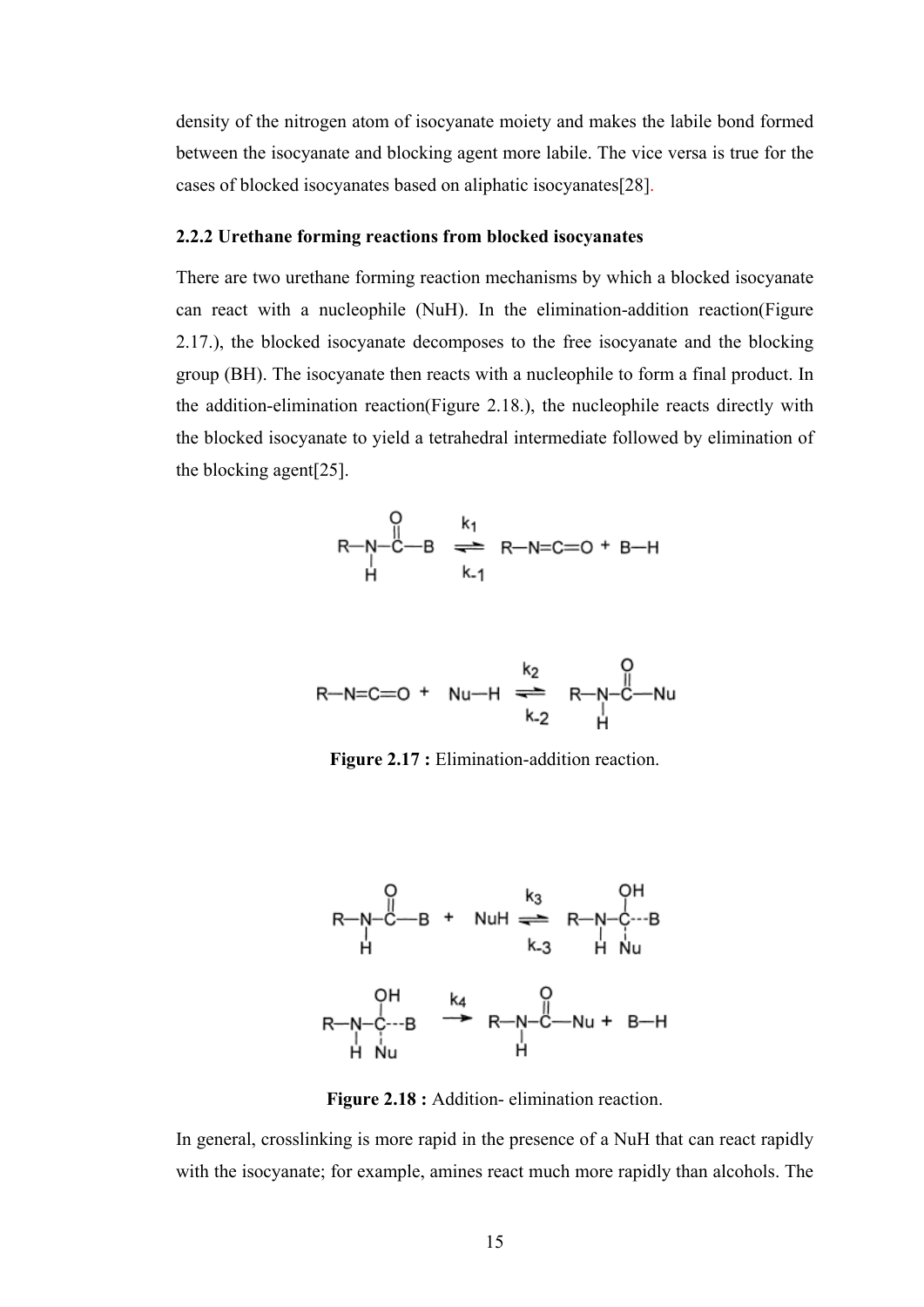differences in reactivity depend on the structures of the amines, alcohols, and blocking agent. Primary amines react more rapidly than secondary amines. Thus, blends of oxime blocked isocyanates and secondary amine-functional polymers increase in viscosity more slowly than those with primary amine-functional polymers [29].

During the curing process, low molecular weight blocking agents can evaporate from the film. Those that can diffuse more rapidly through the crosslinking film and volatilize more rapidly from the surface give more rapid (or lower temperature) cure than other blocking agents of the same class that diffuse and evaporate more slowly. For example, methyl, ethyl, and isopropyl alcohol blocked TMXDI and an acrylic polyol with a tin catalyst gave crosslinked films in increasing times[30].

The curing schedule required for crosslinking of blocked polyisocyanates with polynucleophiles is dependent on many variables including[18]:

- structures of the isocyanate, blocking agent, and nucleophile,
- relative rate of reaction of the nucleophile with the isocyanate compared to the reverse reaction rate of the isocyanate with the blocking agent,
- the rates of diffusion and evaporation of the blocking agent,
- polarity and hydrogen bonding potential of the reaction medium (solvents or coreactant),
- concentrations of reactive groups,
- type and concentration of catalysts,
- extent of side reactions and whether they lead to crosslinking or termination, and
- the extent of crosslinking required to achieve film proper

## **2.3 Fluorine-Containing Polymers**

It is a widely recognized method to modify the surface and bulk properties of polymers by introducing fluorine into polymeric chains. The fluorine atoms can confer to polymers desirable properties, such as low surface energy, thermal stability, excellent dielectric properties, good chemical resistance, low water absorption, and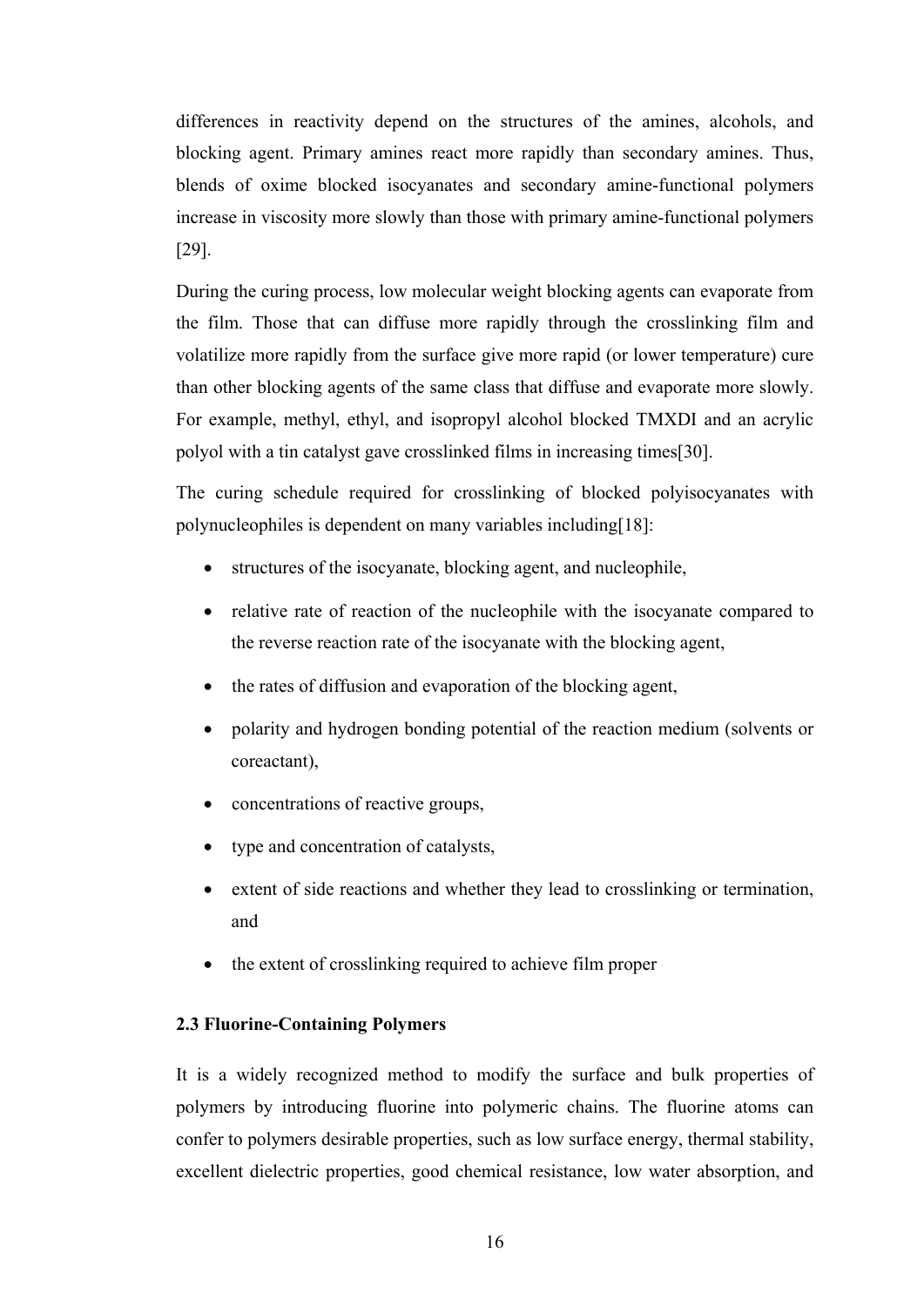weatherability. These characteristics of fluorine containing polymers are imparted by the highest electron negativity (4.0), the third smallest van der Waals radius (0.135 nm), low polarizability ( $\alpha = 1.27 \times 10^{-24}$  cm<sup>3</sup>) of the fluorine atom, together with the strong bonding energy (472 kJ/mol) and the weak intermolecular cohesive energy. There has been growing interest in the synthesis of polymers containing fluorine atoms in their structure[31].

The C–F bonds in organic molecules are very strong and the intermolecular interactions of the fluorocarbons are weak due to the small size and high electronegativity of fluorine. So, the presence of fluorine group, strongly affects chemical reactivity. For example, nucleophilic substitution at a fluoro- substituted carbon atom is not an easy process. The difficulty is attributed to destabilization of the transition state by fluorine and also to electrostatic repulsion between a nucleophile and the lone pair of electrons on the fluorine atoms. As a consequence, fluorine-containing polymeric materials exhibit unique property combinations of low surface energy; low friction; low refractive indices;dirt repellant; biological inertness (i.e., resistant to a harsh environment); good resistance to corrosive chemicals; good stability against hydrolysis; low water and ion permeability; low solubility in polar and non-polar organic solvents (being non-wettable and oleophobic, low interfacial free energy) due to substantial hydrophobicity. They also have remarkable resistance to flame, UV radiation, fouling agents like by marine organisms, chemicals, solvents, oxidative attack and possess excellent thermal stability [32-33]. The hydrophobic nature reflects low values of cohesive energy density and surface energy. In general, the strength of the C–F bond increases with the extent of adjacent carbon fluorination, and this means that the longer the fluoroalkyl group is, the higher its stability and hydrophobicity. Out of the list of properties mentioned above, some are bulk properties, e.g., chemical inertness, thermal stability, and lubricity, and some are surface properties such as oil, dirt and water repellence and cleanability. In many coating applications, the bulk properties of fluoro polymers such as chemical and thermal resistance are the desired properties. In these cases, the use of large quantities of fluorine throughout the coating is necessary.

However, thermoset polyurethane coatings have adequate chemical and thermal resistance and the use of fluorine-containing monomers and polymers is not a costeffective alternative approach for structural modification. Therefore, obtaining the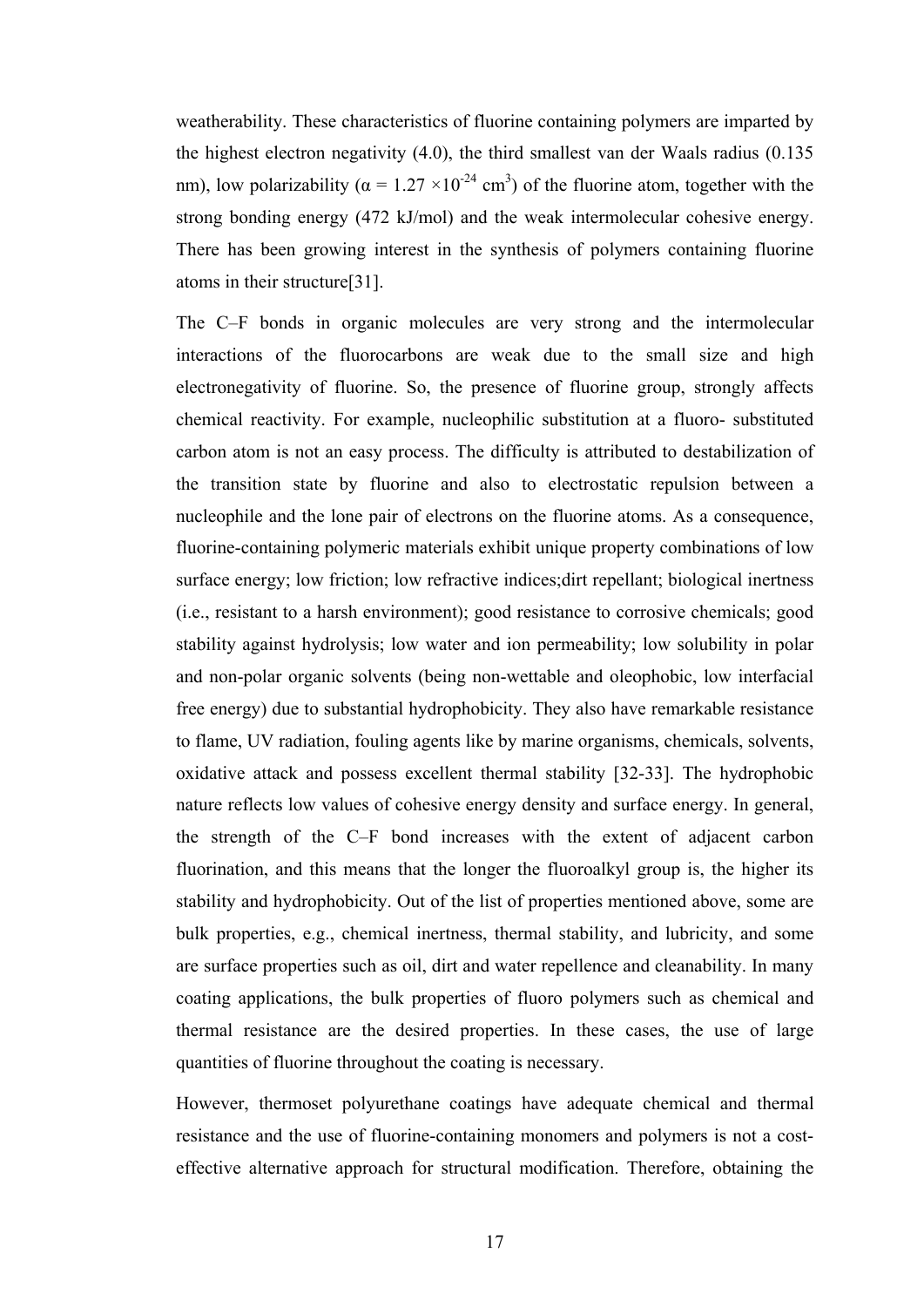repellency and cleanability of a fluoropolymer would be desired with a less cost. In these cases, the surface property improvement by introducing fluorine will tailor the coating for using in aggressive environment and formulator do not need to use systems that have fluorinated groups throughout the bulk of the film. In fact, excess fluorine content throughout the film decreases the adhesive strength at the metal/ polymer interface [34]. Incorporation of fluorine into the polymer main chain or its side chains are well known methods that lead to large changes in the surface properties. This is due to the segregation of fluorinated chains toward the polymer– air interface, which results in a considerable decrease in the surface energy.

#### **2.4 Two-Component And One-Component Polyurethane Coatings**

Two-component polyurethane coatings are formulated from the list of chemical coreactants "Solventborne Coatings." As the name implies, two component coating are supplied to the end user in two separate containers, and are mixed prior to application. One container (component A) holds the polyol, catalyst, solvent, and additives (rheology control agents, etc.). The second container (component B) hold the polyisocyanates, solvent, and additives (UV Stabilizers). Each container is individually shelf stable[35].

The isocyanate/hydroxyl (NCO/OH) reaction begins as soon as the containers are combined. The mixing ratio of the components can he based either on volume or weight and is precisely calculated to achieve stoichiometry of the coreactants  $(NCO/OH = 1)$ . This ratio gives a finished coating optimum mechanical performance and optimum chemical resistance.

If necessary, the NCO/OH ratio may be varied to change coating properties. If the NCO/OH ratio is less than one, some OH functionality is unreacted and the coating has increased flexibility, better adhesion to substrate, and reduced solvent and chemical resistance. If the NCO/OH ratio is greater than one, some NCO is unreacted and the coatings needs a longer time to dry and surface harden. The final product is harder, solvent and chemical resistance is increased, flexibility is decreased and adhesion to the substrate is reduced.

One-component waterborne polyurethane coatings utilize the same chemical reactants used in two-component coatings and are formulated by the same process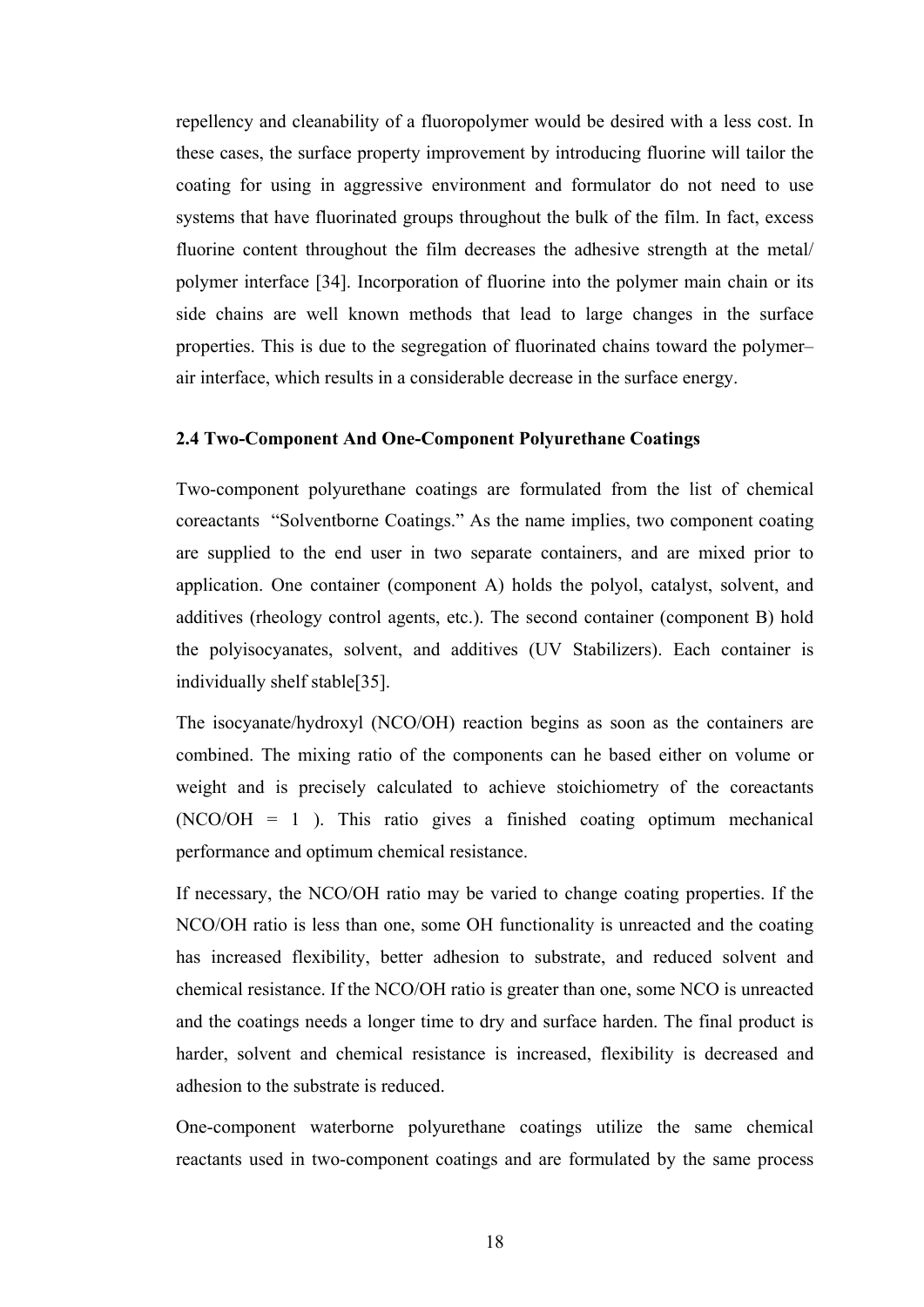except for three modifications: the polyisocyanate adduct is blocked; all chemical coreactants are blended into one container; and the coating must be heat cured.

Blocked polyisocyanates utilize a chemical moiety to protect the isocyanate functionality from reaction during shelf storage at room temperature. The chemical moiety blocks, or caps the isocyanate by reacting with the NC0 functional groups. With the addition of heat, the blocked isocyanate breaks apart, regenerating the isocyanate functional groups NCO at the higher temperature. After the NC0 functional group is regenerated the coating cures by the reaction of the NC0 group with the OH group (acrylic or polyester) on the polyol.

One-component coating are used in end use market that require no mixing or metering prior to applications and that have available curing ovens.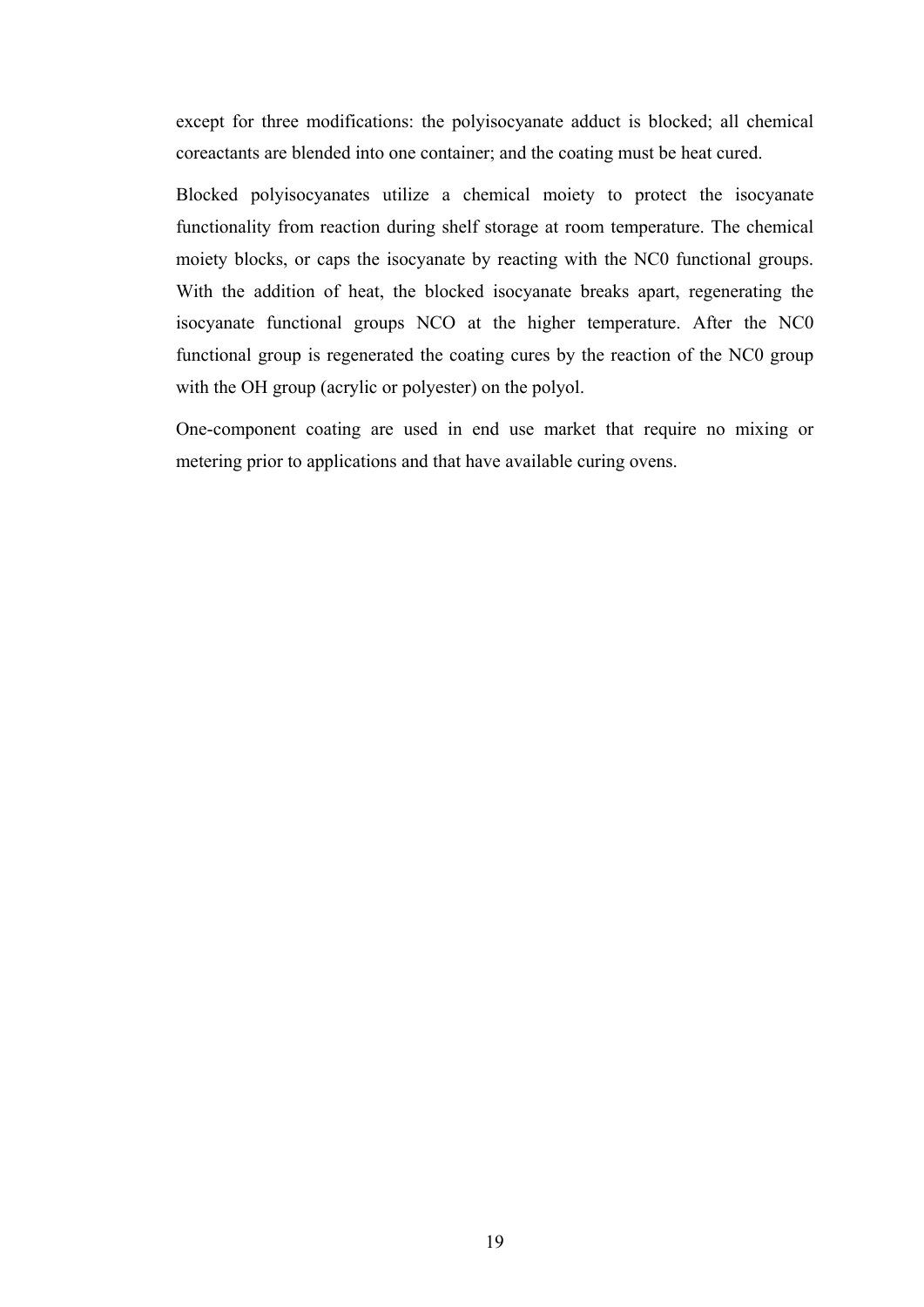### **3.EXPERIMENTAL PART**

#### **3.1 Materials**

In fluorinated polyurethane (FPU) film synthesis, Voracor® CM 647 Polyol (from Dow Chemicals) , Desmodur BL 3175 SN ( form Bayer Chemicals),Dibutyl Tin Dilaurate (DBTDL), Aromatic 100 (other name is Solvesso 100 from ExxonMobil Chemicals) ,Krytox® 100, Krytox® 103, Fluoroguard® (from Dupont Chemicals) and a special fluorinated mono alcohol (F-OH) were used.

**Desmodur BL 3175 SN** ( free NCO content < % 0.2, blocked NCO content approximately 11.1%) is a type of phenol-blocked aliphatic polyisocyanate based on hexamethylene diisocyanate (HDI).Using aliphatic polyisocyanates provides to polyurethane coatings; no yellowing, chemical resistance and exceptional gloss retention[12].

**Dibutyl Tin Dilaurate (DBTDL)** is a organometallic tin compound that is added to allow the reaction to take place at a rapid rate and a lower temperatures.

**Voracor® CM 647 Polyol** contains sorbitol and propylene oxide polymer more than %30. They generate 'soft segment ' of polyurethane. Sorbitol is a sugar alcohol and has six hydroxyl groups, because of its high functionality it also acts as a crosslinker in our synthesis.

**Krytox® 100, Krytox® 103 and Fluoroguard®** oils ( from Dupont) are fluorinated synthetic oils that were used to modify the surfaces of blocked polyurethane films. All of this agents are perfluoropolyether (PFPE)—also called perfluoro-alkylether (PFAE) or perfluoropolyalkylether (PFPAE)—with the following chemical structure, where n= 10- 60: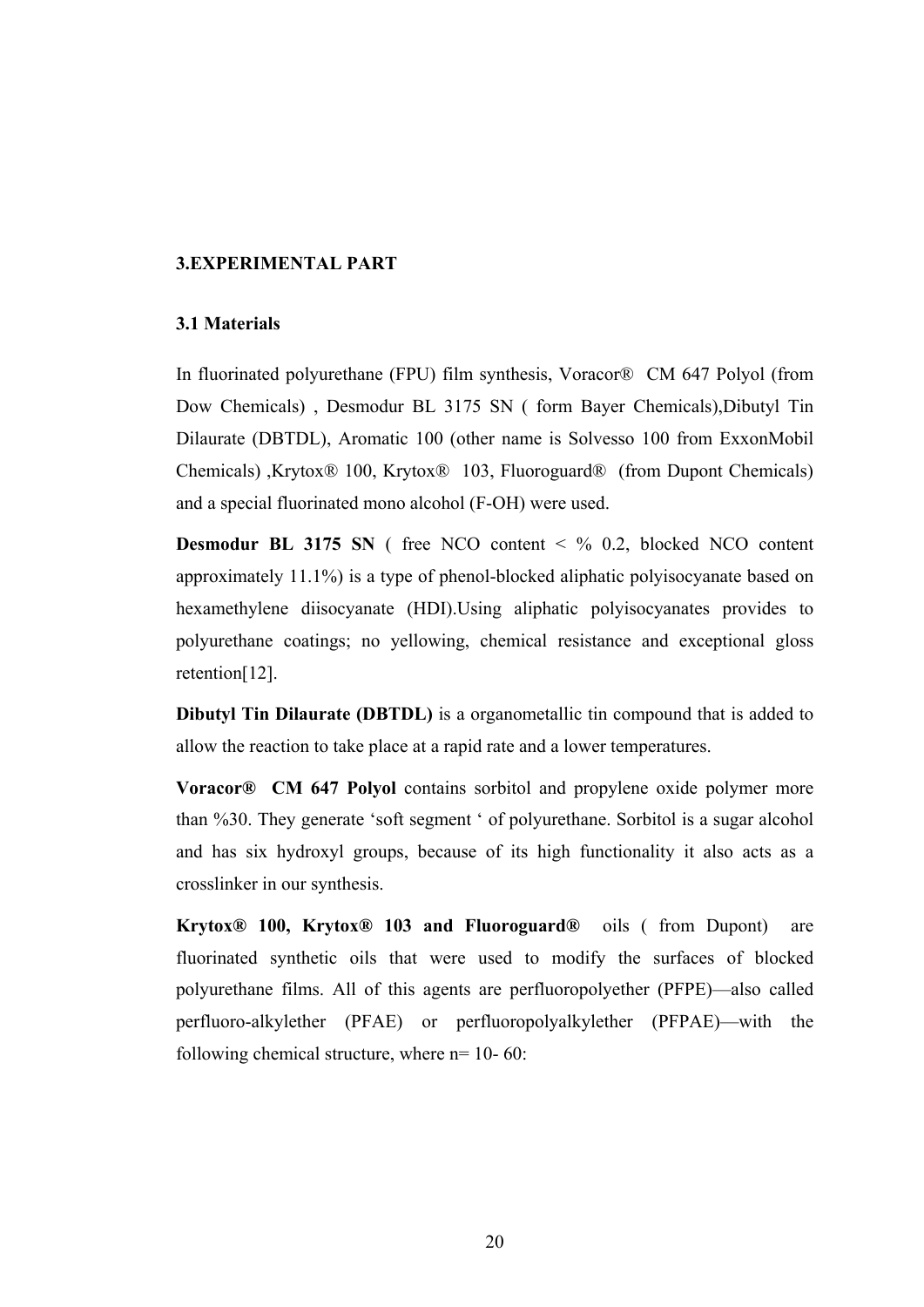$$
\begin{array}{c}\nF\text{-}\mathrm{CF}\text{-}\mathrm{CF}_2\text{-}\mathrm{O})n\text{-}\mathrm{CF}_2\mathrm{CF}_3 \\
\text{-}\mathrm{CF}_3\n\end{array}
$$

#### **Figure 3.1 :** PFPE structure.

The polymer chain is completely saturated and contains only carbon, oxygen, and fluorine. On a weight basis, a typical oil contains 21.6% carbon, 9.4% oxygen, and 69.0% fluorine.

They have excellent color, UV, and thermal stability. Added to plastics and elastomers, they improve processing of polymers. Fluoroguard® internally lubricates to improve flow properties, processibility, throughput, uniform mixing/dispersion of ingredients, and offers many advantages over competitive process aids.

**F-OH** is a special type of an aromatic fluorinated mono alcohol and it was utilised as fluorine containing compound to improve and modified the surface properties of polyurethane thin films. Because of its hydroxyl functionality, it can be able to make a bond with polyisocyanate. This agent was synthesized in our laboratory by organic synthesis way and we claimed that using F-OH is more favourable when comparing the other fluorine containing compounds.

#### **3.2 Equipments**

#### **3.2.1 Infared Analysis (IR)**

Infared analysis was performed on Schimadzu 8300 spectrometer.

#### **3.2.2 Thermogravimetrical Analysis (TGA)**

Thermal gravimetrical analysis was performed on a TA TGA Q50 instrument at a heating rate 20 °C/min.

#### **3.2.3 Contact Angle Meter**

The contact angle of cured FPU films was measured by KSV CAM 100 instrument.

## **3.2.4 Pendulum Hardness Tester**

A König Pendulum Hardness (Gardner, BYK) tester was used to measure the film hardness of the FPU films. The method used in this study described in 3.6.4.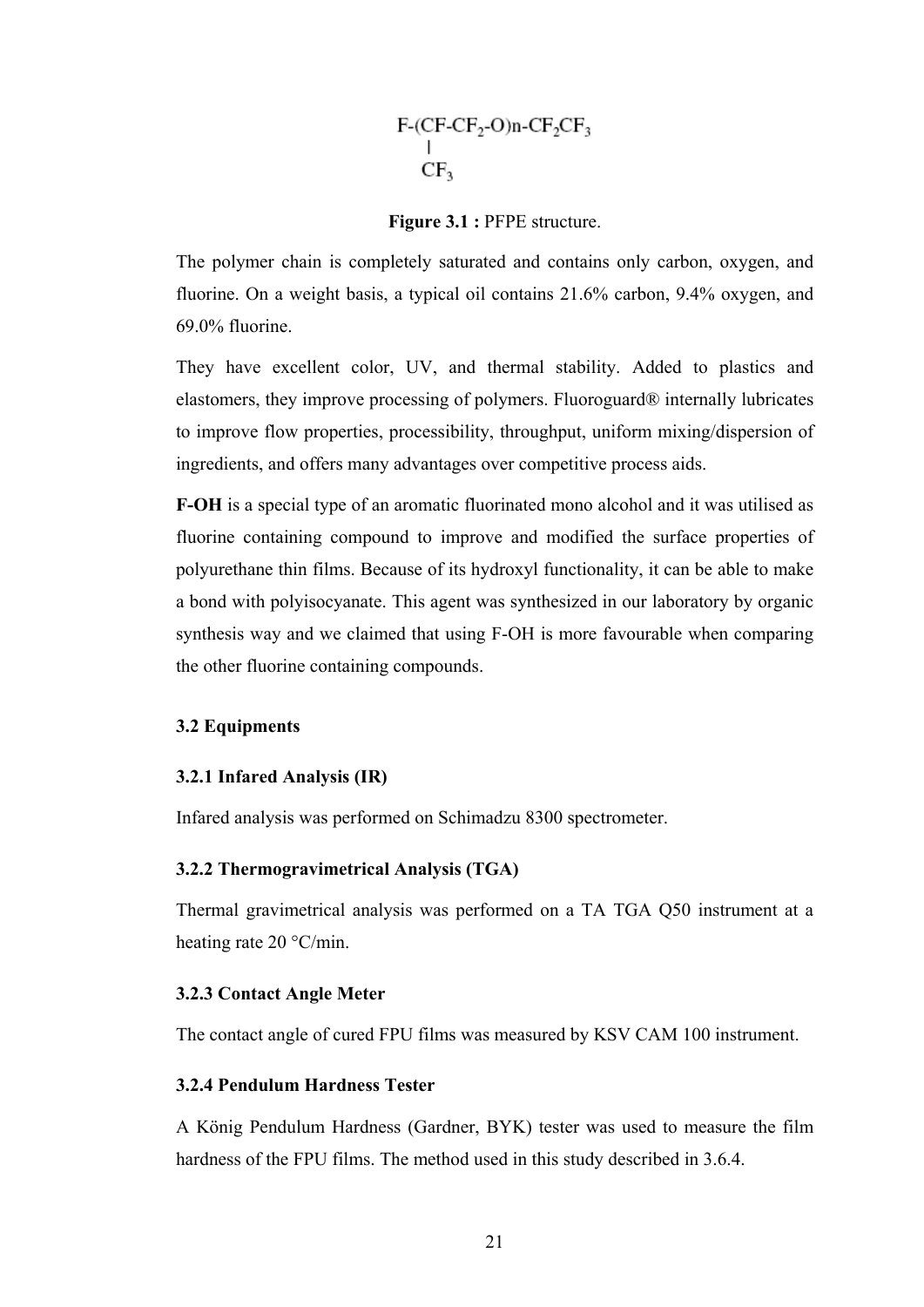## **3.2.5 Scanning Electron Microscopy (SEM)**

The bulk morphology of FPU films was observed by Scanning Electron Microscopy (JEOL 7000-S).

## **3. 3 Preparation of Formulations**

Different coating formulations including blocked polyisocyanate, polyol, solvent, dibutyl tin dilaurate and four different fluorine containng compounds were developed. Formulation compositions are shown in Table 3.1.

**Table 3.1 :** General formulation composition

| <b>Blocked Polyisocyanate</b> | HDI based Aliphatic Blocked Polyisocyanate (Desmodur®)                                     |  |  |
|-------------------------------|--------------------------------------------------------------------------------------------|--|--|
| <b>Polyol</b>                 | Propylene Oxide based Polyol (Voracor ®)                                                   |  |  |
| <b>Catalyst</b>               | Dibutyl Tin Dilaurate (DBTDL)                                                              |  |  |
| <b>Solvent</b>                | Aromatic 100                                                                               |  |  |
| <b>Fluorine-Containing</b>    | Krytox <sup>®</sup> 100, Krytox <sup>®</sup> 103, Fluoroguard <sup>®</sup> and Fluorinated |  |  |
| Compound                      | mono alcohol (F-OH)                                                                        |  |  |

To improve the surface properties of polyurethane coatings, four different fluorinecontaining compounds were added to formulations at different percent; 0.1%, 0.4% and 07%. The name and percent of these fluor compounds in the formulations are shown in Table 3.2.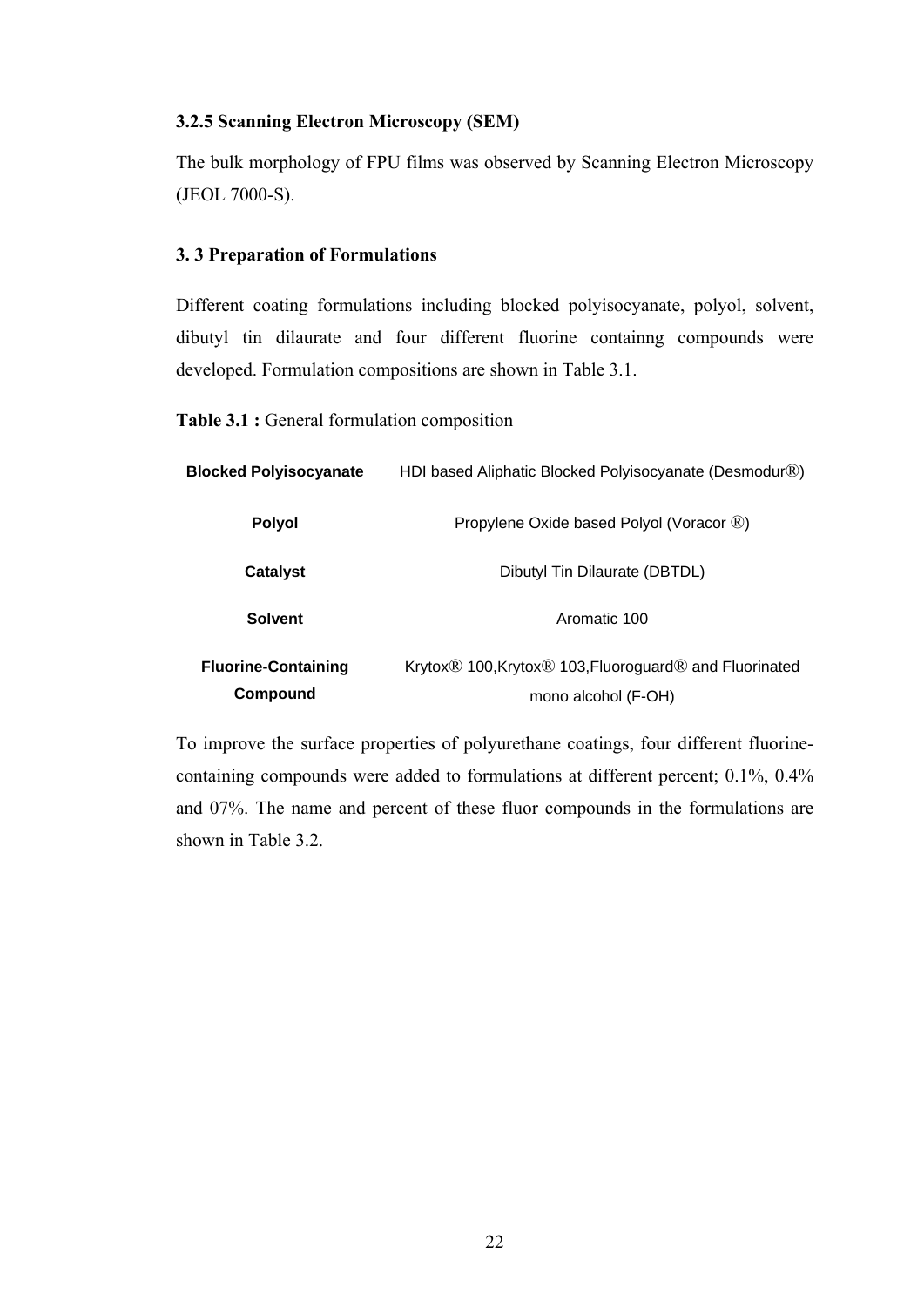| <b>Sample Name</b> | <b>Fluorine-Containing</b><br>Compound | $F%$ in bulk |  |
|--------------------|----------------------------------------|--------------|--|
| $FPU-1$            | Fluorinated mono alcohol<br>$(F-OH)$   | 0.7          |  |
| $FPU-2$            | Fluorinated mono alcohol<br>$(F-OH)$   | 0.4          |  |
| $FPU-3$            | Fluorinated mono alcohol<br>$(F-OH)$   | 0.1          |  |
| $FPU-4$            | Krytox <sup>®</sup> 100                | 0.1          |  |
| $FPU-5$            | Krytox <sup>®</sup> 103                | 0.1          |  |
| $FPU-6$            | Fluoroguard <sup>®</sup>               | 0.1          |  |

**Table 3.2 :**The name and percent of fluorine-containing compounds in FPU formulations

The reactions between phenol-blocked polyisocyanates and polyols lead to the formation of a urethane(carbamate) linkage via addition-elimination mechanism that described in Section 2.2.2.

The mixture of blocked polyisocyanate, polyol, DBTDL and fluorine-containing compounds were dissolved in solvent as desired content in flask at room temperature for 12 hours, according to the basic reaction showed in Fig. 3.2.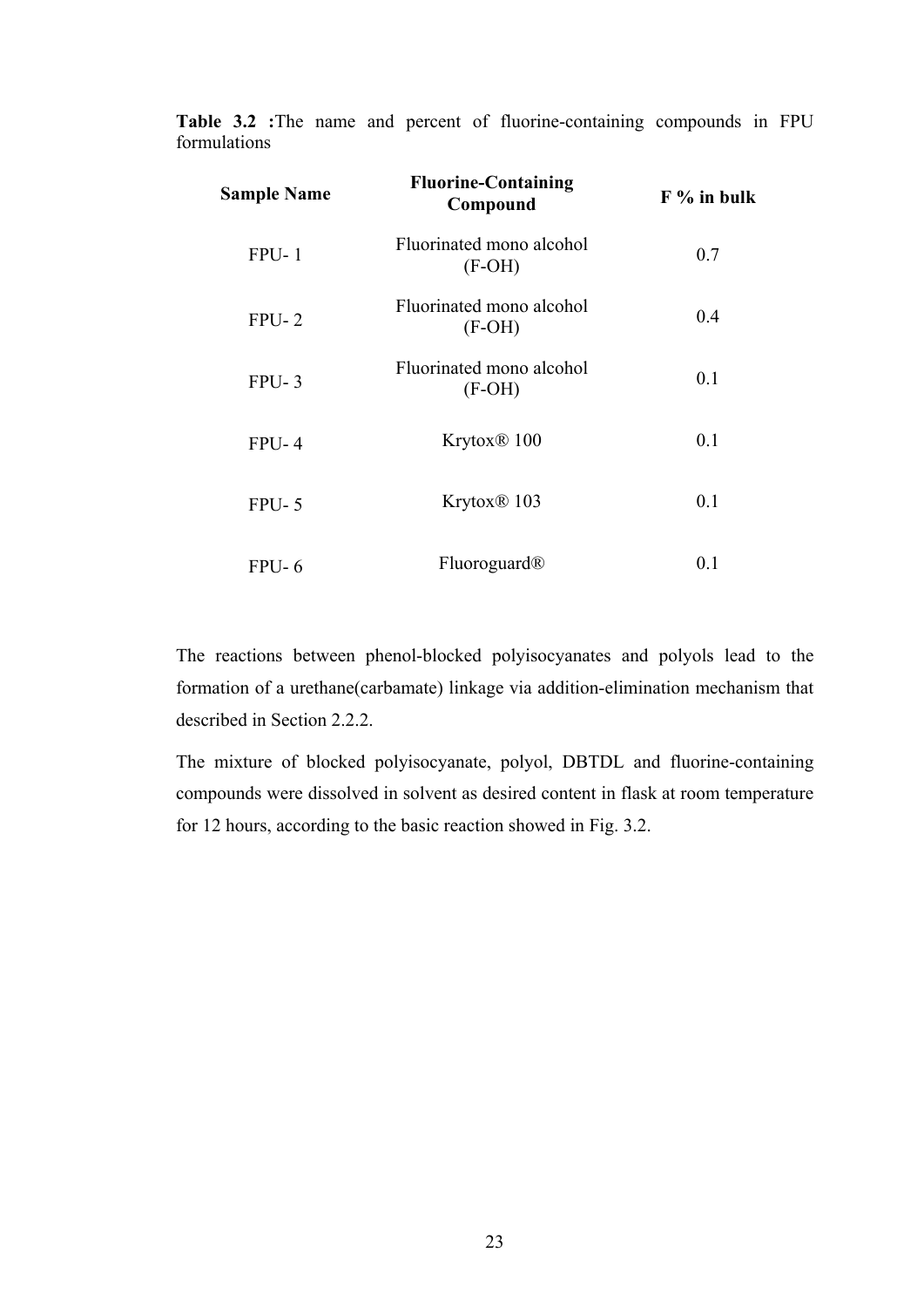

**Figure 3.2:** Fluorinated polyurethane film synthesis.

## **3.4 Application**

The formulated solutions were cast onto glass substrate (5cm x 5 cm) to obtain free films using Spin Coater System (SCS Spin Coater P6700) at 1000 rpm. The glass substrates were silanated with %5 chloro trimethyl silane containing solution before use to provide cured film peeled off easily in water.

Spin coating has been used for several decades for the application of thin films. In the spin-coating process, a thin film of liquid is placed on a flat rotating substrate at high speed (typically around 3000 rpm) and the liquid film then thins under the action of spin forces and evaporation (Fig. 3.3.). The simplest models for this process use the lubrication approximation and a typical model (in dimensional form) is that of Emslie et al. [36].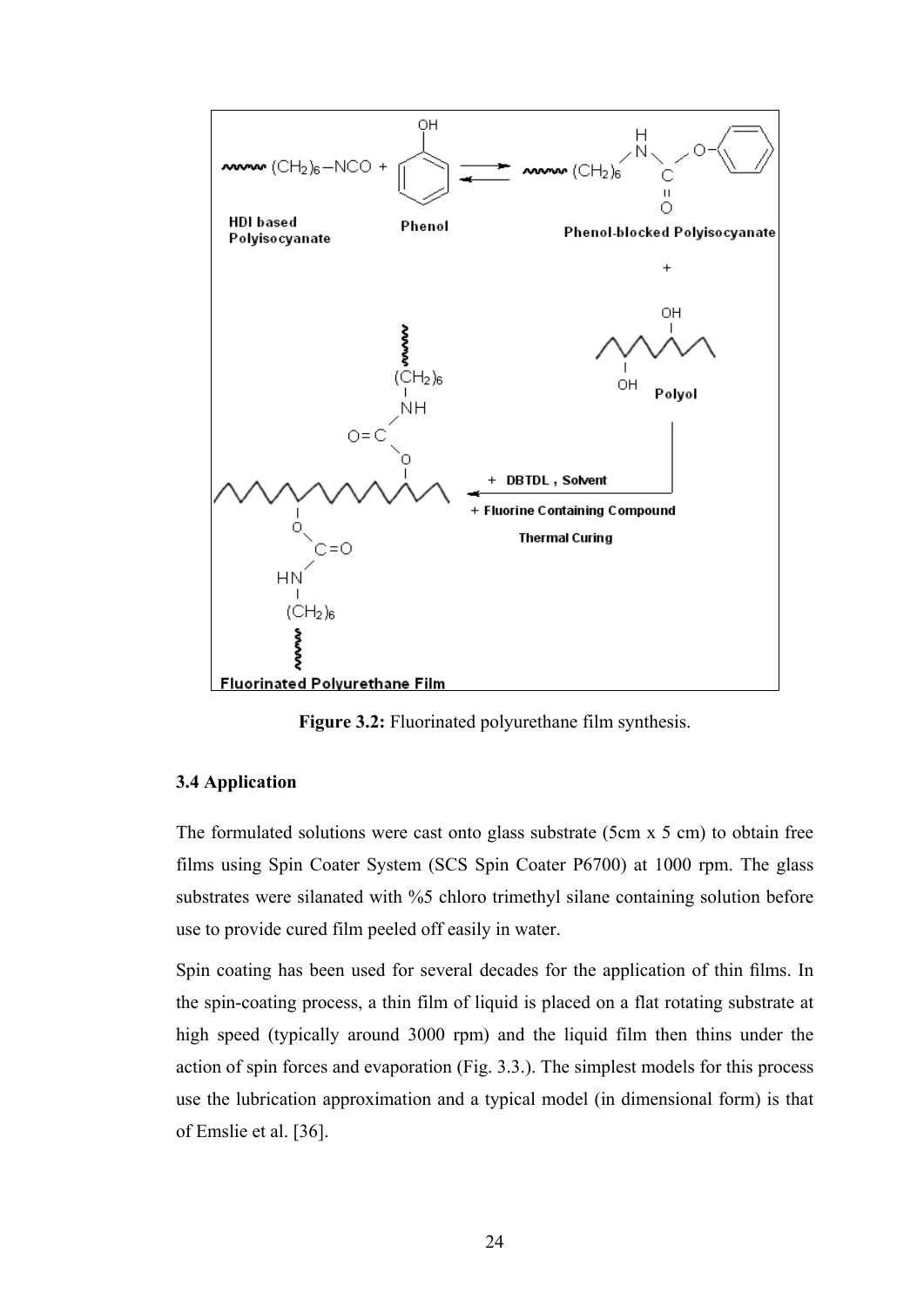

**Figure 3.3 :** Spin coating system.

In particular, the spin-coating process is not sensitive to the initial amount of liquid deposited on the substrate and the liquid film thickness quickly equilibrates. When the optimum configuration has been reached (i.e. , the correct distribution of solute has occurred) the spinning is stopped and the remaining solvent is allowed to evaporate off (this can be accelerated by the introduction of heating elements) and the remaining solution dries out and leaving solute adhering to the substrate[37].

#### **3.5 Thermal Curing of Samples**

For thermal curing of samples, a typical oven was used. All samples which cast onto glass subsrates were thermally polymerized with different temperatures; 140°C,170°C,180°C and 200°C.

#### **3.6 Analysis**

Following tests; Infrared Analysis (IR), Thermal Gravimetric Analysis (TGA), Pendulum Hardness, Contact Angle Measurement and Scanning Electron Microscopy (SEM) Analysis were performed to monitor thermal, morphological and film properties of FPU's.

#### **3.6.1 Infrared Analysis**

Infrared (IR) spectroscopy is one of the most common spectroscopic techniques used by organic and inorganic chemists. Simply, it is the absorption measurement of different IR frequencies by a sample positioned in the path of an IR beam. The main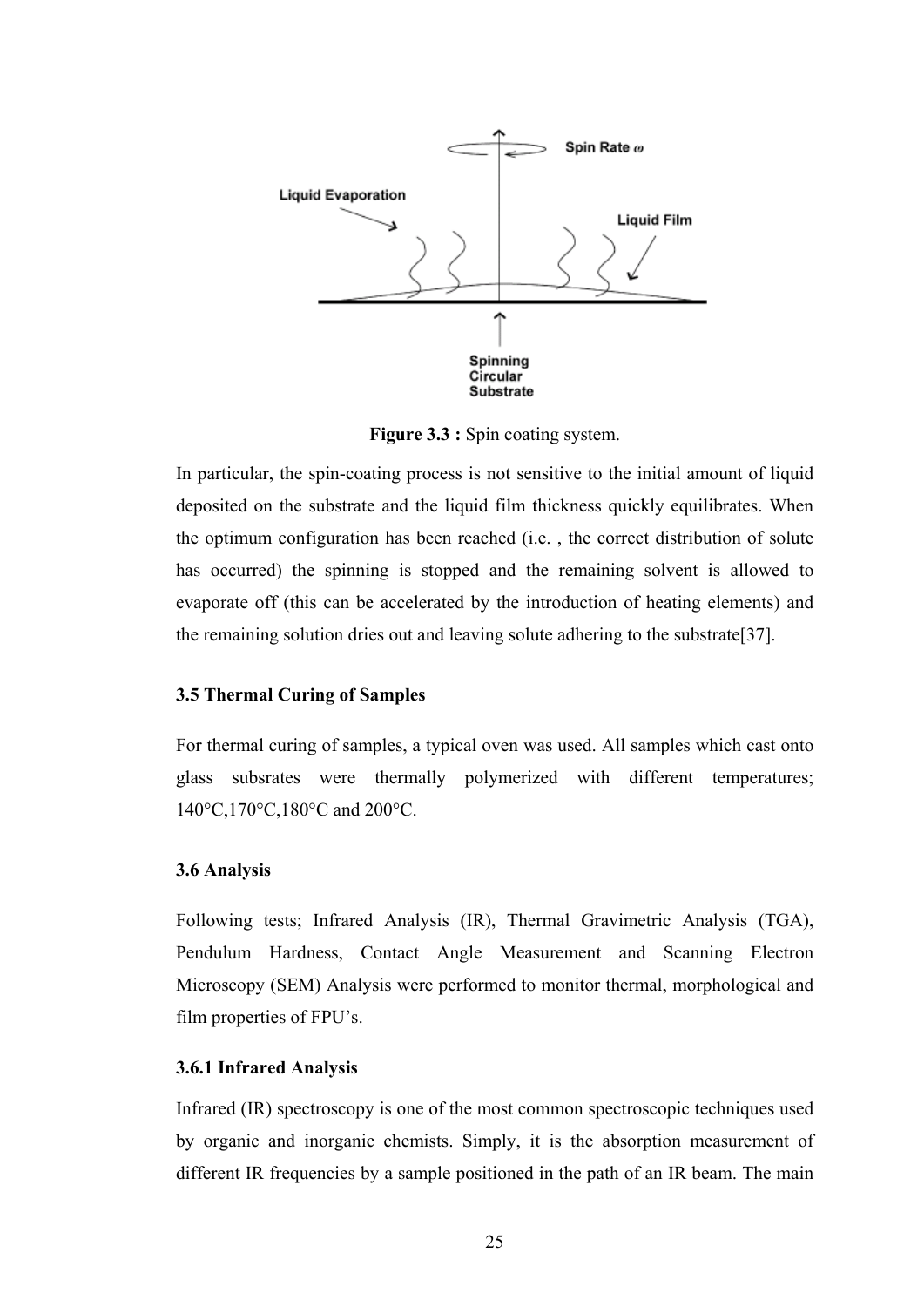goal of IR spectroscopic analysis is to determine the chemical functional groups in the sample. Different functional groups absorb characteristic frequencies of IR radiation. Using various sampling accessories, IR spectrometers can accept a wide range of sample types such as gases, liquids, and solids. Thus, IR spectroscopy is an important and popular tool for structural elucidation and compound identification.

Infrared radiation spans a section of the electromagnetic spectrum having wavenumbers from roughly 13,000 to 10 cm–1, or wavelengths from 0.78 to 1000 μm. It is bound by the red end of the visible region at high frequencies and the microwave region at low frequencies.

IR absorption positions are generally presented as either wavenumbers  $(\tilde{\nu})$  or wavelengths  $(\lambda)$ . Wavenumber defines the number of waves per unit length. Thus, wavenumbers are directly proportional to frequency, as well as the energy of the IR absorption. The wavenumber unit  $(cm^{-1})$ , reciprocal centimeter) is more commonly used in modern IR instruments that are linear in the  $cm^{-1}$  scale. In the contrast, wavelengths are inversely proportional to frequencies and their associated energy. At present, the recommended unit of wavelength is  $\mu$  (micrometers), but  $\mu$  (micron) is used in some older literature[38].

#### **3.6.2 Thermal Gravimetric Analysis**

Thermogravimetry has become a general method for comparing the thermal stability of polymers. TGA measures the amount and rate of change in the weight of a material as a function of temperature or time in a controlled atmosphere [39]. Measurements are used primarily to determine the composition of materials and to predict their thermal stability at temperatures up to 1000°C. The technique can characterize materials that exhibit weight loss or gain due to decomposition, oxidation, or dehydration. In comparing thermal stability, it should be remembered that TGA measurements only record the loss of volatile fragments of polymers, caused by decomposition. TGA cannot detect any chemical changes or degradation of properties caused by cross-linking[40].

In this study, thermal stability was evaluated using a Q50 TGA from TA Instruments. Film samples of 5–10 mg were placed in the sample pan and heated from 25<sup>o</sup>C to 600 $^{\circ}$ C under N<sub>2</sub> (flow rate: 40 mL/min) at an applied heating rate of 20 $^{\circ}$ C /min.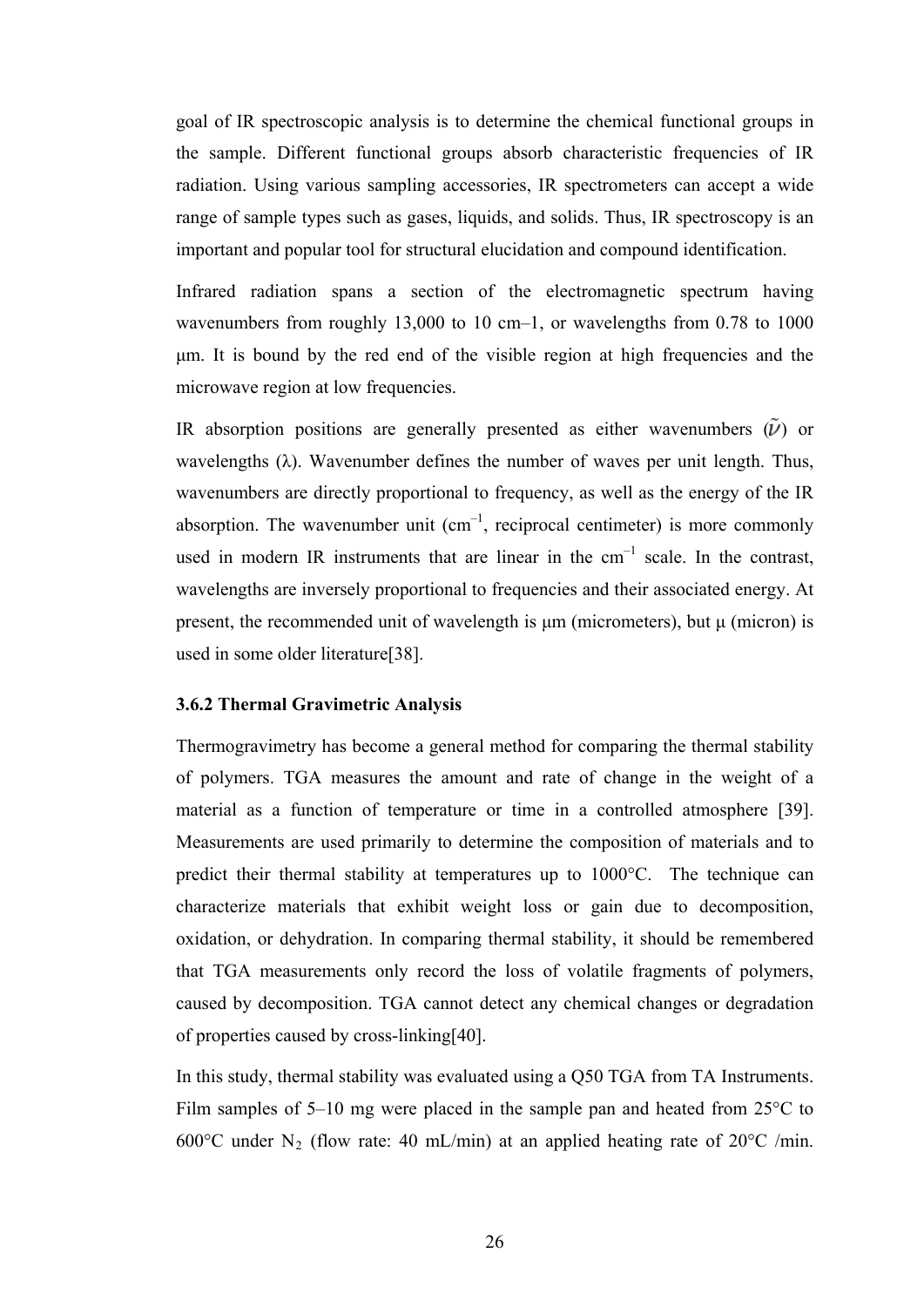During the heating period, the weight loss and temperature difference were recorded as a function of temperature. The results are given in Table 4.1.

## **3.6.3 Contact Angle Measurement**

The determination of solid-vapor  $\gamma_{SV}$  and solid-liquid  $\gamma_{SL}$  interfacial tensions is of importance in a wide range of problems in pure and applied science. Because of the difficulties involved in measuring directly the surface tension involving a solid phase, indirect approaches are called for: Several independent approaches have been used to estimate solid surface tensions, including direct force measurements; contact angles; capillary penetration into columns of particle powder; sedimentation of particles; solidification front interaction with particles; film flotation; gradient theory; Lifshitz theory of van der Waals forces; and theory of molecular interactions. Among these methods, contact angle measurements are believed to be the simplest[41].

Contact angle measurement is easily performed by establishing the tangent (angle) of a liquid drop with a solid surface at the base. The attractiveness of using contact angles  $\theta$  to estimate the solid-vapor and solid-liquid interfacial tensions is due to the relative ease with which contact angles can be measured on suitably prepared solid surfaces. It will become apparent later that this seeming simplicity is, however, very misleading.

The possibility of estimating solid surface tensions from contact angles relies on a rellation which has been recognized by Young [42] in 1805. The contact angle of a liquid drop on a solid surface is defined by the mechanical equilibrium of the drop under the action of three interfacial tensions : solid-vapor,  $\gamma_{SV}$ , solid-liquid,  $\gamma_{SL}$ , and liquid-vapor,  $\gamma_{LV}$  (Fig.3.4.). This equilibrium relation is known as Young's equation:

$$
\gamma_{LV}~\cos\theta_Y\equiv\gamma_{SV},\text{-}\gamma_{SL}
$$

where  $\theta$  is the Young contact angle, i.e. a contact angle which can be inserted into Young's equation. It will become apparent later that the experimentally accessible contact angles may or may not be equal to  $\theta_{Y}$ .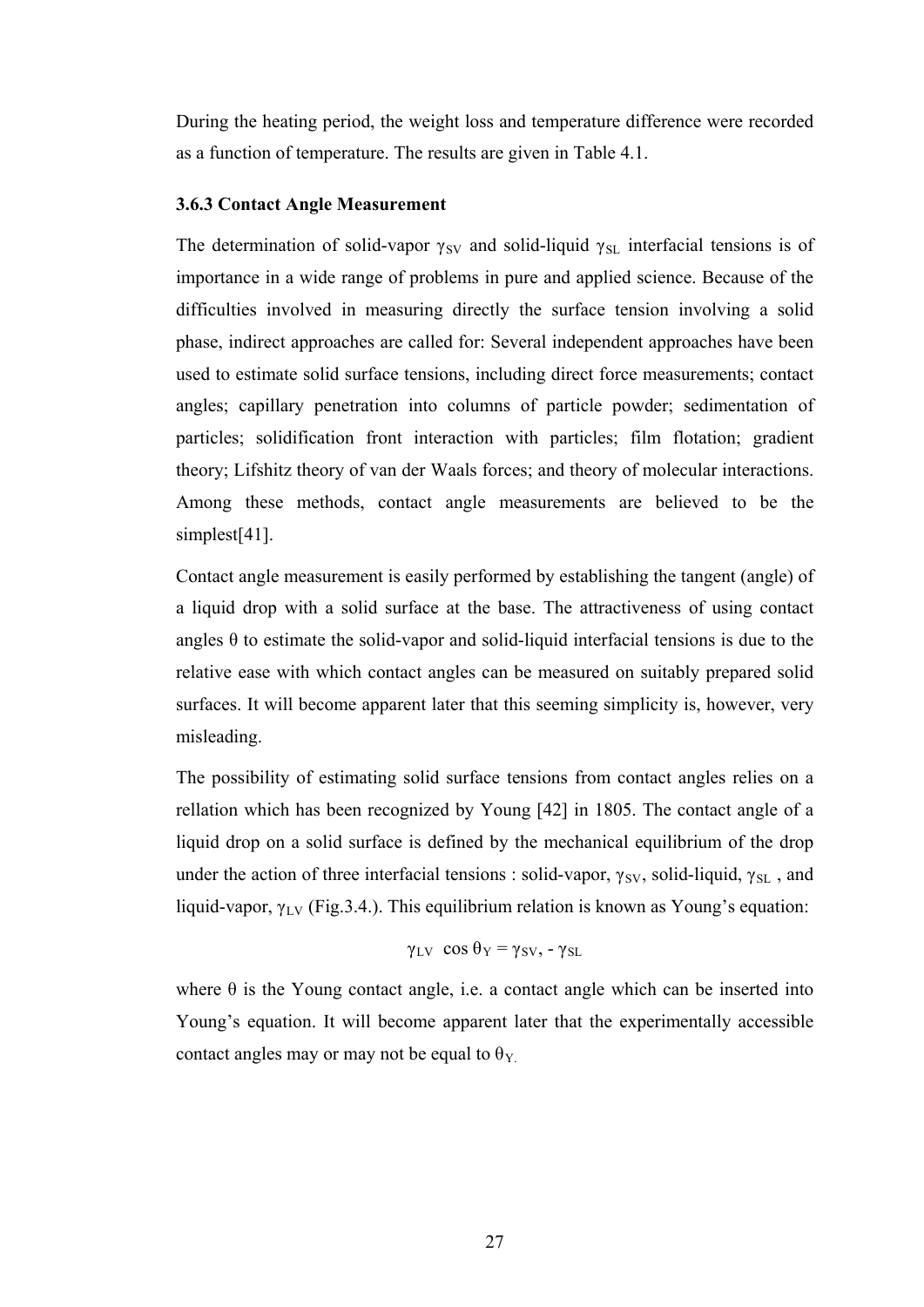

**Figure 3.4 :** Scheme of a sessile-drop contact angle system.

Contact angle is a well-known technique for investigating and controlling adhesion, surface treatments and cleaning, and polymer film modification. The wetting of solid substrates is a basic feature of many natural and industrial processes and contact angle is a simple, rapid, and sensitive method of characterizing the wettability of a solid surface[41].

The wettability of the film surfaces was measured using a contact angle KSV CAM100 system at ambient temperature. The equilibrium contact angles of 5µL water droplets were measured by the sessile drop method. The contact angles were measured as follows: a 5µL water droplet was placed on the sample using a syringe, and contact angle was recorded.

The water contact angle of FPU films prepared in our experiments are listed in Table 4.2.

### **3.6.4 Pendulum Hardness Tests**

König pendulum hardness method which is frequently encountered in practice is used for measuring the hardness of the samples. The device itself consist of a pendulum, to the support of which two agate balls are attached. The pendulum is placed on the coating with the two balls 5 mm in diameter and moved 6° away from the position of rest. After releasing the 200 g pendulum the oscillations are recorded by a counter. The measure of damping is the number of oscillations or the time in seconds whic elapses until the amplitude of the pendulum has dropped from 6° to 3° [43].Pendulum hardness of the cured film was measured to determine the film hardness.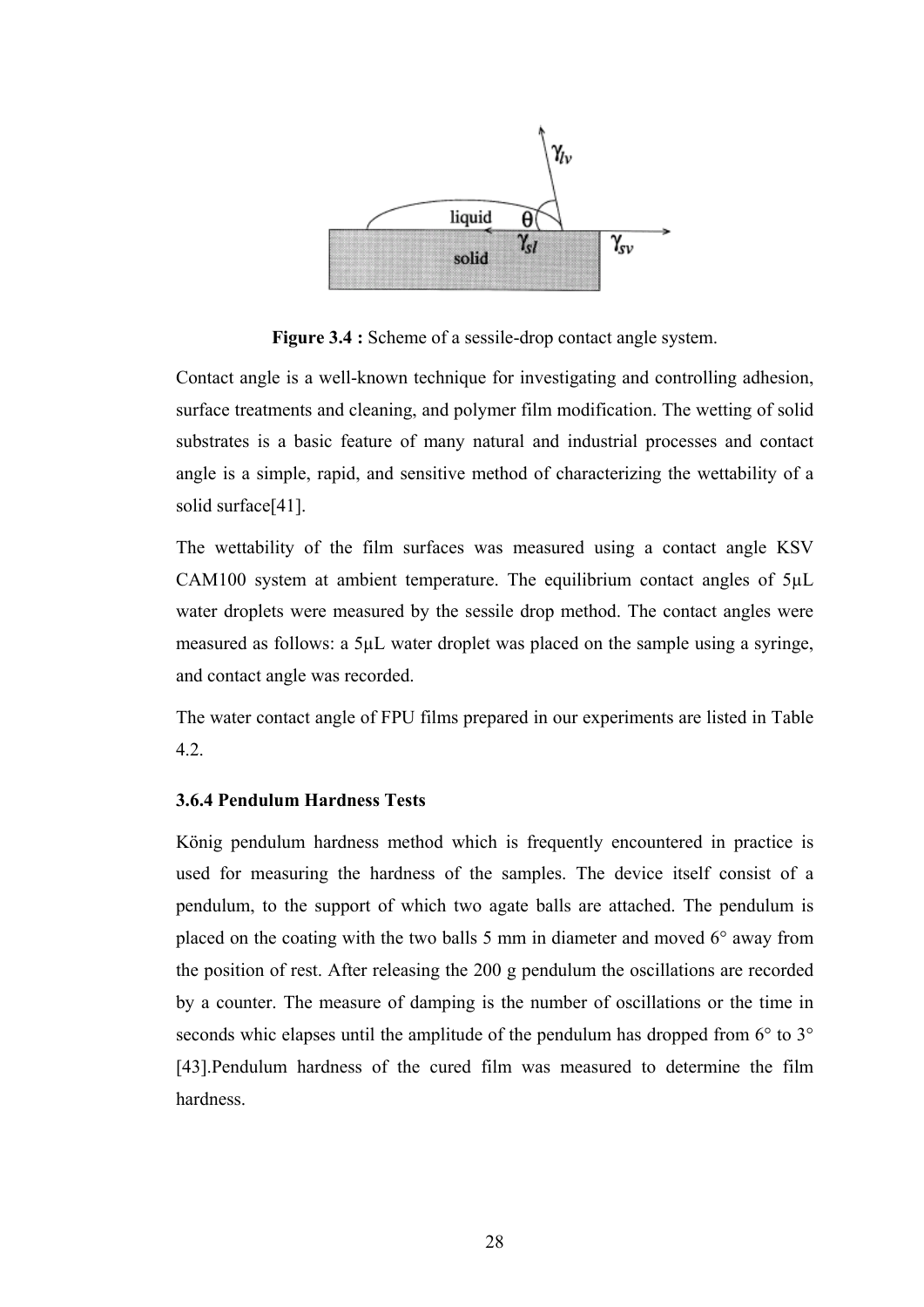The test were applied while the cured FPU film was peeled off from the glass substrate in water. The test results are shown at Table 4.3 for all formulations, respectively.

### **3.6.5 Scanning Electron Microscopy (SEM)**

The scanning electron microscope (SEM) is a type of [electron microscope](http://en.wikipedia.org/wiki/Electron_microscope) that images the sample surface by scanning it with a high-energy beam of [electrons](http://en.wikipedia.org/wiki/Electron) in a [raster scan](http://en.wikipedia.org/wiki/Raster_scan) pattern. The electrons interact with the atoms that make up the sample producing signals that contain information about the sample's surface [topography](http://en.wikipedia.org/wiki/Topography), composition and other properties such as [electrical conductivity\[](http://en.wikipedia.org/wiki/Electrical_conductivity)44].

Morphologic properties of FPU films was observed in SEM analysis and SEM micrographs of fluorinated and non-fluorinated FPU films are shown in Figure 4.11.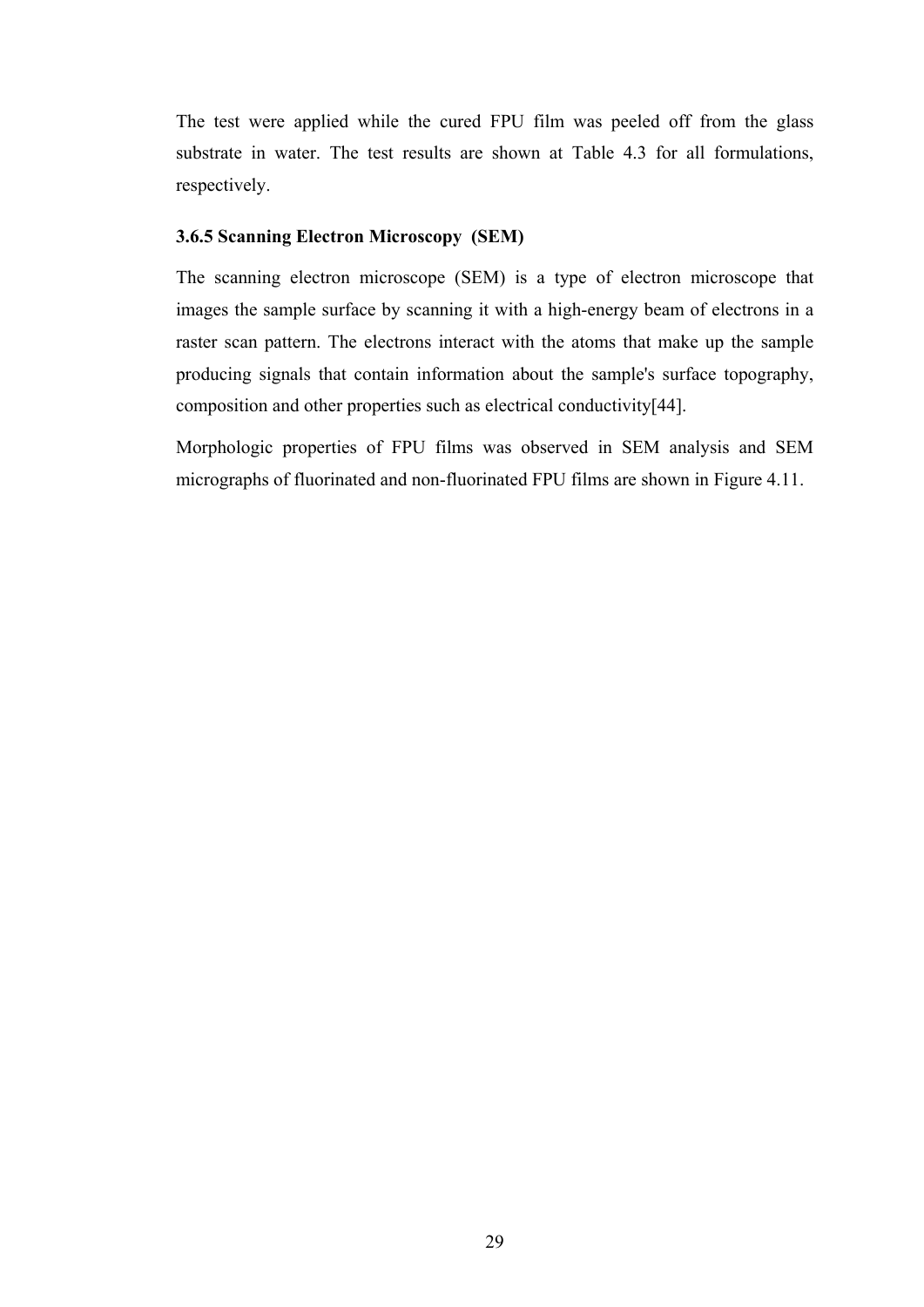## **4.RESULTS AND DISCUSSION**

In this thesis, fluorine containing polyurethane coating materials are prepared. Formulations consist of blocked polyisocyanate, polyol, fluorine containing compounds, solvent and catalyst. All coating formulations are coated on glass substrates by spin coating method and cured thermally. After curing with different temperatures obtained samples are subjected to further tests.

#### **4.1 Infrared Analysis**

As mentioned before, basically two different types of fluorine-containing compounds were used to prepare FPU; Aromatic fluoro mono alcohol based (F-OH), PFPE based (Krytox® 100,Krytox® 103, Fluoroguard®). To determine the functional groups in coatings, one each example of these two types coatings were analyzed with IR spectra.

FT-IR spectrum of FPU coating prepared with F-OH as a fluorine-containing agent is shown in Figure 4.1. Blue peaks indicate the functional groups which exist in all coatings and red peaks indicate the spesific peaks.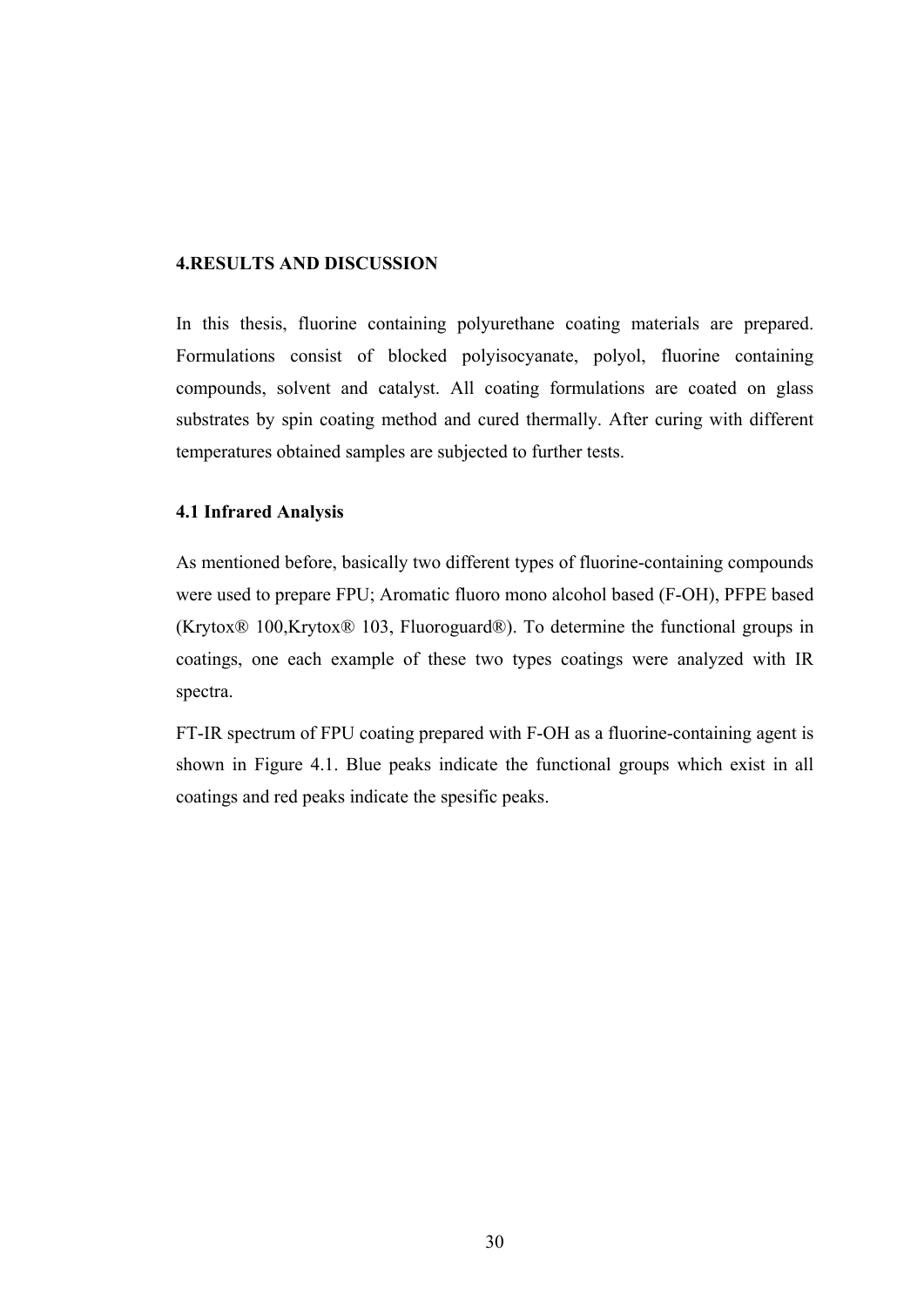

**Figure 4.1** IR spectra of FPU coating prepared with F-OH.

In Figure 4.1, the IR spectra showed strong peak at  $1683 \text{ cm}^{-1}$  due to urethane carbonyls and medium peak at  $3411 \text{ cm}^{-1}$  due to N-H groups.  $-CH_2$  (2933 cm<sup>-1</sup>) aliphatic stretching and deformation  $(1460 \text{ cm}^{-1})$  bands of HDI are also observed. The absorption band at  $1096 \text{ cm}^{-1}$  originates from C-O-C group of PPO in our polyol structure.

In addition to these blue peaks, there are some spesific red peaks which come from F-OH compound. The peak at  $1505 \text{ cm}^{-1}$  indicates the benzene ring stretching of F-OH compound. The absorption band  $(1245 \text{ cm}^{-1})$  dealing with stretching absorption of C-F bond is also observed and proved the existance of fluorine in coating. The peak at 1011 cm<sup>-1</sup> is resulted from C-O-C stretch of alkyl aryl ether structure in F-OH compound and peak at 693 cm-1 due to C-H deformation of benzene ring comes from aromatic F-OH compound.

Infrared spectra of FPU prepared with Krytox 100® as a fluorine-containing compound was shown in Figure 4.2.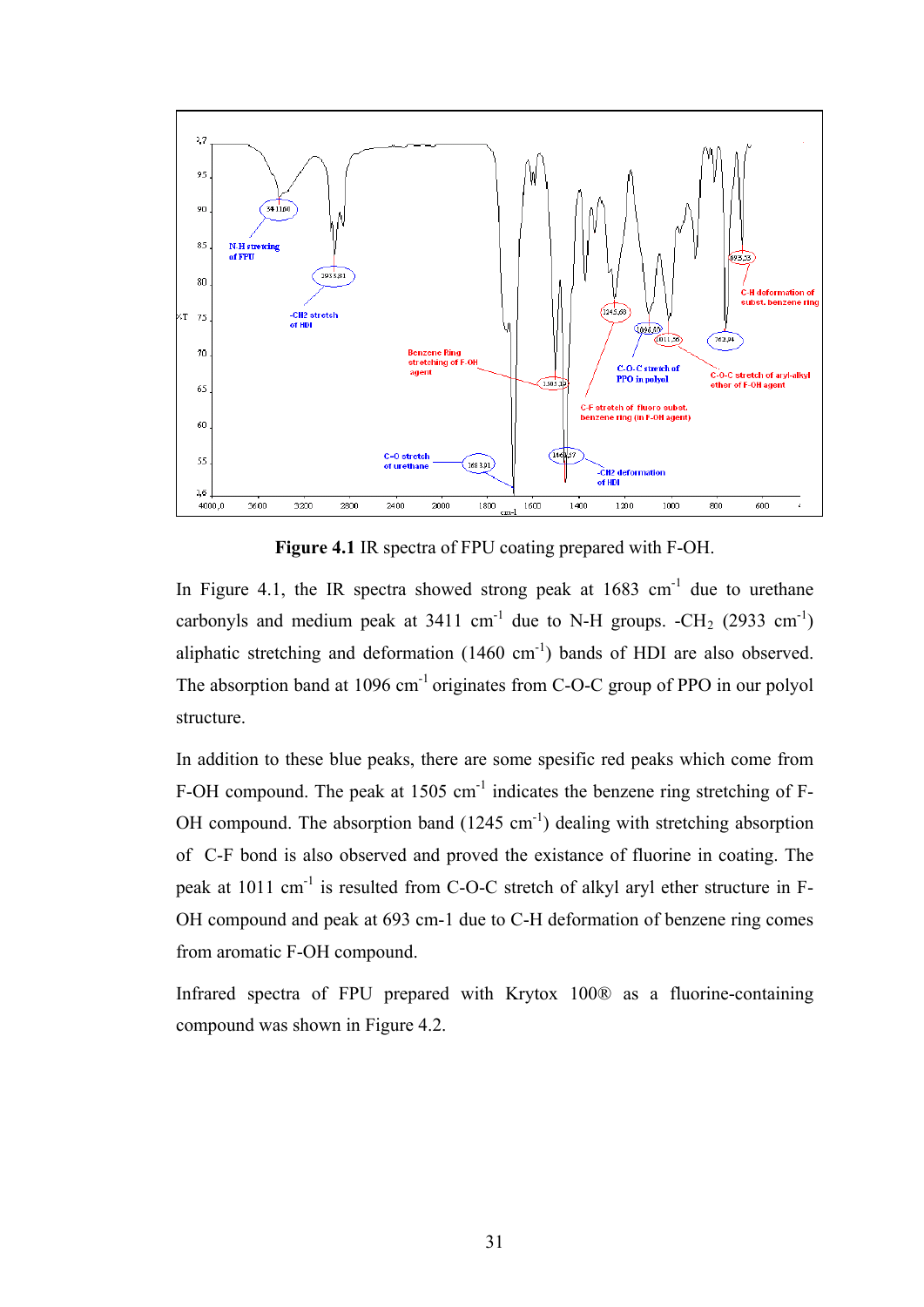

**Figure 4.2** IR spectra of FPU coating prepared with Krytox 100.

In this IR spectra, blue peaks are still remaining because they come from our final urethane structure or polyurethane raw materials. However, there is a remarkable peak at 1238 cm<sup>-1</sup> and indicates the C-F stretching of PFPE which is in the structure of Krytox 100® compound. Similar IR spectras are obtained for coatings which prepared with other PFPE based compounds; Krytox 103® and Fluoroguard®.

As a result of IR analysis,

- $\triangleright$  The absorption band of -NCO and -OH group are not found in both spectrums and this result also proves the synthesis of FPU.
- $\triangleright$  The characteristic peak of carbonyl stretch shows the formation of final urethane linkage.
- $\triangleright$  The band caused by the C-F bond are observed, which indicates the presence of fluorine in both types of coatings.
- $\triangleright$  From the various peaks of benzene ring, it can be said that the FPU coating which prepared by F-OH is gained aromatic properties.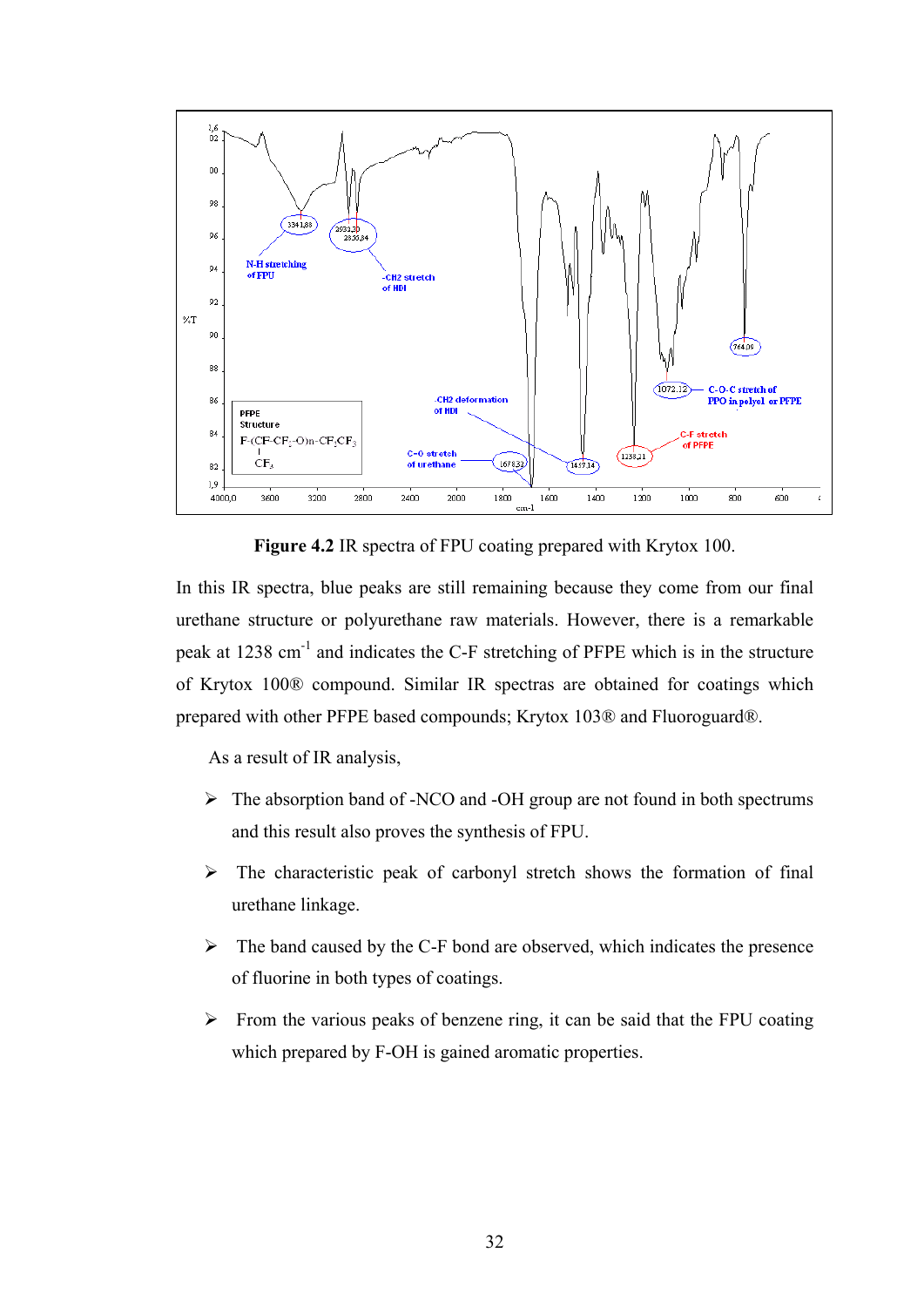#### **4.2 Thermal Gravimetric Analysis**

Thermogravimetry involves the continuous recording of mass versus temperature or time as a sample is heated in a furnace with a controlled environment. The principal applications of TGA in polymers are (1) determination of the thermal stability of polymers, (2) compositional analysis, and (3) identification of polymers from their decomposition pattern. Also, TGA curves are used to determine the kinetics of thermal decomposition of polymers and the kinetics of cure where weight loss accompanies the cure reaction[44].

TGA was carried out in a nitrogen atmosphere at a heating rate of 20°C/min for analysing thermal stabilities of the FPU's**.** Figure 4.3. and 4.4. are showed TGA curves for FPU's at the curing temperatures; 140°C and 200°C.



**Figure 4.3:** TGA thermogram of FPU films at 140°C.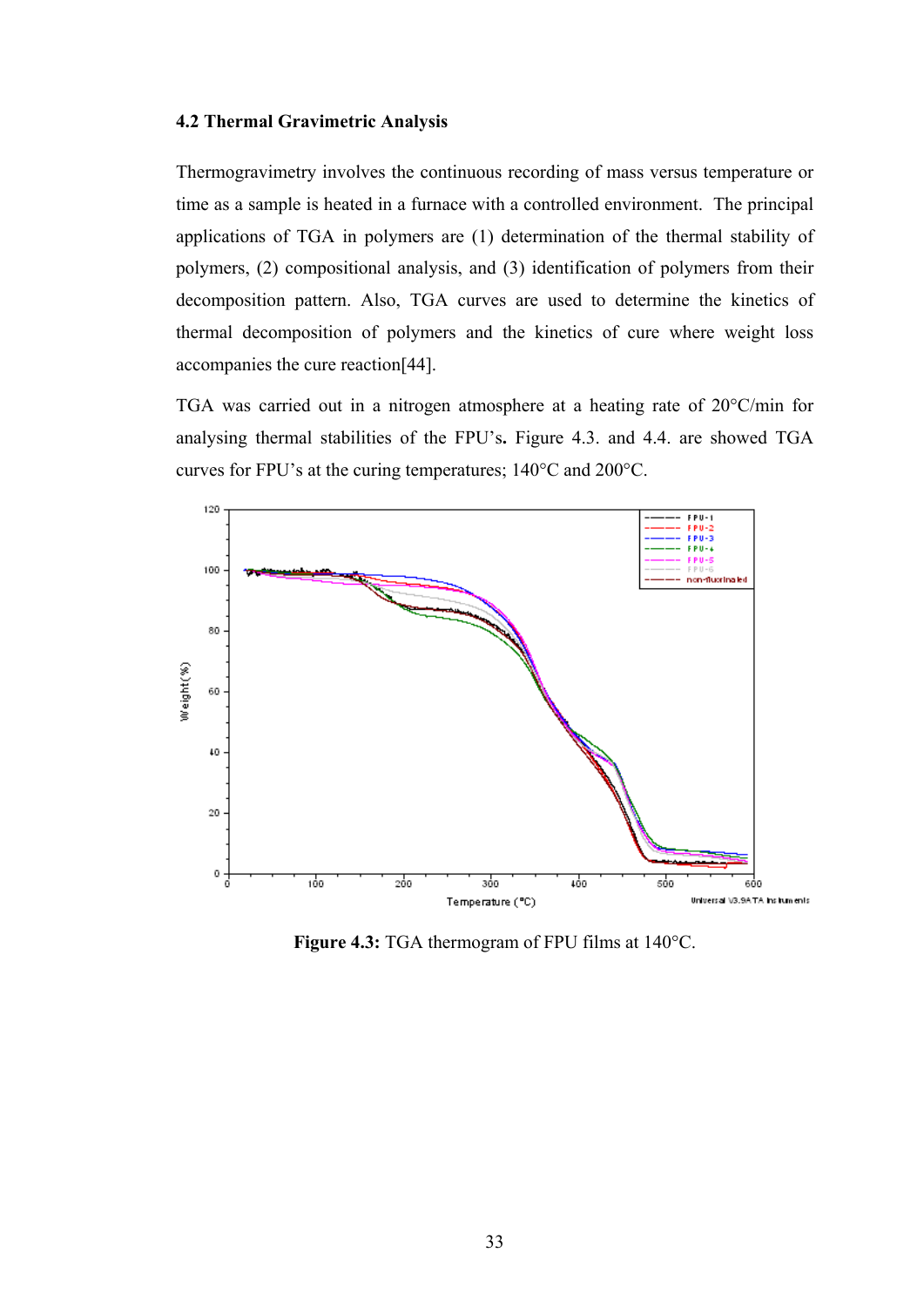

**Figure 4.4:** TGA thermogram of FPU films at 200°C.

The temperature at 50% residue of all FPU's are given in Table 4.1. Fluorine concentration and curing temperature directly effect the thermal stability of FPU films. As the curing temperature increases from 140°C to 200°C, the temperature at 50% residue have increased for all FPU films.

| <b>Sample Name</b>     | $140^{\circ}$ C          | $200^{\circ}$ C          |
|------------------------|--------------------------|--------------------------|
| $FPU-1$                | 385 $\degree$ C (50%)    | 394 °C (50%)             |
| $FPU-2$                | $385^{\circ}$ C $(50\%)$ | $392^{\circ}$ C $(50\%)$ |
| $FPU-3$                | $384^{\circ}$ C (50%)    | 390°C (50%)              |
| $FPU-4$                | $382^{\circ}$ C (50%)    | 388°C (50%)              |
| $FPU-5$                | $382^{\circ}$ C (50%)    | 383°C (50%)              |
| $FPU-6$                | 379 $\degree$ C (50%)    | 382 $\degree$ C (50%)    |
| <b>Non-Fluorinated</b> | $379^{\circ}$ C $(50\%)$ | 380 $\degree$ C (50%)    |

**Table 4.1 :** The temperatures at 50% residue of all FPU's.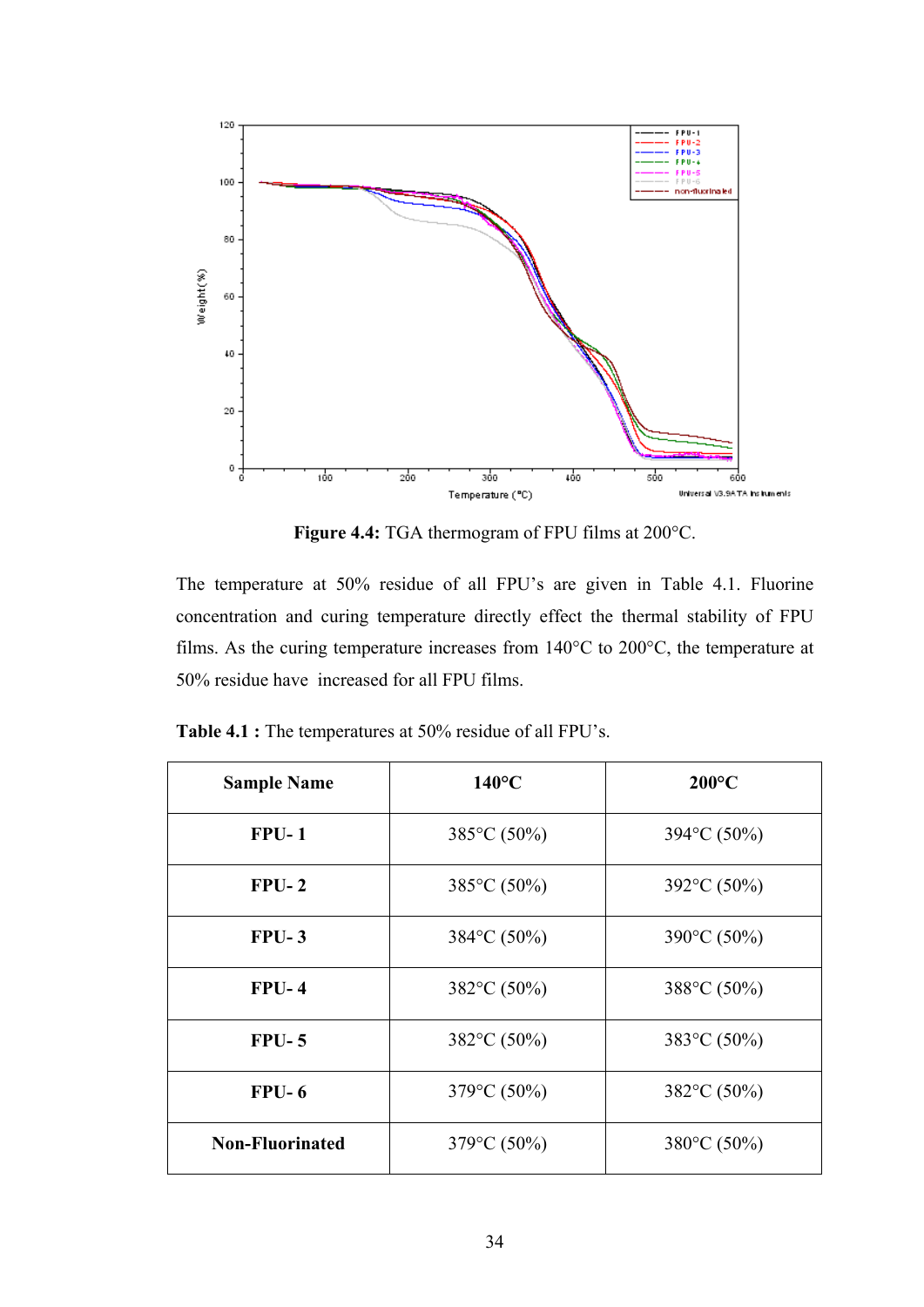In addition, the temperature at 50% residue of FPU-1, FPU-2 and FPU-3 were 394°C, 392°C and 390°C respectively. It means that when the fluorine concentration rises from 0.1 to 0.7 wt % , thermal stability have increased.

As a result of TGA analysis,

- $\triangleright$  Introducing the fluorine into the polyurethane chain as a soft segment, improves the thermal stability for all coatings.
- $\triangleright$  The aromatic (rigidity of benzene rings) nature of F-OH component, which used as a fluorined agent in FPU-1, FPU-2 and FPU-3, can caused higher half-decomposition temperature when comparing FPU-4,FPU-5 and FPU-6 coatings.

## **4.3 Contact Angle Measurement**

The value of the contact angle of a liquid on a film is a direct reflection of the surface wettability. Contact angles of water were measured on glass substrates coated with six different FPU films which were cured at different temperatures. For each measurement six drops (5µL) of water was tested on the surfaces and results are tabulated in Table 4.2.

| <b>Sample Name</b> | $140^{\circ}$ C | 170 °C | $180^{\circ}$ C | $200^{\circ}$ C |
|--------------------|-----------------|--------|-----------------|-----------------|
| $FPU-1$            | 98.0            | 101.7  | 102.1           | 103.3           |
| $FPU-2$            | 94.7            | 95.0   | 98.3            | 101.1           |
| $FPU-3$            | 94.9            | 95.2   | 98.2            | 99.0            |
| $FPU-4$            | 86.1            | 86.9   | 87.3            | 89.8            |
| $FPU-5$            | 87.0            | 86.7   | 88.8            | 89.2            |
| $FPU-6$            | 82.3            | 83.6   | 87.3            | 87.2            |
| Non-fluorinated    | 84.2            | 84.5   | 84.7            | 85.7            |

**Table 4.2 : Contact angle results**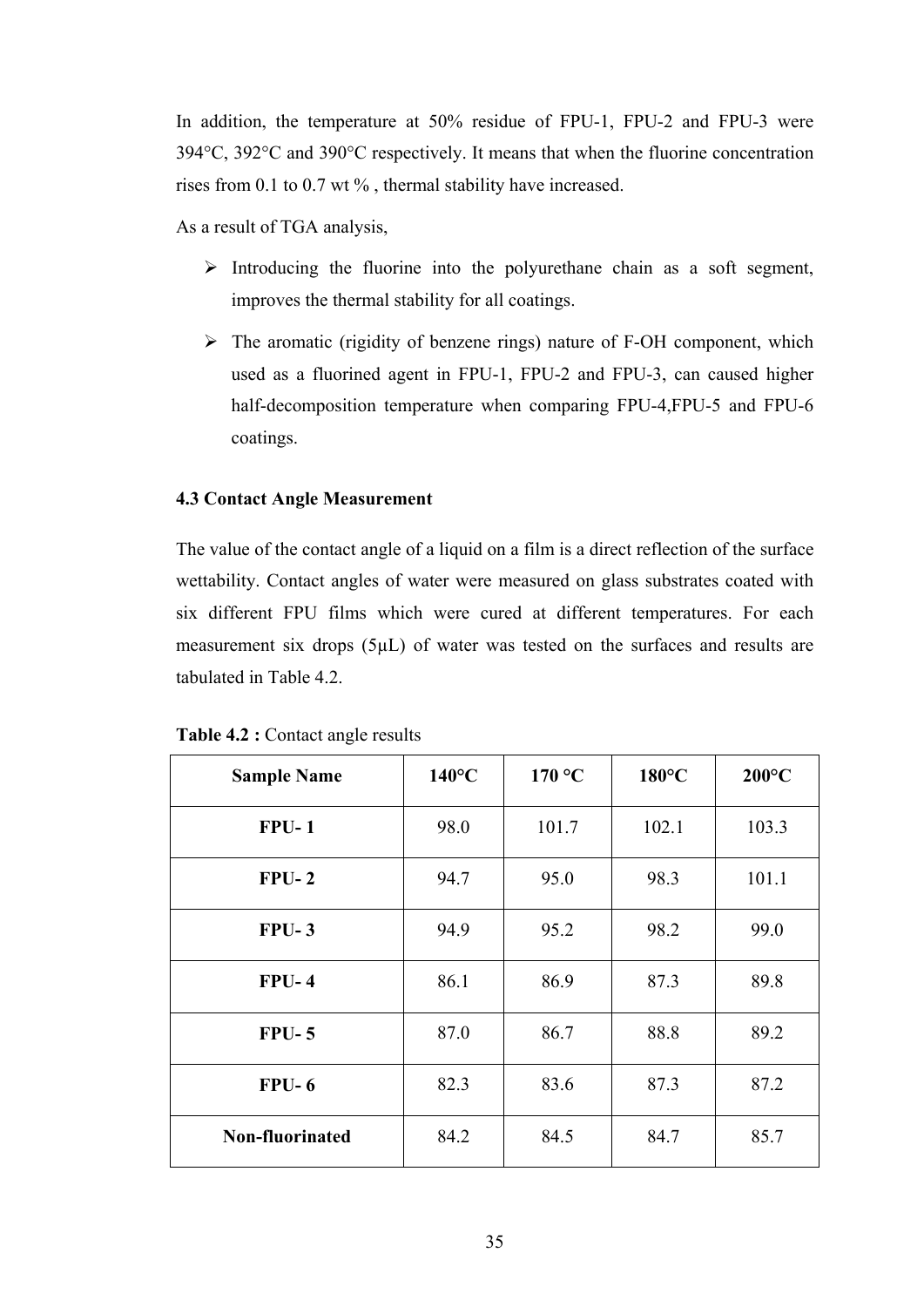When the FPU-1, FPU-2 and FPU-3 films were cured at 200 °C, the water contact angles increased steadily from 98° to 103° ,as the added fluorine content in the films increased from 0.1 to 0.7 wt % (Table 4.2.). These high contact angles showed clearly that the surface of the films was significantly enriched in the fluorinated species.

The contact angles on the films from F-OH, and other fluorinated species (Krytox® 100, Krytox® 103 and Fluoroguard®) showed a similar trend as the fluorine content increased, but the contact angle values of films which were prepared with Krytox® 100, Krytox 103® and Fluoroguard® were lower(Figs 4.5 to 4.8). This can be due to the chemical bond (covalent bond) between F-OH agent and polyisocyanate. Other chemicals are synthetic oils and these are not able to make a covalent bond with polyisocyanate.

Similarly, as can be seen in figures below, when the curing temperature increases 140°C to 200°C, the contact angle values of all coatings increases. As a consequence, a higher curing temperature also led to a surface enrichment of the fluorinated species.



**Figure 4.5 :**Contact angle graph of FPU-3 and FPU-4 films.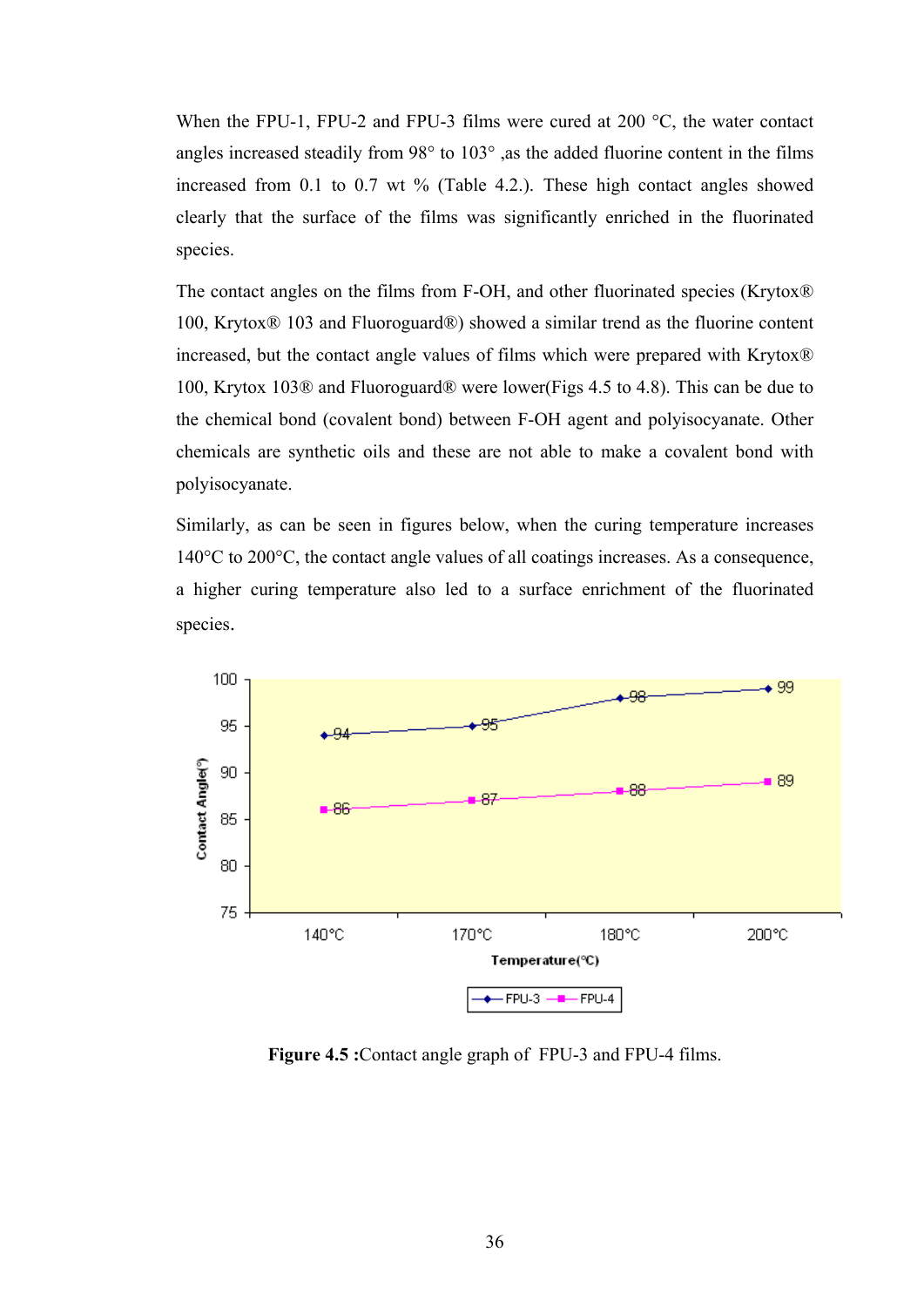

**Figure 4.6 :**Contact angle graph of FPU-3 and FPU-5 films.



**Figure 4.7 :**Contact angle graph of FPU-3 and FPU-6 films.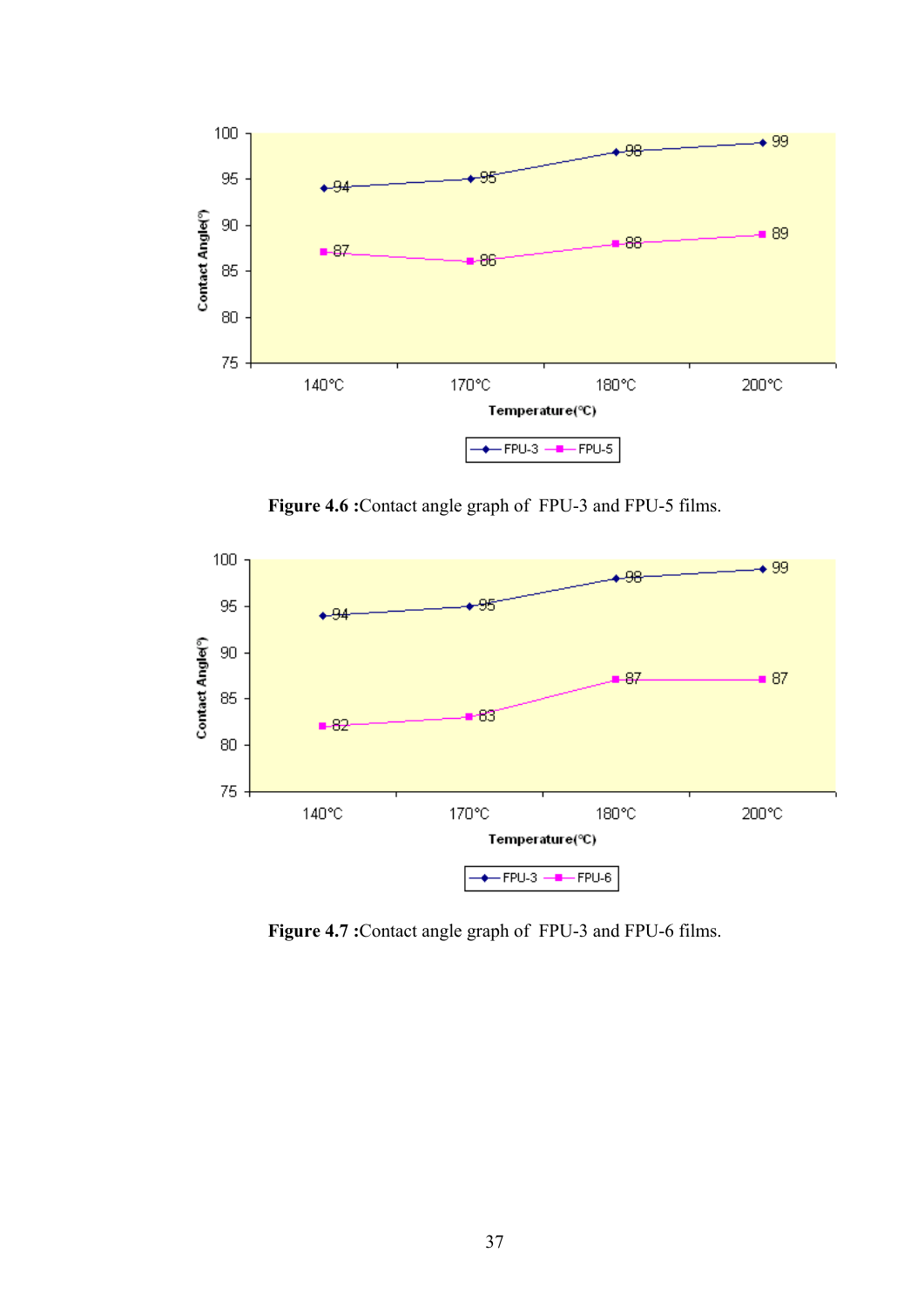

**Figure 4.8 :** Contact angle graph of FPU-1, FPU-2 and FPU-3 films.

As a result of contact angle measurement,

- $\triangleright$  Curing temperatures have a significant affect on the water contact angle of all coatings.
- $\triangleright$  As the adding of fluorine containing compounds increased, water contact angles increased steadily for all coatings.
- $\triangleright$  Coatings prepared with F-OH compound have higher contact angle values when compared other films implying that F-OH compound was chemically bonded to our polyurethane chain.

## **4.4 Pendulum Hardness Tests**

König pendulum hardness tests are applied after all formulations coated glass substrate and cured with different temperatures from 140°C to 200°C.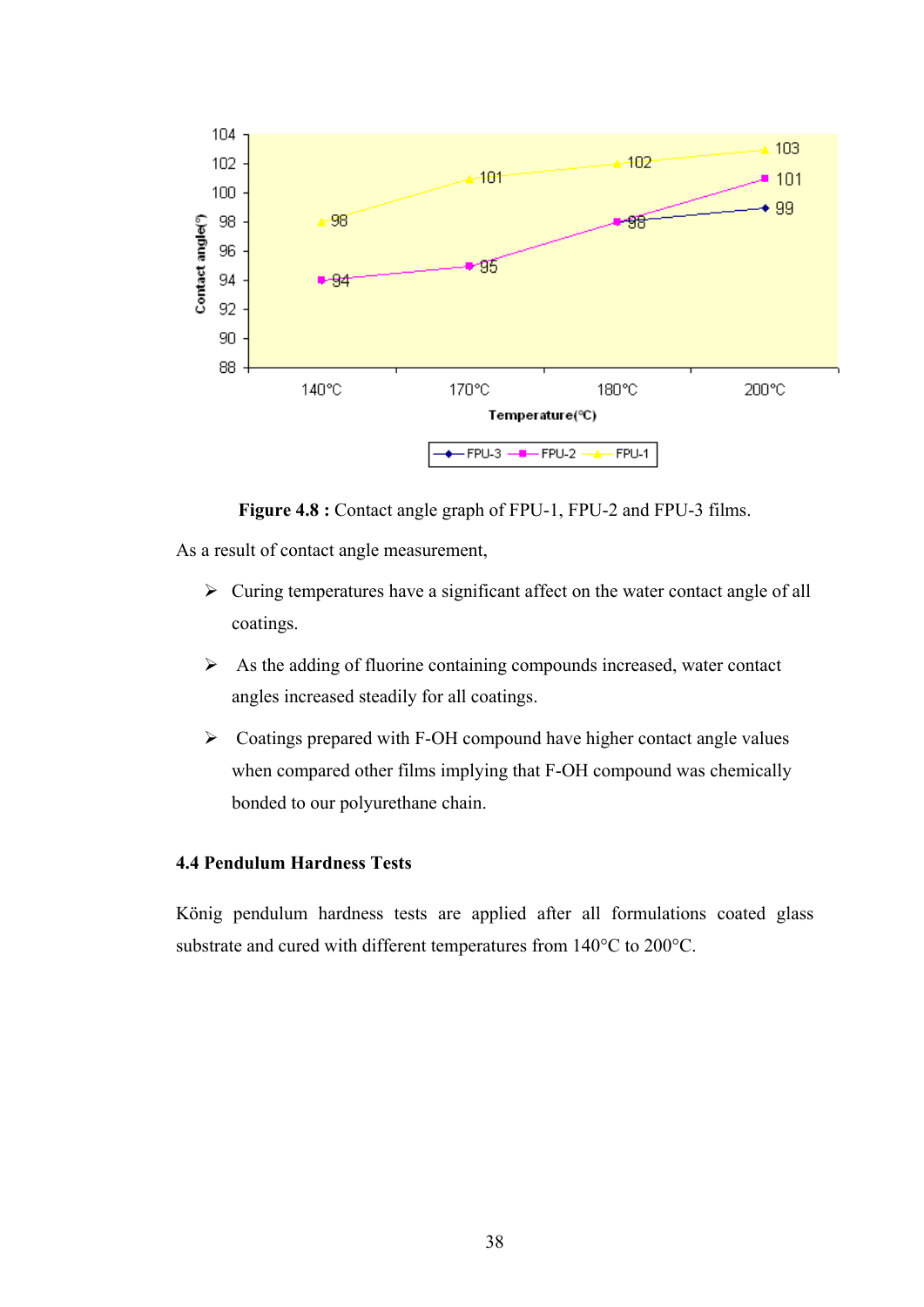| <b>Sample Name</b> | $140^{\circ}$ C | 170 °C | $180^{\circ}$ C | $200^{\circ}$ C |
|--------------------|-----------------|--------|-----------------|-----------------|
| $FPU-1$            | 53              | 57     | 61              | 63              |
| $FPU-2$            | 47              | 49     | 50              | 52              |
| $FPU-3$            | 41              | 43     | 46              | 49              |
| $FPU-4$            | 40              | 42     | 42              | 45              |
| $FPU-5$            | 23              | 28     | 33              | 35              |
| $FPU-6$            | 15              | 17     | 17              | 20              |
| Non-fluorinated    | 30              | 32     | 33              | 40              |

**Table 4.3 :** Pendulum hardness results

The results are given at Table 4.3 and related graphs are shown at Figure 4.9 and Figure 4.10.

As it seen at Figure 4.9 and 4.10, pendulum hardness of samples have increased with increasing temperature from 140°C to 200°C which means as curing increases, pendulum hardness of film surfaces have increased for all formulations.

The data suggests that hardness values of F-OH containing films, named FPU-1, FPU-2 and FPU-3, increase with increasing fluorine concentration. For instance, the hardness values of 0.1%, 0.4% and 0.7% F-OH containing films at 200 °C were 49, 52, 63, respectively. Similarly, for other films increasing surface hardness have observed with increasing fluorine concentration. The difference in values of pendulum hardness between F-OH containing films and other fluorinated agents (Krytox® 100,Krytox® 103 and Fluoroguard®) containing films can be due to the chemical structure of these agents. As indicated before, F-OH is a aromatic type fluorinated alcohol and it makes coating more stiffer. The nature of other fluorinated agents are perfluoropolyether and ether bond lead to coating become soften.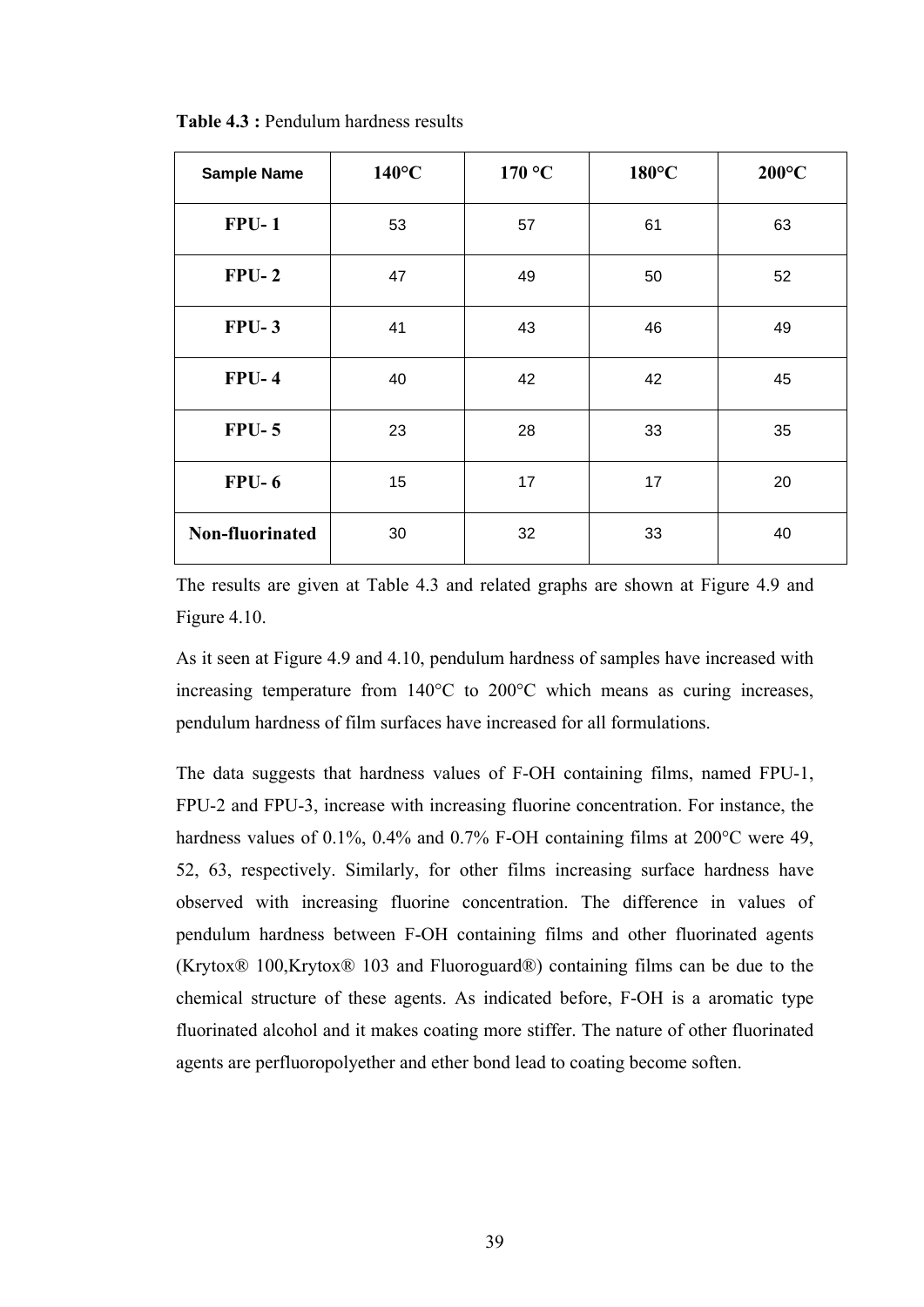

**Figure 4.9 :** Pendulum hardness graph of FPU-1, FPU-2 and FPU-3 films.



**Figure 4.10 :** Pendulum hardness graph of FPU-4, FPU-5 and FPU-6 films.

As a result of pendulum hardness test,

- $\triangleright$  Pendulum hardness of samples have increased with increasing temperature from 140°C to 200°C.
- $\triangleright$  Structure of fluorine containing compound used in formulations has a strong effect on the surface hardness.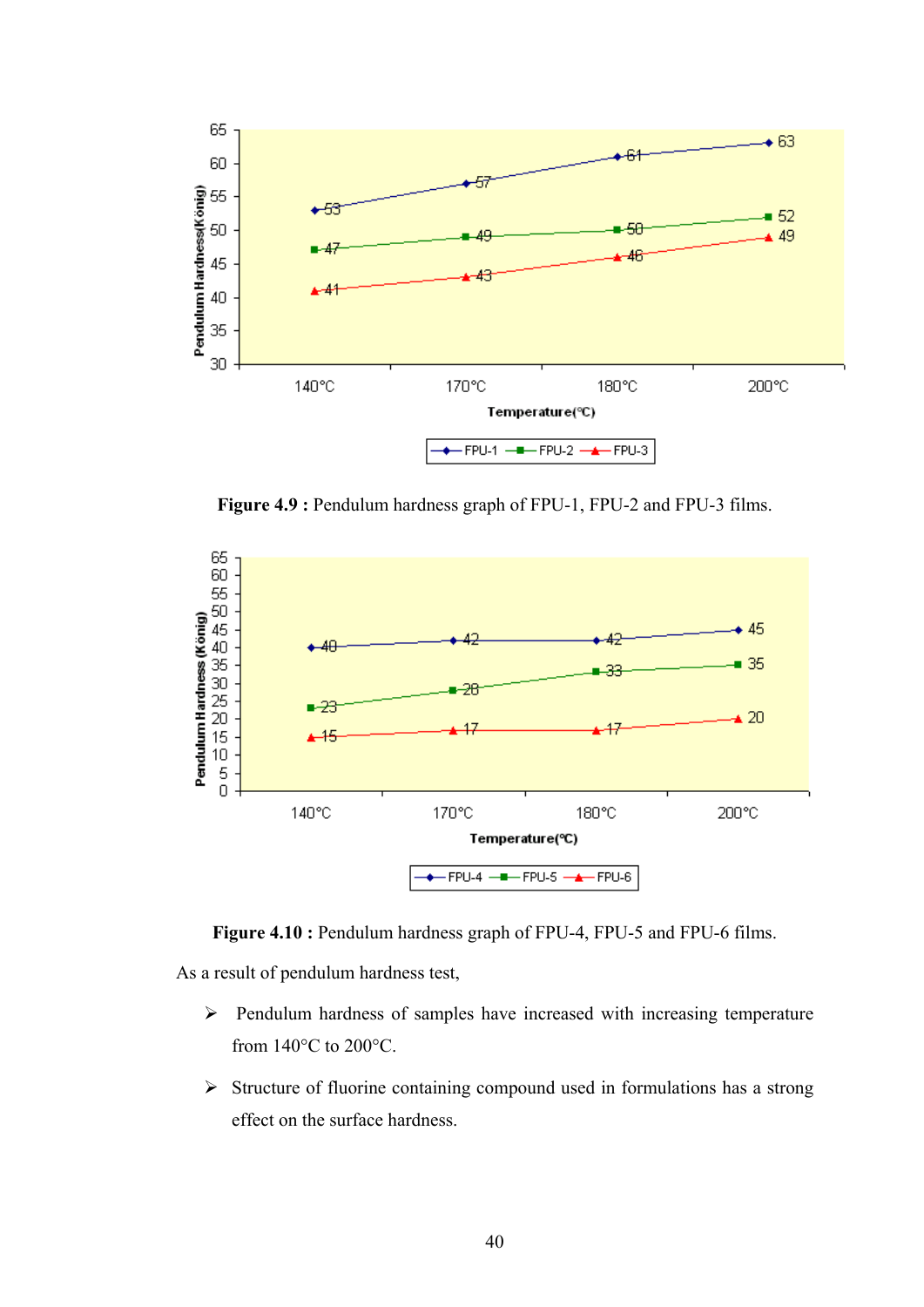- $\triangleright$  Krytox® 100, Krytox® 103 and Fluoroguard® have an ether bond and their low surface hardness results may be due to the softening effect of this ether bond.
- $\triangleright$  F-OH component is a aromatic type of fluoro alcohol so we obtained more rigid surfaces with utilising F-OH as a fluorine containing compound.

## **4.5 Scanning Electron Microscopy(SEM) Analysis**

Scanning Electron Microscopy(SEM) was used to understand bulk morphology of fluorinated polyurethane. Until now, FPU's which prepared by F-OH as a fluorine containing compound (especially FPU-1) showed the best results in all analysis, so the SEM analysis are carried out for only this type of samples and the results are compared with non-fluorinated samples.



**Figure 4.11 :** SEM of fluorinated and non-fluorinated polyurethanes. (A) Nonfluorinated polyurethane( magnification=  $2500\times$ ),(B) Fluorinated polyurethane (FPU-1, magnification= 2500×)

Figure 4.11(A) is the SEM micrograph of surface of the non-fluorinated polyurethane. It shows an equably size distribution of phase micro-domains, with so many small balls standing out. The same morphology is observed for FPU-1 [Fig. 4.11(B)] . It shows very different size of small ball from non-FPU. The macrostructure of non-FPU and FPU-1 are all regular, which suggest the being of micro-phase separation. All this is due to a higher incompatibility between fluorinated side chains soft segment, other soft segment and hard segment because of large differences in chemical structure. The dimension of the balls attributes to the different fluorine content in the FPU films. With the increasing fluorine content, the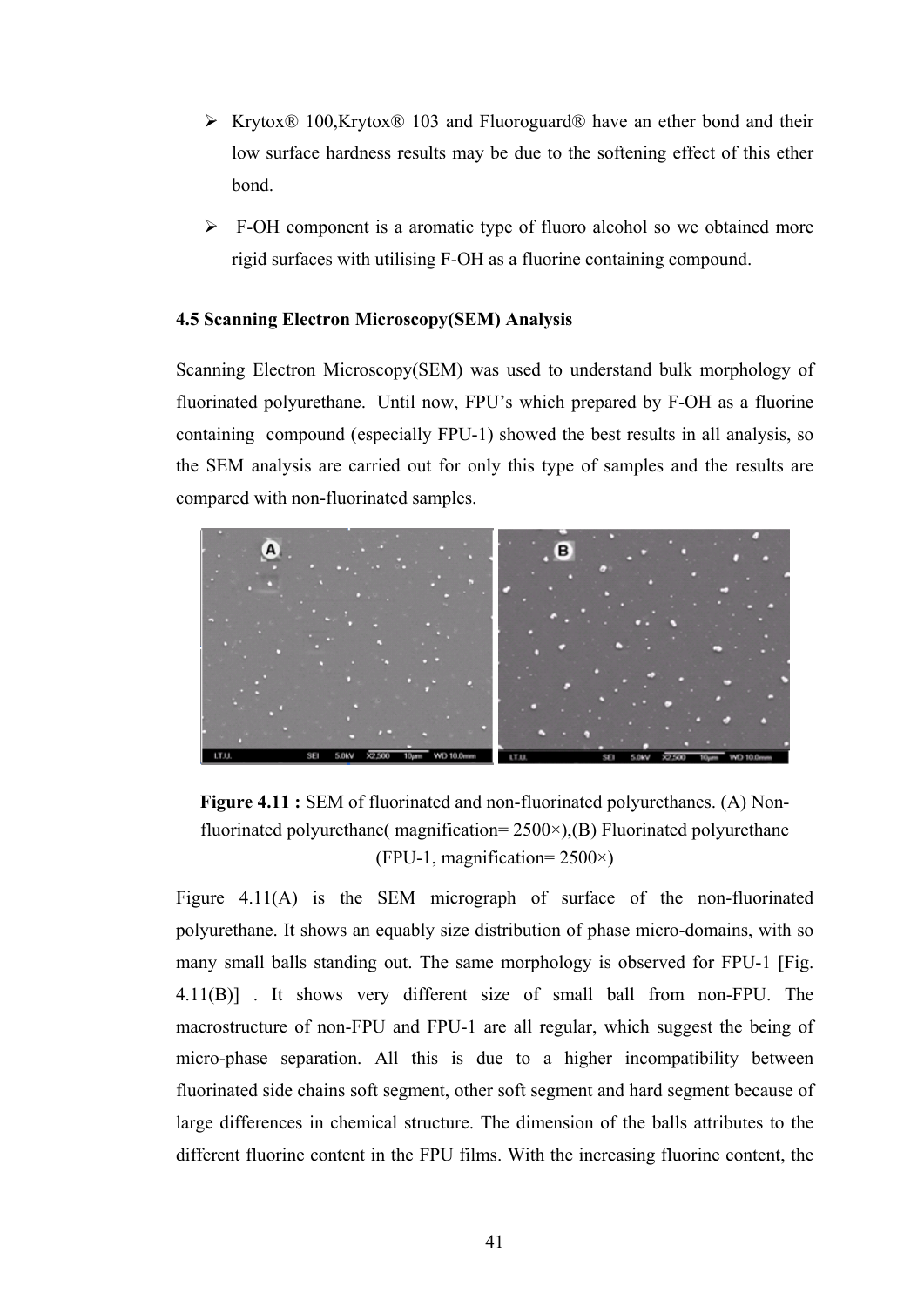size of balls tends to increase. Similarly, the bulk structure of the fluorinated polyurethane has intensively been investigated Tonelli et al. [46] in the study of the fluorinated polyurethanes composed of 4,40-methylenebis (phenylisocyanate) (MDI), 1,4-butanediol (BDO) and perfluoropolyether (PFPE), observed that the due to the incompatibility of the fluorinated soft and the hard segments, and that synthesis methods affected the morphology and microstructure.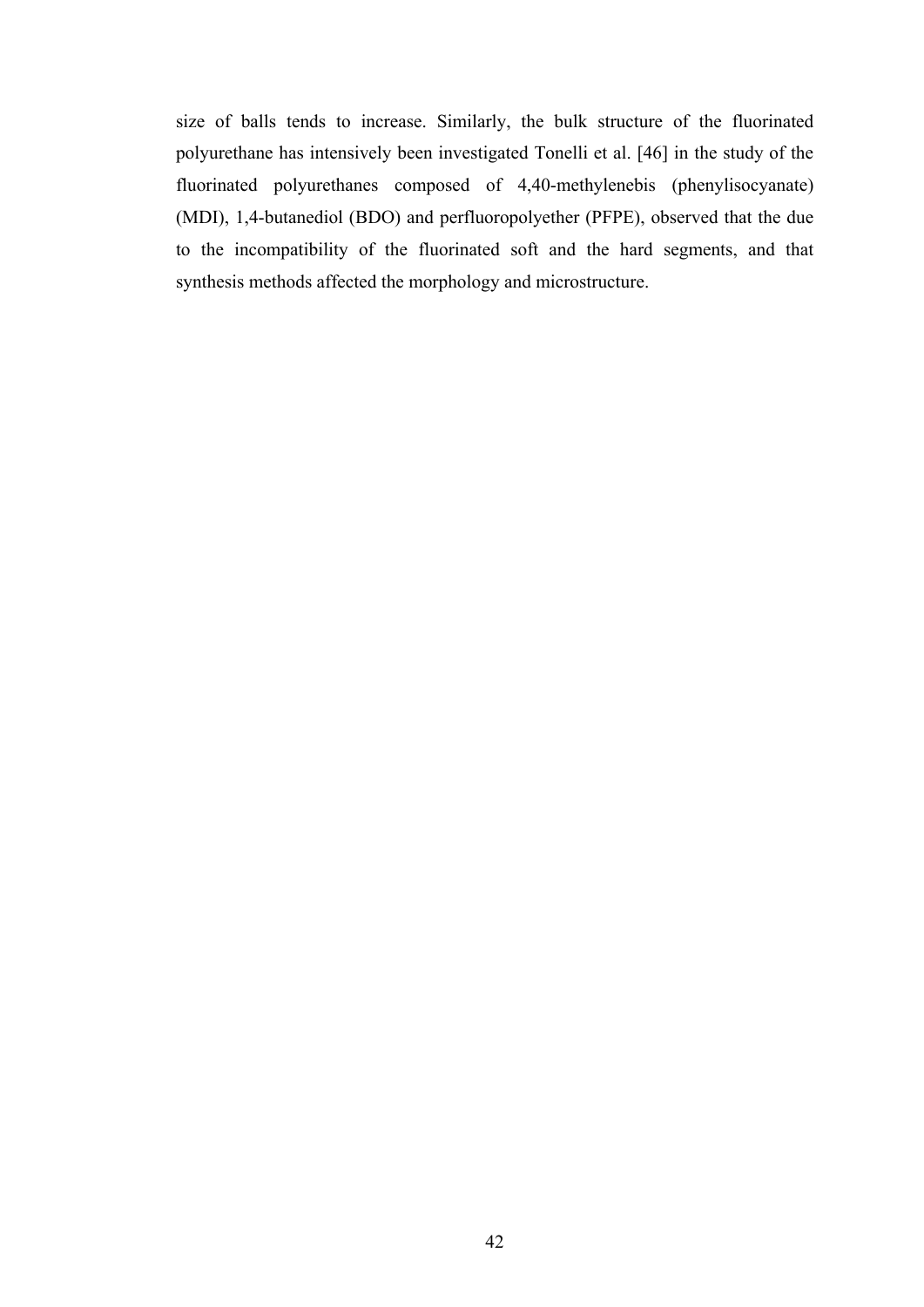### **5. CONCLUSIONS**

Six different fluorinated polyurethane coating formulations based on blocked polyisocyanates are prepared. To fluorinate the polyurethane surfaces, four different chemicals were used. One of these chemicals, named F-OH, is a special type of aromatic fluorinated mono alcohol and synthesized in our laboratory. Others (Krytox® 100, Krytox® 103 and Fluoroguard® ) are synthetic fluorinated oils and generally used as a lubricant in industry.

Firstly, all formulations were applied on glass substrates and cured with temperatures between 140°C and 200°C. As a second step, obtained free films (films peeled off glass substrates in water) were tested for their, thermal, morphological and surface properties.

Infrared analysis showed absorption band of -NCO and -OH group are not found in spectrums and this result proves the synthesis of fluorinated polyurethane. In addition, the band caused by the C-F bond are observed, which indicates the presence of fluorine in all types of coatings.

Contact Angle results of cured films showed us that, the wetting contact angle for water on FPU films increases with increasing fluorine concentration, indicating improvement on the hydrophobic performance of the FPU films with fluorine incorporation. The FPU film modified with 0.7% F-OH at 200°C is the most hydrophobic surface with contact angles of 103. The chemical bonding betweeen hydroxyl functionality of F-OH and –NCO functionality of polyisocyanate can cause this higher water contact angle when comparing other fluorinated agents. Similarly, a higher curing temperature also led to a surface enrichment of the fluorinated species.

Pendulum hardness of samples have increased with increasing temperature from 140°C to 200°C which means as curing increases, pendulum hardness of film surfaces have increased for all formulations. Besides, Krytox® 100, Krytox® 103 and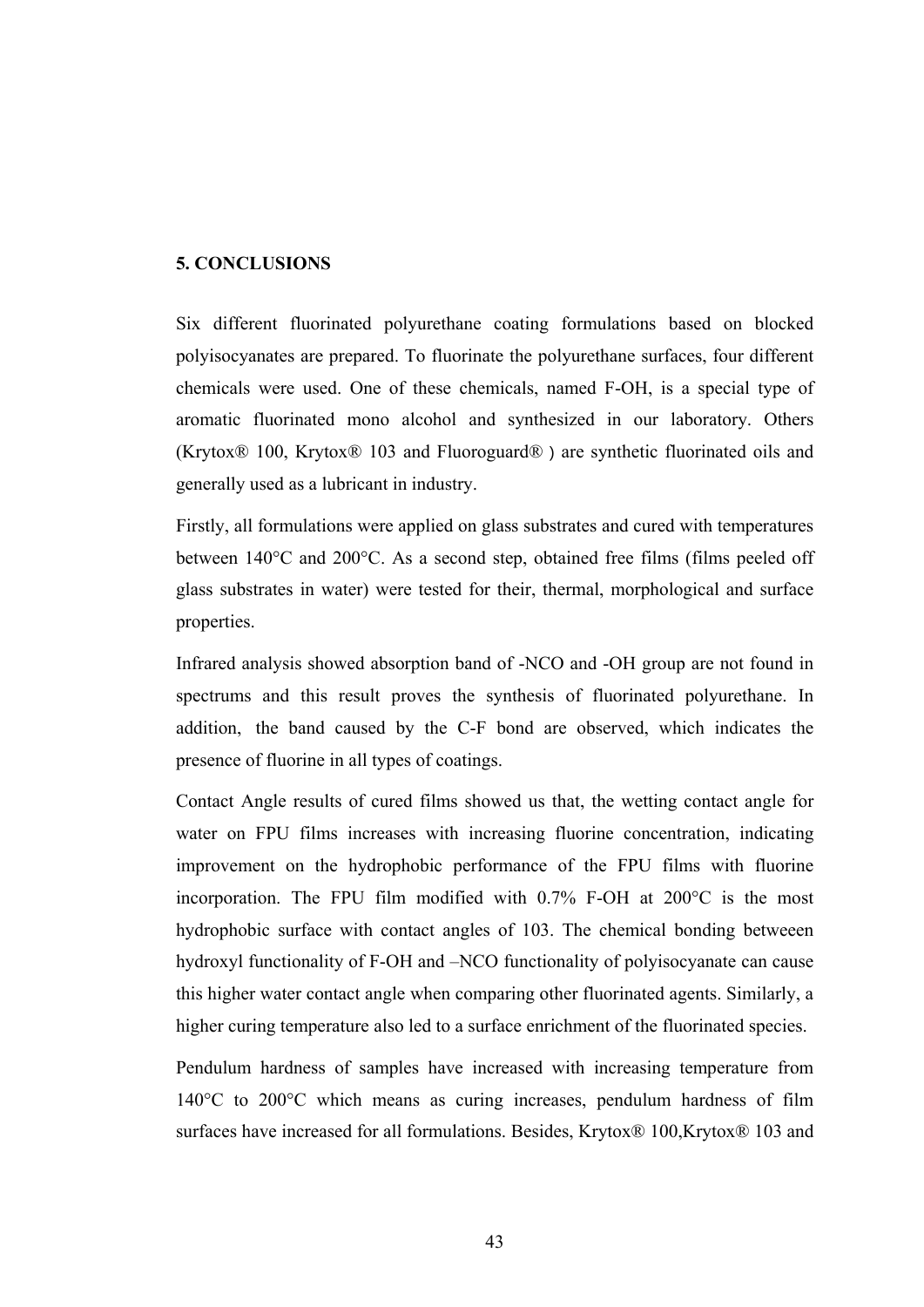Fluoroguard® have an ether bond in their chemical structure and their low surface hardness results may be due to the softening effect of ether bond.

Thermal behaviour of FPU films are determined by using TGA. According to TGA results, a slight increase in thermal stability at 50% of all FPU films with increasing cure temperature between 140°C and 200°C and increasing fluorine concentration.

SEM images of FPU films demonstrated that a higher incompatibility between fluorinated side chains soft segment, other soft segment (including polyol) and hard segment with the increasing fluorine content because of large differences in chemical structure.

Consequently, we succesfully synthesized fluorine containing polyurethane coating materials by using blocked polyisocyanate and different fluorinated agents. All results have been consistent with each other and the best results have obtained from coatings which utilise F-OH as a fluorine-containing agent. F-OH has a hydroxyl group and it was chemically bonded to our polyurethane chain when compared with the others.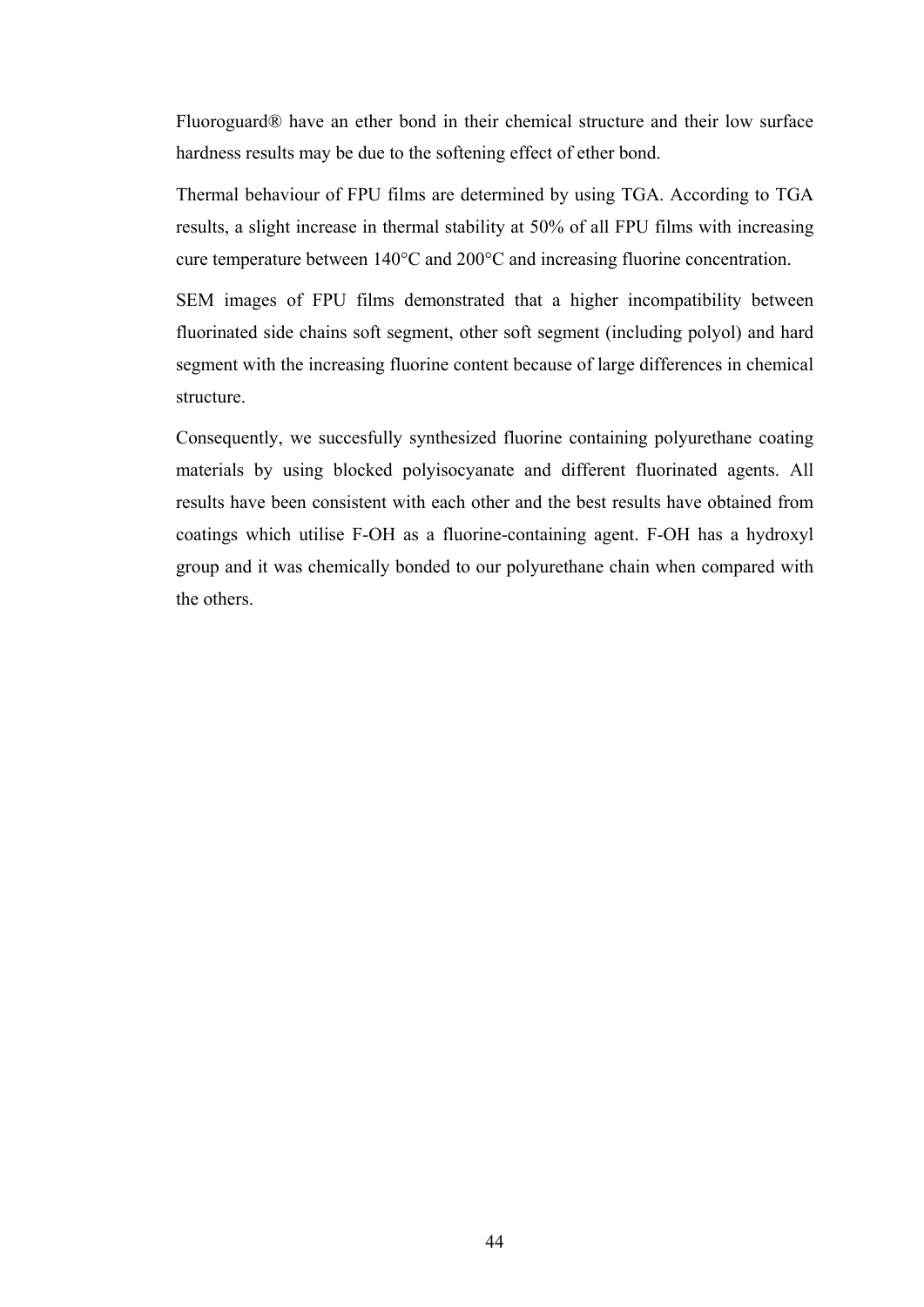#### **REFERENCES**

- [1] **Tassela, X., Barbryb, D., Tighzerta, L**., 2000: A New Blocking Agent of Isocyanates, *European Polymer Journal,* **36***,* 1745-1751.
- [2] **Thames, S.F., Boyer, P.S.**,1990:An Investigation of the Effects of Polymer Structure upon the Dissociation Temperature of Blocked Isocyanates, *J. Coat. Techn*., **62**, 51-63.
- [3] **Huang, Y., Chu, G., Nieh, M., Jones, F. N.,**1995: Aliphatic Isocyanates Blocked with Volatile Alcohols for Decorative Coatings, *J. Coat. Technol*., **67**, 33-40.
- [4] **Blank, W.J.,** 1990: Crosslinking with Polyurethanes, *Polym. Mater. Sci. Eng*., **63**, 931.
- [5] **Url-1** *<http://www.degussa.de>,* ProSurface: Durable Coating Systems Based on Fluorinated Polyurethanes, Dr.Frank Weinelt, 21.10.2008.
- [6] **Imae, T.,** 2003: Fluorinated polymers, *Current Opinion in Colloid and Interface Science,* **8,** 307-314.
- [7] **Dutta, S., Karak, N.,** 2006: Effect of the NCO/OH ratio on the properties of Mesua Ferrea L. Seed oil-modified polyurethane resins, *Polymer International*, **55**, 49-56.
- [8] **Mohanty, A. K., Misra, M., Drzal, L. T.,** 2005: Natural Fibers,Biopolymers and Biocomposites, Taylor & Francis Group LLC, Boca Raton.
- [9] **Saunders, J. H., Frisch, K. C.** 1962: Polyurethanes chemistry and technology*,*  High Polymers, Chemistry. Interscience Publishers, New York, Vol. XVI, Part I.
- [10] **Saunders, J. H**, **Slocombe, R. J**., 1948: The Chemistry of the Organic Isocyanates. *Chemical Reviews,* **43**, 203- 218
- [11] **Thomson, T.,** 2005: Polyurethanes as Specialty Chemical Principles and Applications, CRC Pres LLC, New York.
- [12] **Url-2** *<http://www.specialchem4coating.com>,* Aliphatic Polyisocyanates, 21.10.2008
- [13] **Segura, D.M., Nurse, A.M., Phelps, R., Segura, A.,**2005: [Chapter 3:](http://0-www.sciencedirect.com.divit.library.itu.edu.tr/science?_ob=ArticleURL&_udi=B8JC5-4P2S80S-4&_user=691171&_coverDate=12%2F31%2F2005&_alid=818157267&_rdoc=17&_fmt=high&_orig=search&_cdi=43577&_sort=d&_st=4&_docanchor=&_ct=52&_acct=C000038558&_version=1&_urlVersion=0&_userid=691171&md5=4ffbabb3114f95f9ce8703292b19fc72)  [Chemistry of Polyurethane Adhesives and Sealants,](http://0-www.sciencedirect.com.divit.library.itu.edu.tr/science?_ob=ArticleURL&_udi=B8JC5-4P2S80S-4&_user=691171&_coverDate=12%2F31%2F2005&_alid=818157267&_rdoc=17&_fmt=high&_orig=search&_cdi=43577&_sort=d&_st=4&_docanchor=&_ct=52&_acct=C000038558&_version=1&_urlVersion=0&_userid=691171&md5=4ffbabb3114f95f9ce8703292b19fc72) H*andbook of Adhesives and Sealants,***1**,101-162.
- [14] **Kimball, M. E.,** 1984: Polyurethane adhesives for structural bonding, *Polymer News***, 9***,* 198-202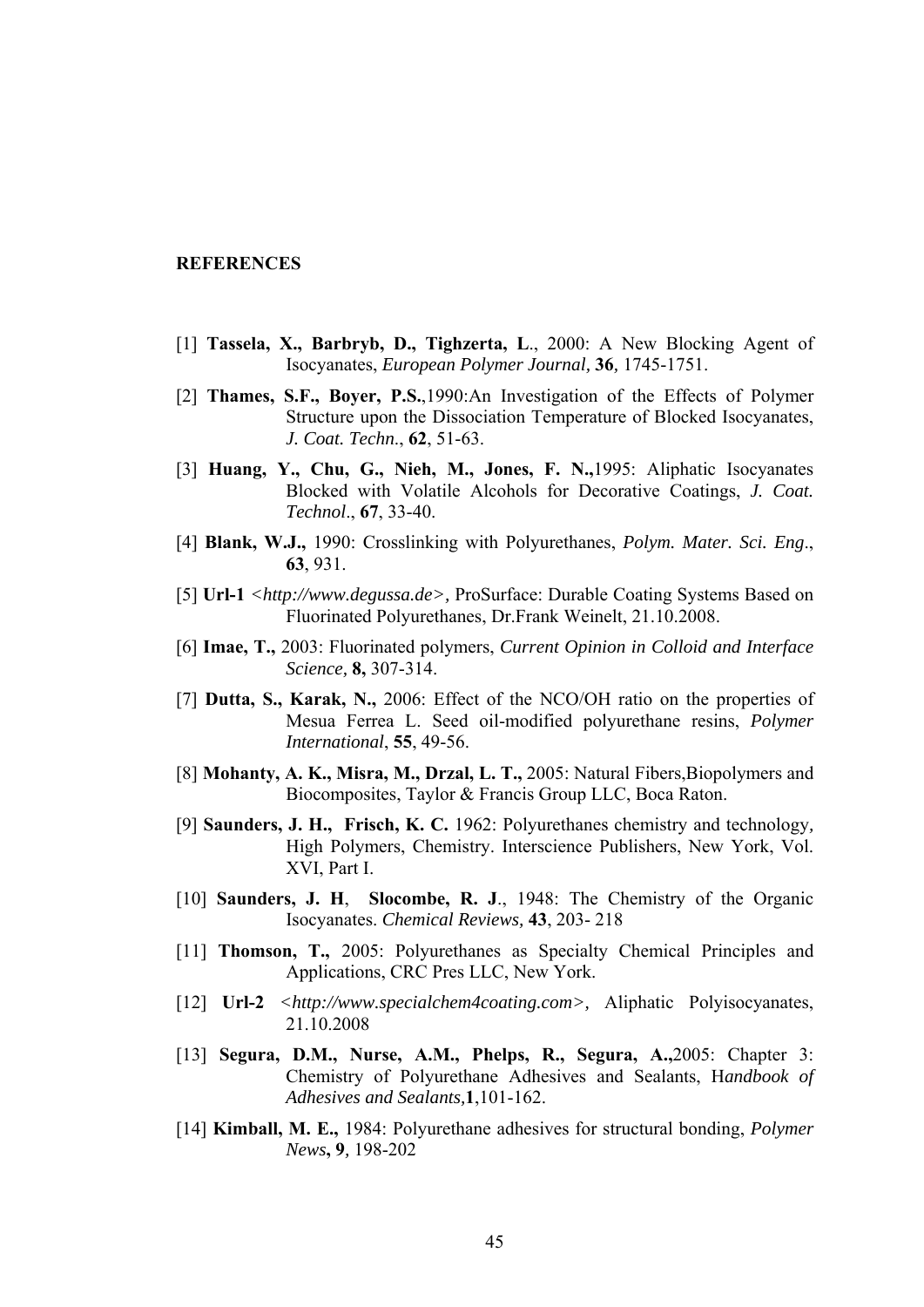- [15] **Frisch, K.C. Jr.**, 1988: Chemistry and technology of polyurethane adhesives,Bayer Corporation,USA,Chapter 16.
- [16] **Saunders, J. H.,** 1959: The Reactions of Isocyanates and Isocyanates Derivatives at Elevated Temperatures, *Rubber Chem.and Tech*., **32**,337-345.
- [17] **Philips, L.N., Parker, D.B.V.,** 1964: Polyurethane Chemistry, Technology and Properties,Iliffe,London.
- [18] **Wicks, D.A., Wicks, Jr. Z.W.**, 1999: Blocked isocyanates III: Part A. Mechanisms and chemistry*,Organic Coatings*,**36,** 148-172.
- [19] **Url-3** *<http://www. pcimag.com>,* Troubleshooting Metal Catalyzed Urethane Systems, 07.11.2008.
- [20] **Mowrer, N. R., Rojas, J. L.,** 1998: *US Patent* No. 5,760,155 (to Ameron International Corporation), June 2.
- [21] **Ni, H., Nash, H.A., Worden, J.G., Soucek, M.D.,** 2002: Effect of Catalysts on the Reaction of an Aliphatic Isocyanate and Water, *J.Polym.Sci.,* **40**, 1677-1688.
- [22] **Randall, D., Lee, S.,** 2002: The Polyurethane Handbook, Wiley, New York, 2002.
- [23] **Wicks, Z.W.,** 1981: New developments in the field of blocked isocyanates, *Org. Coat*., **9** 3-28.
- [24] **Engongaa, P.E., Marchettia, V., Gerardina, P., Tekelyb, P., Loubinoux, B.,** 2000: Grafting of perfluoroalkyl chains onto wood using blocked isocyanates, *Journal of Fluorine Chemistry*, **101**, 19-25.
- [25] **Wicks, D.A., Wicks, Jr. Z.W.,** 2001: Multistep chemistry in thin films; the challenges of blocked isocyanates, *Organic Coatings,* 43, 131–140.
- [26] **Griffin, G.R., Willwerth, L.J.,** 1962: The thermal dissociation of blocked toluene diisocyanates, *Ind Eng Chem Prod Res Dev***, 1**, 265-268.
- [27] **Kothandaraman, H., Sultan Nasar, A., Kamal Lakshmi, R.,** 1994: Synthesis and thermal dissociation of phenol- and naphthol-blocked diisocyanates, *J Appl Polym Sci***, 53**, 31-38.
- [28] **Sankar, G., Nasar, A.S.,** 2008 : Effect of Isocyanate Structure on Deblocking and Cure-Reaction of N-methylaniline- Blocked Diisocyanates and Polyisocyanates, *European Polymer Journal,* **8**, 11-25.
- [29] **Lin, J.J., Speranza, G.P., Cuscurida, M.,** 1997: *Ind. Eng. Chem. Res*., **36**, 4231.
- [30] **Huang, Y., Chu, G., Nieh, M., Jones, F.N.,** 1995: *J. Coat. Technol.* ,**67**, 842.
- [31] **Qingzeng, Z., Charles, C.H.,** 2007: Synthesis and crystallization behaviors of highly fluorinated aromatic polyesters, *Polymer,* **48,** 3624-3631.
- [32] **Lehmler, H.J., Bummer, P.M.,** 2002: Mixing of partially fluorinated carboxylic acids with their hydrocarbon analogs at the air–water interface, *J. Colloid Inter. Sci*., **7,** 249-381.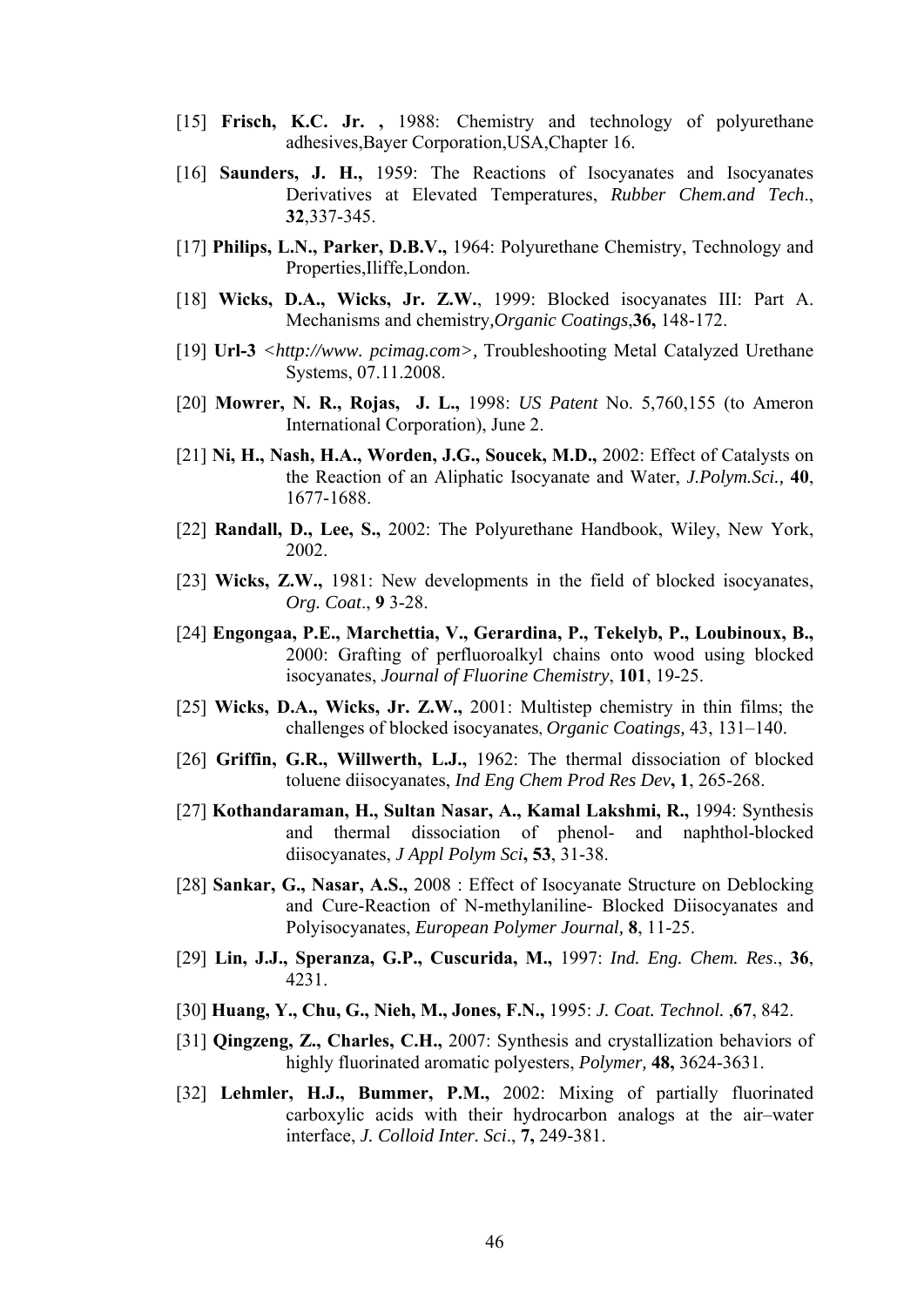- [33] **Fabbri, P., Messori, M., Montecchi, M., Nannarone, S., Pasquali, L., Pilati, F.**,2006: Perfluoropolyether-based organic–inorganic hybrid coatings, *Polymer* , **47**, 1055–62.
- [34] **Anton, D.,** 1998: Surface-fluorinated coatings, *Adv. Mater.,* **10**, 1197–205.
- [35] **Augustin, T.C., Ronald, T.W.,**2002: Polyurethane coatings for metal and plastic substrates,*Olin Corp*., **100**, 179-190.
- [36] **Emslie, A.G., Bonner, F.T., Peck,L.G.,** 1958: Flow of Viscous Liquid on a Rotating Disk, *J. Appl. Phys,.* **29**, 858–862.
- [37] **Cregan, V., O'Brien, S.B.G.,** 2007: A note on spin-coating with small evaporation*, Journal of Colloid and Interface Science*, **314**, 324-328.
- [38] **Spectrometric Identification of Organic Compounds,** 4th edition. New York: John Wiley & Sons, 1981, p. 166.
- [39] **Thermal Analysis of Polymers**, *Encyclopedia of Polymer Sceince and Technology*, 2005*.*
- [40] **Madorsky, S.L.,** 1964: Thermal Decomposition of Organic Polymers,*Wiley-Interscience*, New York.
- [41] **Kwok, D.Y., Neumann, A. W.,** 1999: Contact angle measurement and contact angle interpretation, *Adv. in Coll.and Interf. Sci.,* **81**, 167-249.
- [42] **Young, T.,** 1805: An Essay on the Cohesion of Fluids, *Philosophical Transactions of the Royal Society of London,* **95,** 65-87.
- [43] **Goldschmidt, A., Streitberger, H.J.,** 2003: BASF Handbook on Basics of Coating Technology,BASF Coatings AG, Münster, Germany.
- [44] **Goldstein, G. I.,Newbury, D.E., Echlin, P., Joy, D.C., Fiori, C., Lifshin, E.,** 1981: Scanning electron microscopy and x-ray microanalysis. New York: Plenum Press.
- [45] **Flynn, J.H.,** "Thermal Analysis" in EPSE Second Ed., *Sci. Thermal Research & Data Analysis*, 690-723.
- [46] **Tonelli, C., Ajroldi, G., Turturro, A., Marigo, A., Marego, C., Turturro, A.,** 2001: Synthesis Methods of Fluorinated Polyurethanes. 2.Effects on Morfology and Microstructure, *Polymer*, **42**, 9705-9711.